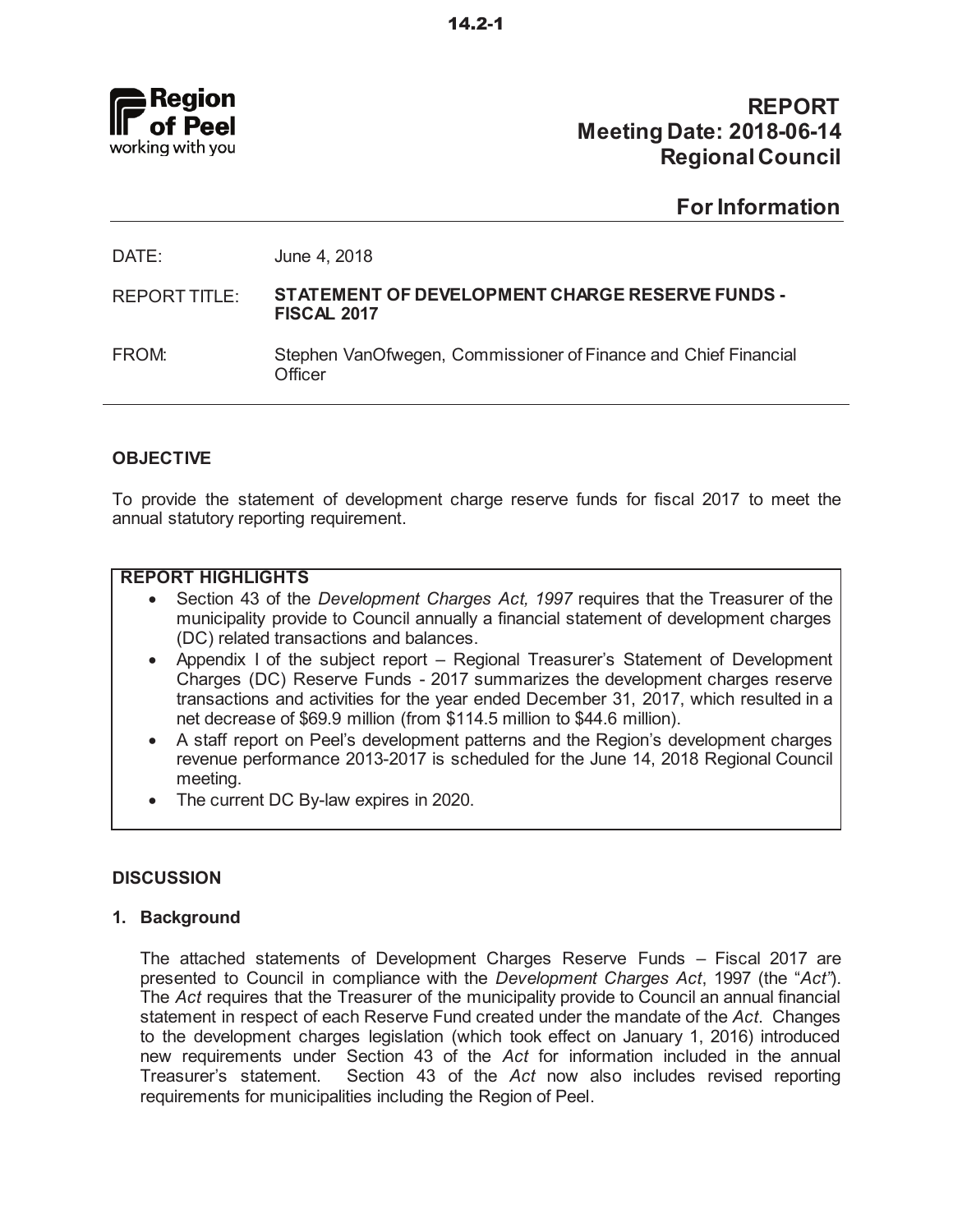## **STATEMENT OF DEVELOPMENT CHARGE RESERVE FUNDS - FISCAL 2017**

## **2. Development Charges Reserve Fund Statement - Requirements**

In accordance with Section 33 of the Act, the Region maintains separate reserve funds for each program that a development charge relates to (e.g. Water, Roads, and Wastewater). The monies collected from Development Charges By-law 46-2015, as well as GO Transit By-law 45-2001 have been distributed to the appropriate development charges reserve fund.

2D Prior to the legislative changes that came into force in January 2016, Section 43 of the Act required the Regional Treasurer to provide annually to Council a financial statement relating to the development charges reserve funds further described in O.Reg. 82/98 Section 12 and 13, including: opening and closing balances, disclosure of all development charges credits issued that may affect reserve balances, and a list of projects that have been financed from development charges reserves. Due to the new legislative changes, Section 43 of the Act now requires in addition to the above that the financial statement includes: information on the manner in which any non-DC portion of the above-listed capital projects were funded or will be funded, and a statement that no charges for development or a requirement to construct a service related to development were imposed, except as permitted by the Act.

This required information is provided in the schedules contained in Appendix I.

The new legislation also requires that Council ensure that the financial statement is made available to the public.

Section 14 of the 1989 Development Charges Act stipulates that current or former owners of land who paid a lot levy are entitled to a credit for those payments. The Act required owners and former owners to apply for credit by October 31, 1999. The Region of Peel is obligated to fund the total credit claims applied for within the prescribed period.

In accordance with the Act, Appendix I, Statement of Development Charges Reserve Funds for the year ended December 31, 2017, is structured into the following four sections:

- a) Summary of the Statement of Development Charges Reserve Funds<br>b) Details of Project Funding by Program
- Details of Project Funding by Program
- c) Section 14 Credit Holders
- d) Glossary of Terms

Upon receipt of the report, this information will be posted on the Region of Peel website at peelregion.ca/finance/

## **3. Development Charges Reserve Fund Statement**

In 2017, DC expenditures including debt repayments were greater than revenues. As a result, a net draw of \$72.5 million was made from the DC Reserve Fund. A staff report scheduled for the June 14, 2018 Regional Council meeting will provide further details on development patterns in Peel and the Region's development charge revenue performance for the years 2013 to 2017. The table below shows 2017 development charges revenue and expenditure compared to 2016 results.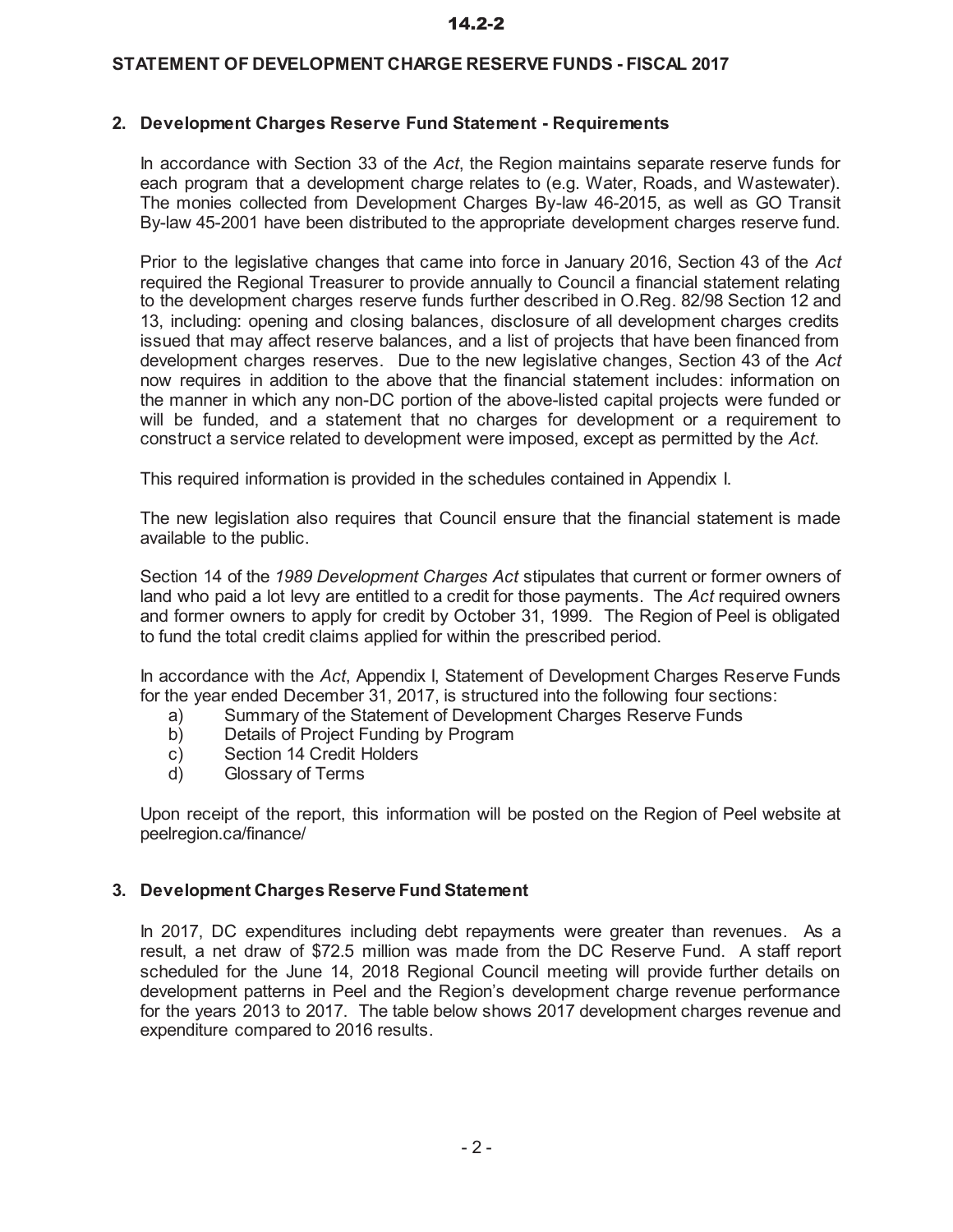### **STATEMENT OF DEVELOPMENT CHARGE RESERVE FUNDS - FISCAL 2017**

|                       |                                                 | 2016 and 2017 DC Activity Summary |        |                        |  |  |  |  |  |  |  |
|-----------------------|-------------------------------------------------|-----------------------------------|--------|------------------------|--|--|--|--|--|--|--|
|                       | (\$ Millions)                                   |                                   |        |                        |  |  |  |  |  |  |  |
|                       |                                                 | 2016                              | 2017   | Yr. Over Yr.<br>Change |  |  |  |  |  |  |  |
| <b>DC Collections</b> |                                                 | 310.9                             | 249.1  | $(19.9\%)$             |  |  |  |  |  |  |  |
| Less:                 | <b>Capital Expenditures</b>                     | 219.8                             | 214.8  | $(2.3\%)$              |  |  |  |  |  |  |  |
|                       | <b>External Debt Payments</b>                   | 90.1                              | 106.8  | 18.5%                  |  |  |  |  |  |  |  |
|                       | Net Contribution / (Draw) to<br>DC Reserve Fund | 1.0                               | (72.5) |                        |  |  |  |  |  |  |  |
|                       | <b>Excluding Internal Interest</b>              |                                   |        |                        |  |  |  |  |  |  |  |

The following table presents information reported in Section A of Appendix I, which outlines the 2017 Status Summary of DC Reserve Funds, in which the year's beginning balance includes total gross debt outstanding at the time of  $$1.423$  billion.

## **2017 Status Summary of DC Reserve Funds (\$ Millions)**

|      | Beginning Balance as at January 1, 2017 <sup>a</sup>                             |        |           | 114.5     |
|------|----------------------------------------------------------------------------------|--------|-----------|-----------|
| Add: | <b>Developer Contributions</b>                                                   |        | 249.1     |           |
|      | Internal Interest Income                                                         |        | 2.5       | 251.6     |
|      | Less: Capital Spending                                                           |        | (214.8)   |           |
|      | <b>External Debt Repayment Charges</b>                                           |        |           |           |
|      | <b>Sinking Fund Contribution</b>                                                 | (45.5) |           |           |
|      | Principal                                                                        | (2.8)  |           |           |
|      | Interest Expense                                                                 | (58.4) | (106.7)   | (321.5)   |
|      | <b>Balance before Debt Proceeds</b>                                              |        |           | 44.6      |
|      | Add: Debenture Issuances                                                         |        |           |           |
|      | <b>Available Funds for Capital Projects</b>                                      |        |           | 44.6      |
|      | Less: Outstanding Section 14 Credits                                             |        | (3.7)     |           |
|      | Balance Committed to Active Capital Works Projects<br>(Encumbrance)              |        | (1,032.0) | (1,035.7) |
|      | <b>Overcommitted Development Charges Reserve</b><br>Fund as at December 31, 2017 |        |           | (991.1)   |

 $\overline{a}$ The reserve balance has been credited with total gross debt issued for DC purposes of \$1,423.3 million. To date \$206.9 million in cumulative sinking fund and principal payments have been made.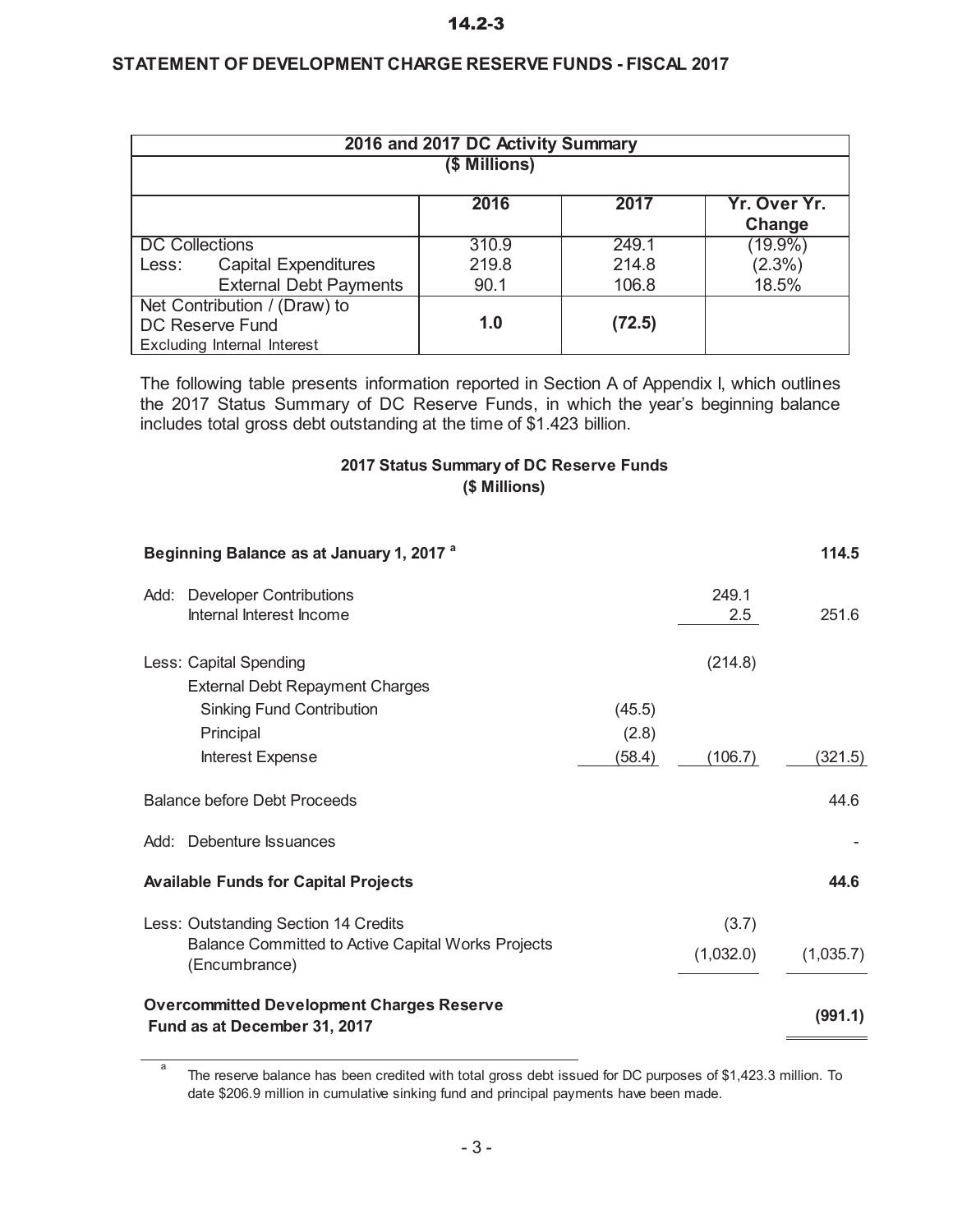## **STATEMENT OF DEVELOPMENT CHARGE RESERVE FUNDS - FISCAL 2017**

## **CONCLUSION**

This report complies with the Region of Peel's reporting obligation under Section 43 of the *Development Charges Act, 1997.*

bither foregon

Stephen VanOfwegen, Commissioner of Finance and Chief Financial Officer

**Approved for Submission:**

David Saven

D. Szwarc, Chief Administrative Officer

### **APPENDICES**

Appendix I - Statement of Development Charge Reserve Funds (Sections A-D)

*For further information regarding this report, please contact Stephanie Nagel, Director of Corporate Finance and Treasurer, at extension 7105 or via email at stephanie.nagel@peelregion.ca.* 

*Authored By: David Uusitalo*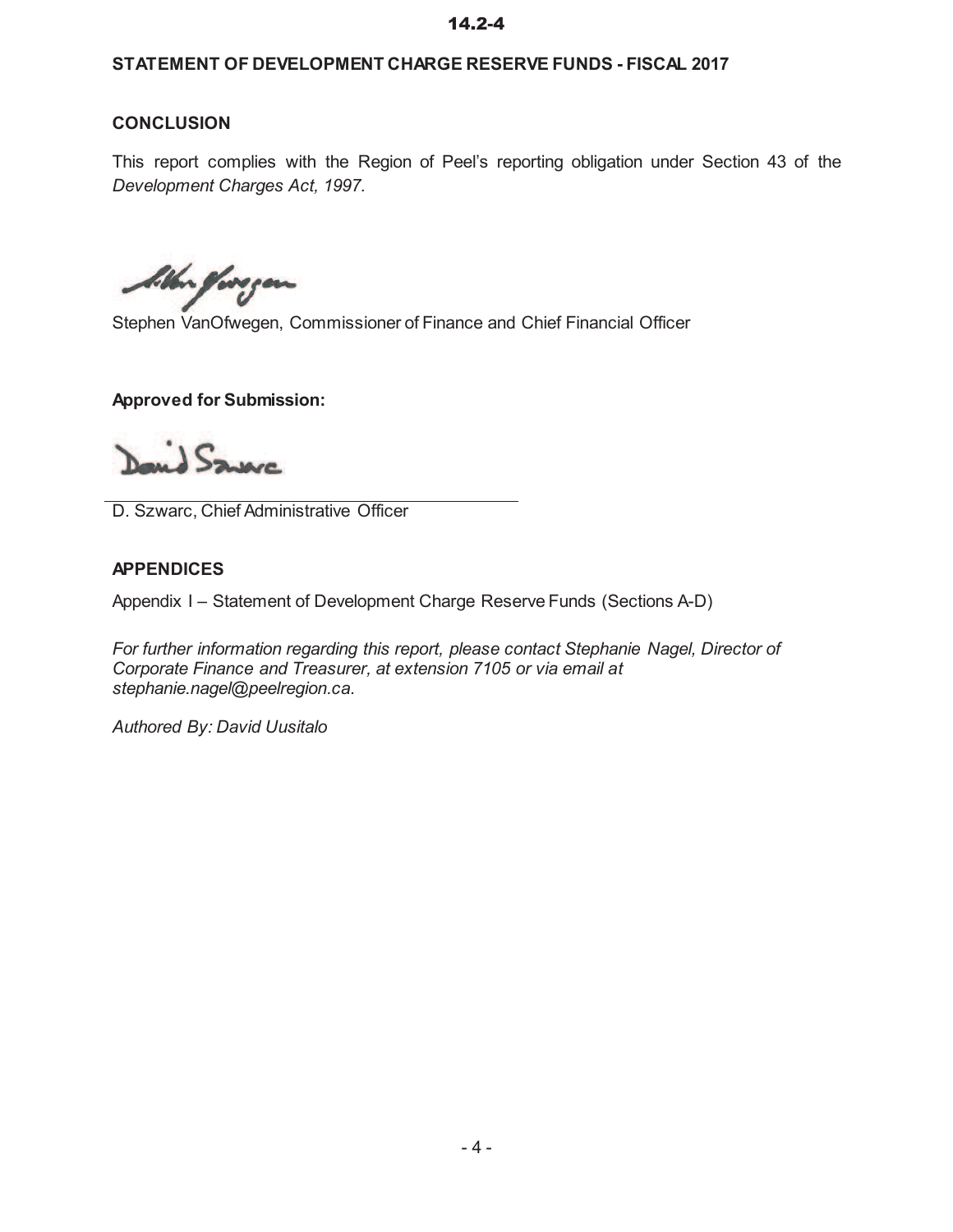## **REGIONAL MUNICIPALITY OF PEEL**

## **STATEMENT OF DEVELOPMENT CHARGE RESERVE FUNDS**

**FOR THE YEAR ENDED**

**DECEMBER 31, 2017**

 **Treasurer & Director of Corporate Finance Stephanie Nagel**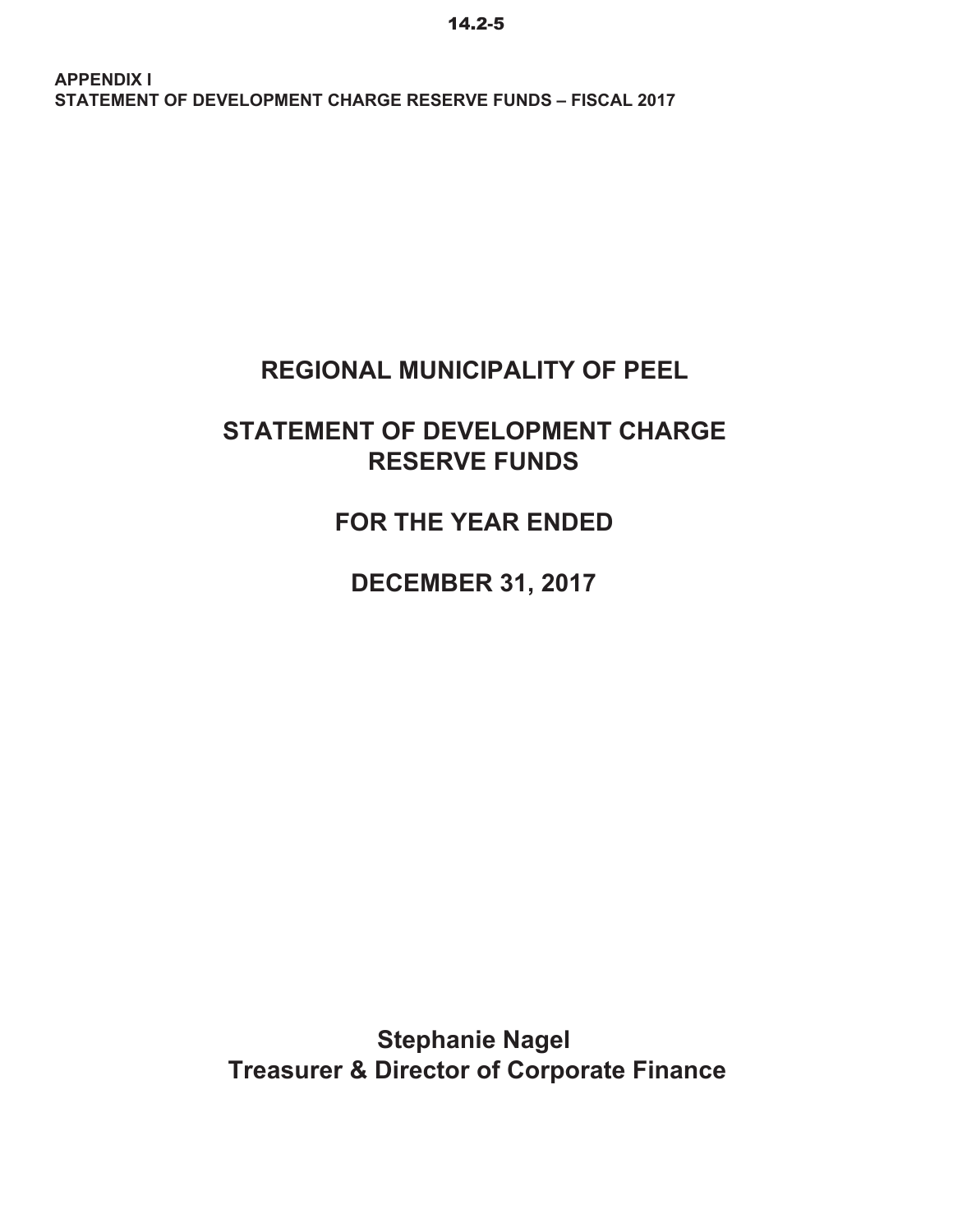## **TABLE OF CONTENTS**

- **A. Summary of the Statement of Development Charge Reserve Funds**
- **B. Details of Project Funding by Program**
- **C. Section 14 Credit Holders**
- **D. Glossary of Terms**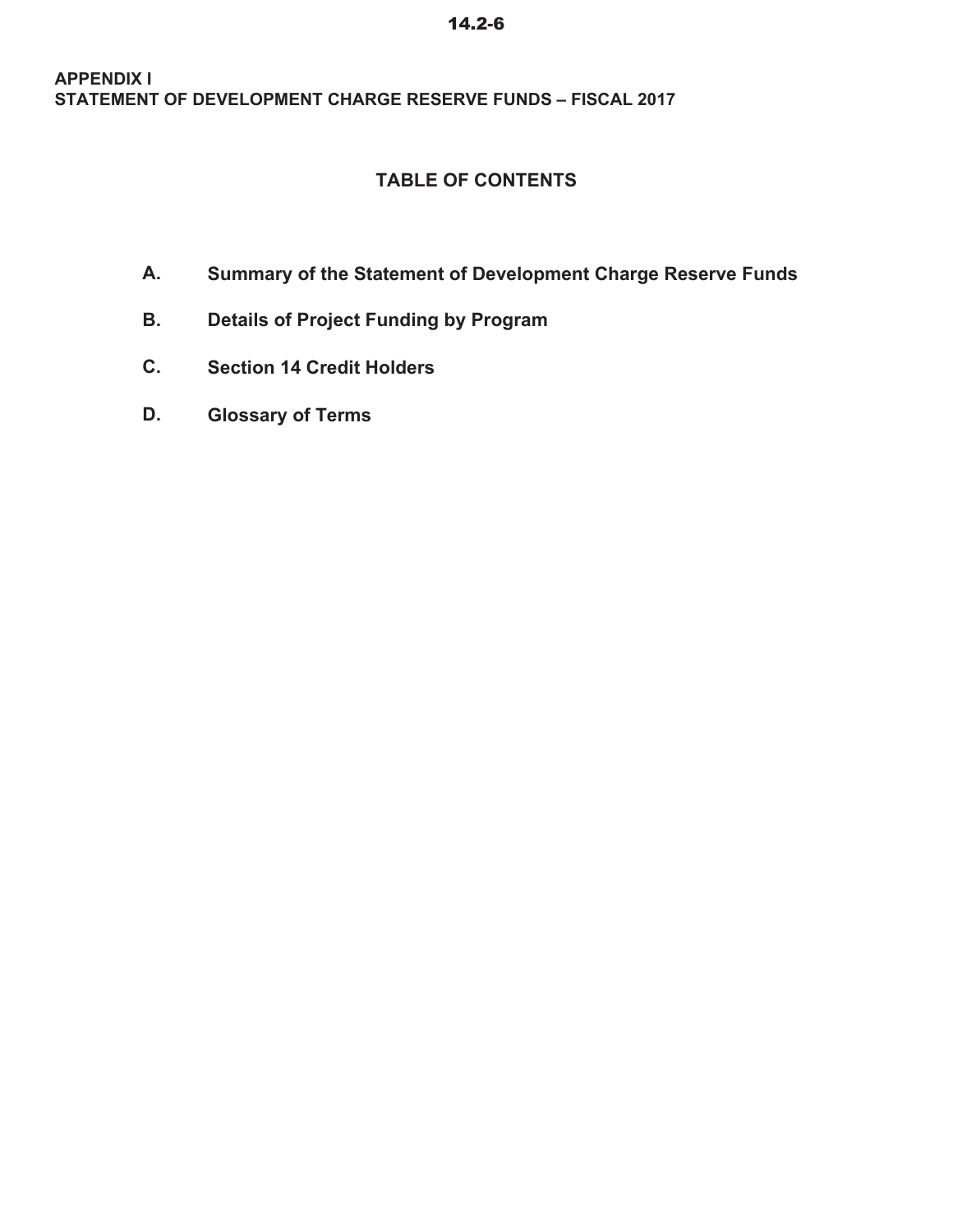**SECTION A**

**2017 SUMMARY OF THE STATEMENT OF DEVELOPMENT CHARGE RESERVE FUNDS**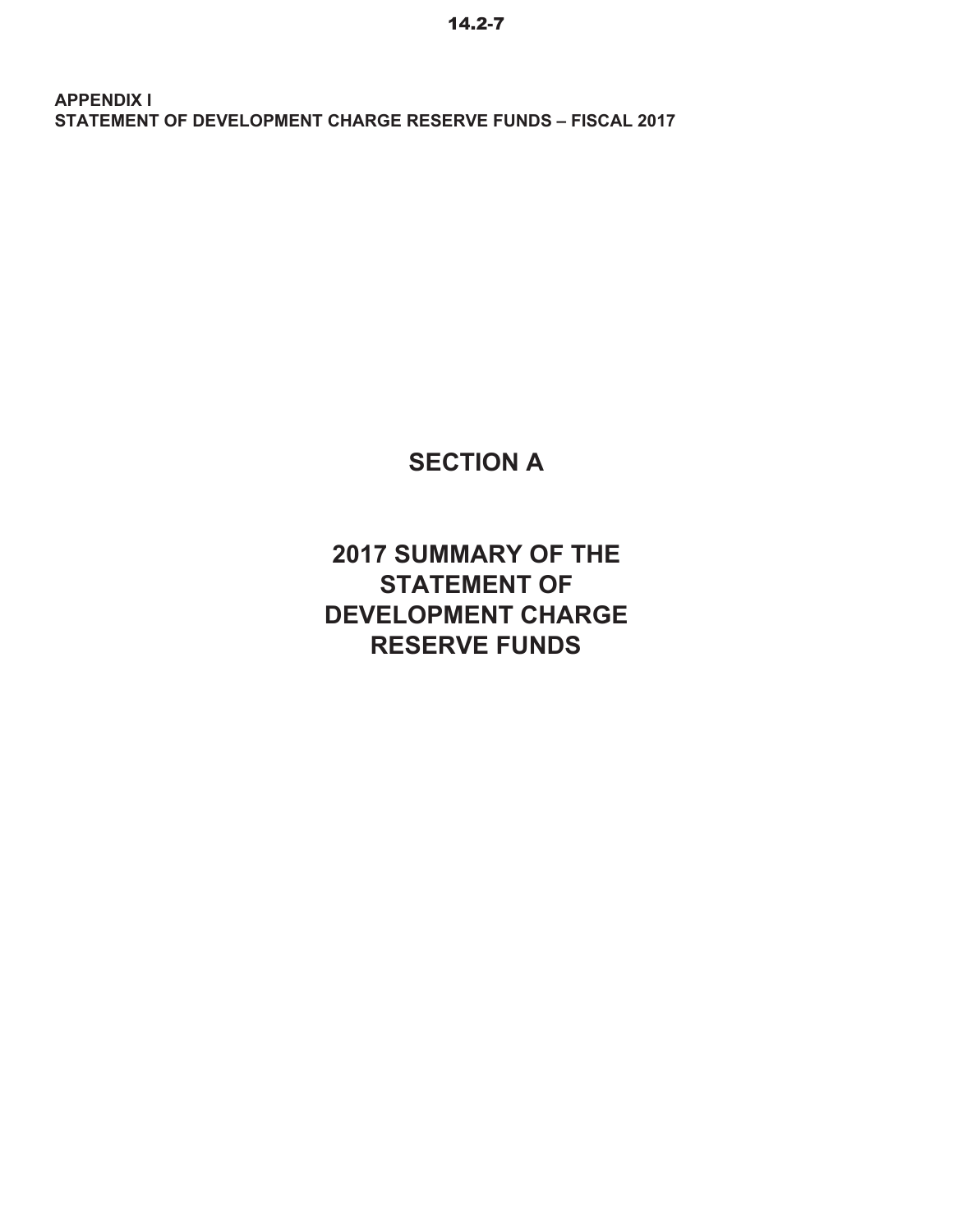**Regional Municipality of Peel Section A: Statement of Development Charge Reserve Funds 2017 Detailed Statement of Development Charges Reserve Funds**

|       |                                               | <b>Beginning Balance</b>        |                                   | <b>REVENUE</b>                                   |                               |                                    | <b>EXPENSE</b>                  | <b>Balance</b>                        | <b>DEBENTURE</b><br><b>ISSUANCE</b>        | <b>Available Funds</b>  |                                             | <b>ENCUMBRANCE</b>                   | <b>Closing Balance</b>     |
|-------|-----------------------------------------------|---------------------------------|-----------------------------------|--------------------------------------------------|-------------------------------|------------------------------------|---------------------------------|---------------------------------------|--------------------------------------------|-------------------------|---------------------------------------------|--------------------------------------|----------------------------|
|       | Reserve & Reserve Name                        | as at<br><b>January 1, 2017</b> | Developer<br><b>Contributions</b> | <b>Internal Interest</b><br>Income/<br>(Expense) | <b>Transfers</b><br>To / From | <b>Cash Transfer</b><br>to Capital | External<br><b>Debt Charges</b> | <b>Before</b><br><b>Debt Proceeds</b> | Debenture &<br>Long-Term Loan<br>Principal | for Capital<br>Projects | Outstanding<br>Section 14<br><b>Credits</b> | Development<br>Charge<br>Encumbrance | as at<br>December 31, 2017 |
| R3505 | D.C. Regional Roads                           | 22.604.197.96                   | 53.809.354                        | 772.589                                          |                               | (46.240.008.49)                    | (976, 085)                      | 29.970.047.52                         |                                            | 29.970.047.52           | 1.122.423.78                                | 212.182.871.13                       | (183, 335, 247. 39)        |
| R3506 | D.C Reg Roads N S Arterial Rd                 | 46.030.530.41                   | 6.340.763                         | 1,354,025                                        |                               |                                    |                                 | 53,725,318.28                         |                                            | 53.725.318.28           |                                             |                                      | 53.725.318.28              |
| R3510 | D.C. GO Transit                               | 454.962.58                      | 1.619.031                         | 31.774                                           |                               | (1.500.000.00)                     |                                 | 605.767.76                            | ۰.                                         | 605,767.76              |                                             |                                      | 605,767.76                 |
| R3515 | D.C. Sth Peel Wastewater                      | 246.341.776.77                  | 44.531.056                        | 5,747,063                                        | (32,929,688)                  | (106.386.706.93)                   | (36, 515, 514)                  | 120,787,987.12                        | 128.085.50                                 | 120,916,072.62          | 717.615.25                                  | 218,928,323.04                       | (98.729.865.67)            |
| R3516 | D.C. Children Services                        | 490.938.41                      | 48                                | 41.653                                           |                               |                                    |                                 | .532.639.08                           |                                            | 1.532.639.08            |                                             |                                      | 1.532.639.08               |
| R3520 | D.C. Sth Peel Water                           | (8.986.358.60)                  | 87,245,097                        | (465, 088)                                       | (23,234,151                   | (97,500,049.33)                    | (56,795,771                     | (99,736,320.27)                       |                                            | (99, 736, 320.27)       | 651.374.04                                  | 248.108.148.55                       | (348,495,842.86)           |
| R3525 | D.C. Regional Wastewater                      | (19.221.643.14)                 | 13.286.063                        | (460.190)                                        | (3.040.440)                   | (7.679.899.27                      | (852.091)                       | (17.968.201.49)                       | 72.956.50                                  | (17.895.244.99)         | 485.770.32                                  | 40.553.012.22                        | (58.934.027.53)            |
| R3526 | D.C. Social Housing                           | 12.088.162.70                   | 1.904.167                         | 363.993                                          |                               |                                    |                                 | 14.356.323.22                         |                                            | 14.356.323.22           |                                             | 32.000.000.00                        | (17.643.676.78)            |
| R3530 | D.C. Regional Water                           | (1,231,631.03)                  | 37,261,699                        | 115,722                                          | (33, 545)                     | (17,868,575.18)                    | (11, 703, 174)                  | 6.540.494.85                          |                                            | 6.540.494.85            | 636.653.51                                  | 224,497,209.11                       | (218,593,367.77)           |
| R3531 | D.C. Shelters                                 | 1.942.718.02                    | 275.539                           | 58.033                                           |                               |                                    |                                 | 2.276.290.14                          |                                            | 2.276.290.14            |                                             |                                      | 2.276.290.14               |
| R3540 | D.C. PRP Police                               | 8.094.509.33                    | 1.677.114                         | 216,938                                          | (62, 210)                     | (4, 195, 663.49)                   |                                 | 5,730,688.50                          | ۰.                                         | 5.730.688.50            | 66.241.38                                   | 4,333,191.44                         | 1,331,255.68               |
| R3550 | D.C. Health                                   | 5.295.313.38                    | (44)                              | 147,938                                          |                               |                                    |                                 | 5,443,208.23                          | ۰.                                         | 5,443,208.23            |                                             | ×.                                   | 5,443,208.23               |
| R3560 | D.C. Long Term Care                           | 10.403.199.7                    | 424.039                           | 296.471                                          |                               | (22.797.19)                        |                                 | 11.100.912.41                         | ۰.                                         | 11.100.912.41           | $\sim$                                      | 2.134.610.81                         | 8.966.301.60               |
| R3565 | D.C. Transhelp                                | 460.983.62                      | 13.644                            | 13,416                                           |                               | (38.238.79)                        |                                 | 449,805.06                            | ۰.                                         | 449,805.06              |                                             | 29,954.28                            | 419.850.78                 |
| R3570 | D.C. Ambulance                                | 531.698.64                      | 405.562                           | 15,508                                           |                               | (536.456.70                        |                                 | 416.311.46                            |                                            | 416.311.46              | $\sim$                                      | 1.050.983.24                         | (634.671.78)               |
| R3575 | D.C. O.P.P                                    | 471.961.97                      | 56                                | 13,111                                           |                               | (22.172.40)                        |                                 | 462.956.63                            |                                            | 462.956.63              |                                             | 442.277.60                           | 20.679.03                  |
| R3580 | D.C. Planning & Growth Study                  | (922.751.25)                    | 344,003                           | (24.741)                                         |                               | (535.584.01                        |                                 | (1.139.073.73)                        |                                            | (1.139.073.73)          |                                             | 1.119.625.35                         | (2,258,699.08)             |
| R3615 | D.C Sth Peel Wastewater-OBL                   | (63.275.410.59)                 |                                   | (1,736,494)                                      | 32.929.688                    | 20.025.153.69                      | 41,513                          | (12.015.549.80)                       | (128,085.50                                | (12.143.635.30)         |                                             | 17.824.774.14                        | (29,968,409.44)            |
| R3620 | D.C Sth Peel Water -OBL                       | (140.220.189.89)                |                                   | (3,716,769)                                      | 23,234,151                    | 46,805,846.91                      |                                 | (73,896,961.03)                       |                                            | (73,896,961.03)         |                                             | 27,660,113.68                        | (101,557,074.71)           |
| R3625 | D.C Regional Wastewater-OBL                   | (5.627.607.45)                  |                                   | (166, 826)                                       | 3.040.440                     | 712.76                             | 23,645                          | (2,729,635.15)                        | (72,956.50)                                | (2,802,591.65)          | - 1                                         | 770,788.36                           | (3,573,380.01)             |
| R3630 | D.C Regional Water -OBL                       | (32.698.63)                     |                                   | (846)                                            | 33.545                        |                                    |                                 |                                       |                                            |                         |                                             |                                      |                            |
| R3640 | D.C PRP Police -OBL                           | (2,222,138.11                   |                                   | (67.565)                                         | 62.210                        | 915,313.59                         |                                 | (1,312,179.49)                        | $\sim$                                     | (1,312,179.49)          |                                             | 349,570.00                           | (1,661,749.49)             |
|       | <b>Development Charge Reserve Fund Totals</b> | 114,470,524.81                  | 249.137.191.35                    | 2.549.714.53                                     | (0.00)                        | (214,779,124.83)                   | (106, 777, 476.56)              | 44.600.829.30                         |                                            | 44.600.829.30           | 3.680.078.28                                | 1.031.985.452.95                     | (991,064,701.93)           |

#### **TREASURER'S STATEMENT:**

 $\overline{a}$ 

In my opinion, the Region of Peel is in compliance with the Development Charges Act (DCA). No additional levies have been charged as prohibited under subsection 59.1 (1) of the DCA. No agreements with additional levies wer

Treasurer & Director of Corporate Finance Regional Municipality of Peel Stephanie Nagel

 $\overline{\phantom{a}}$ Date

the company of the company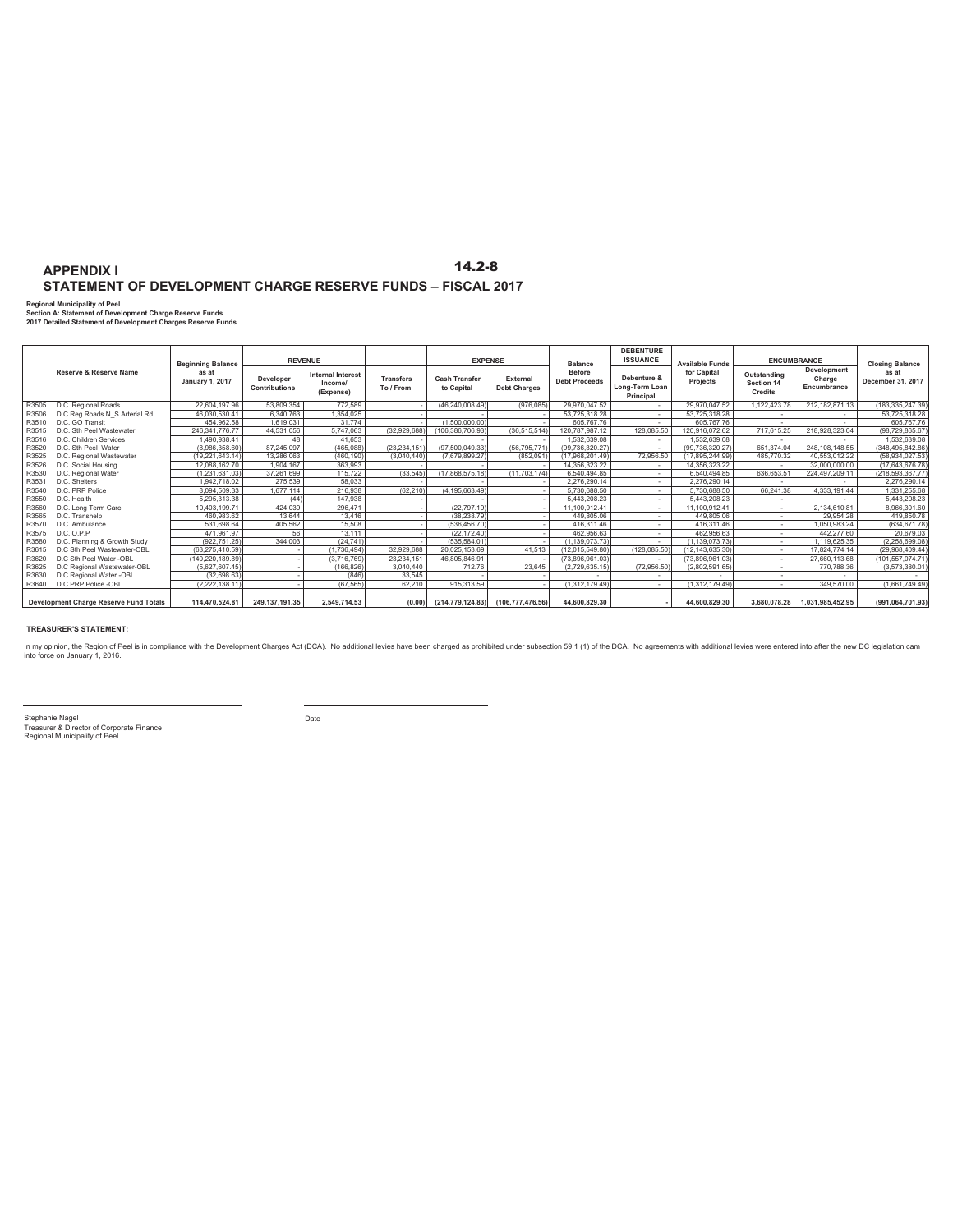# **SECTION B**

## **DETAILS OF PROJECT FUNDING BY PROGRAM**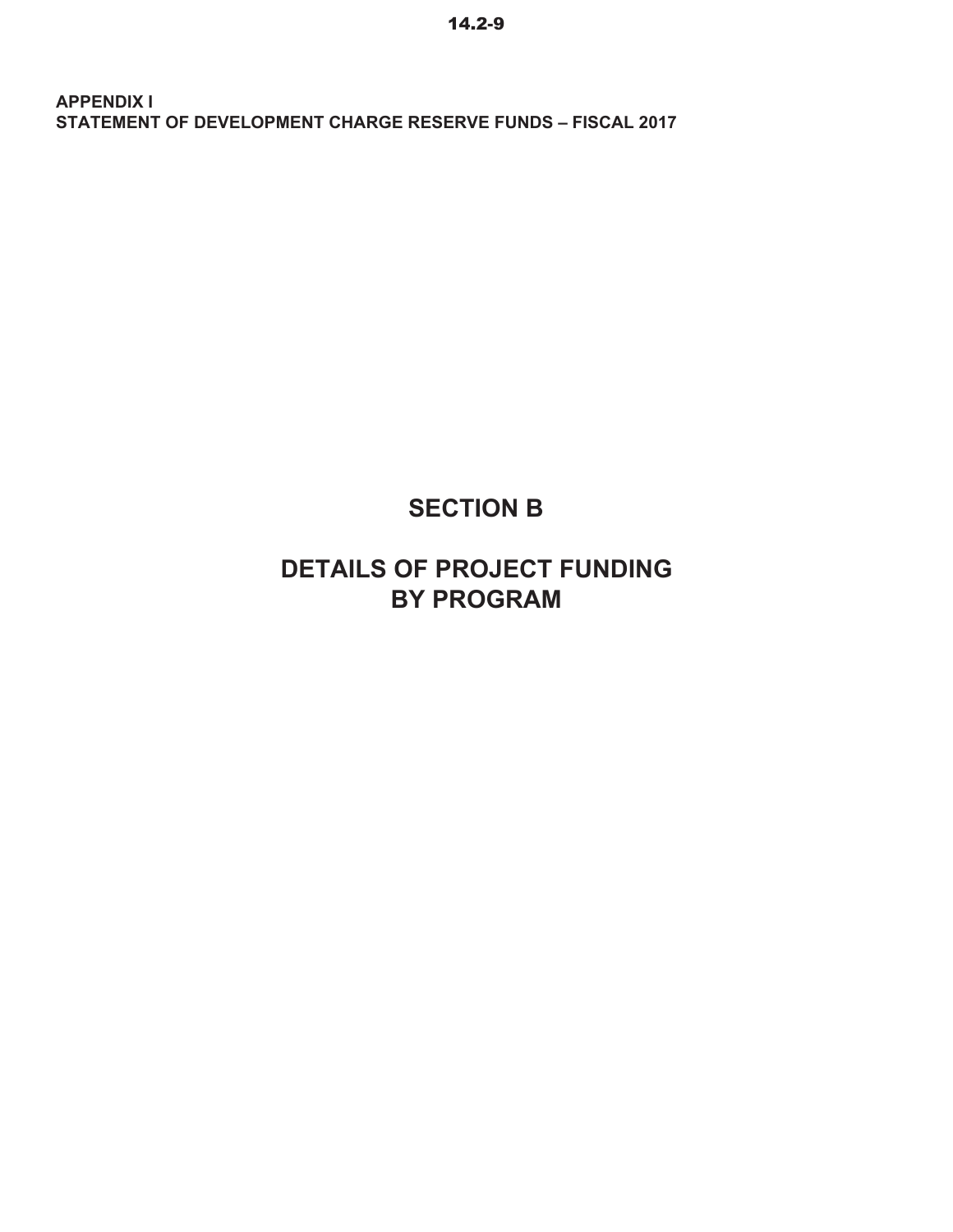**Regional Municipality of Peel Section B Details of Project Funding For the Year Ended December 31, 2017**

| Project<br>Government &<br>NonDC<br>2017 Gross<br><b>Project Description</b><br>Government &<br>Unfinanced<br><b>DC</b><br><b>DC Funding</b><br>NonDC<br><b>NonDC Reserves</b><br>Number<br><b>Other Funded</b><br><b>Funding</b><br><b>Other Funding</b><br><b>Balance</b><br><b>Expenditures</b><br><b>Accounts</b><br>R3505<br>D.C. Regional Roads<br>Mayfield/Colera<br>10.00<br>10.00<br>502,460.92<br>014230<br>$\sim$<br>53,395.97<br>18,276.00<br>(31,788.60)<br>76,055.43<br>024020<br>Mississ Rd/407<br>39,883.37<br>222,206.84<br>R0210<br>340,037.62<br>1,116,910.18<br>024050<br>Hwy50/Queen/Castlemore 2000-7<br>(84, 944.61)<br>(8,724.50)<br>246,368.51<br>114,715.41<br>R0210<br>86299<br>024090<br>1,174,479.59<br>397,922.98<br>(248, 656.56)<br>1,323,746.01<br>1,260,894.00<br>427,200.89<br>Highway 7 2002-7<br>R0210<br>Mississ Rd/Steeles/Qun 2002-7<br>024120<br>285,148.24<br>20,470.05<br>305,618.29<br>R0210<br>40,946.94<br>460.72<br>41,407.66<br>3,822.85<br>R0210<br>034020<br>Gore Road<br>339,749.52<br>7,696.47<br>034232<br>Dixie & Derry Rd 20<br>754.57<br>15.43<br>770.00<br>376,395.97<br>R0210<br>113,178.67<br>92,891.95<br>044040<br>206,070.62<br>The Queensway/Dixie Rd<br>R0210<br>044060<br>200,514.87<br>23,985.67<br>224,500.54<br>478,272.00<br>57,211.09<br>Mayfield Road 04-68<br>R0210<br>044230<br>245.45<br>8.55<br>254.00<br>410,236.36<br>14,297.71<br>Steeles Ave./Goreway Dr.04-68<br>R0210<br>219.52<br>044285<br>Steeles Ave./Bramalea Rd 04-68<br>(32,995.65)<br>(23.55)<br>(33,019.20)<br>307,620.50<br>R0210<br>054030<br>King Street Expansion 04-1280<br>684,418.83<br>(676, 575.29)<br>7,843.54<br>5,918,794.91<br>533,826.46<br>370,667.64<br>054045<br>Queen St West 04-1280<br>10,524,857.73<br>141,190.96<br>(941, 915.65)<br>10,257,959.50<br>7,308,037.90<br>R0210<br>86299, 86482, 86648<br>054225<br>1,148.88<br>6.12<br>1,316.65<br>1,155.00<br>247,078.01<br>R0210<br>Steeles Ave/Tor 04-1280<br>125,912.41<br>14,687.39<br>140,599.80<br>82,859.66<br>9,526.85<br>054245<br>Dixie Rd/Bovaird Dr 04-1280<br>$\sim$<br>R0210<br>064015<br>84,814.37<br>511,604.05<br>126,359.53<br>(41, 201.90)<br>681,576.05<br>993,335.18<br>5,991,841.56<br>Wins Church/Hal Rd 05-1496<br>R0210<br>86412<br>064020<br>19,203.17<br>2,000.11<br>42,763.93<br>R0210<br>Dix Rd/Steeles 051496<br>(368, 828.28)<br>(347, 625.00)<br>406,684.19<br>2,348,551.60<br>320,551.11<br>368,184.47<br>R0210<br>86412, 86482<br>064025<br>Miss Rd/Queen W 05-1496<br>81,165.92<br>(264, 618.15)<br>2,485,650.48<br>2,697,542.25<br>064040<br>Mayfld/Bram-Airport 05-1496<br>4,357,108.95<br>396.778.57<br>4,538,302.10<br>15,043,632.81<br>1.369.943.07<br>R0210<br>(215, 585.42)<br>074030<br>1,082,963.24<br>159,811.64<br>314,289.00<br>(88, 568.76)<br>1,468,495.12<br>13,940,527.41<br>2,057,187.80<br>R0210<br>86482<br>The Gore Road Castlemore to Ma<br>074250<br>24,831.35<br>764,129.19<br>Airport Road/Steeles Avenue<br>R0210<br>074260<br>Derry Road/Goreway Drive<br>42,094.57<br>3,942.60<br>(57, 171.32)<br>(11, 134.15)<br>1,182,580.16<br>110,761.44<br>R0210<br>084275<br>Bovaird Drive/James Potter Rd<br>154,937.75<br>132,073.65<br>159,423.89<br>R0210<br>Mavis Road - Steeles Avenue to<br>11,397.24<br>143,470.89<br>1,847,438.69<br>094060<br>094215<br>Steeles Avenue/H<br>(41, 184, 14)<br>(41, 184, 14)<br>45,536.94<br>97,020.15<br>094245<br>8,305.43<br>105,325.58<br>2,408,657.25<br>206,193.60<br>R0210<br>Airport Road/Williams Parkway<br>094255<br>625,611.87<br>Steeles Avenue/Finch Avenue<br>٠<br>$\sim$<br>$\sim$<br>÷<br>094265<br>453,967.71<br>Kennedy Road/Williams Parkway<br>÷<br>094290<br>Steeles Ave/Kndy Rd<br>2,089.82<br>189.47<br>(0.01)<br>2.279.28<br>257,595.48<br>23,354.30<br>R0210<br>104020<br>Dixie Road - Queen Street to B<br>511,920.08<br>(30, 292.25)<br>481,627.83<br>963,905.42<br>$\overline{\phantom{a}}$<br>104040<br>2,013,459.11<br>(137,086.83)<br>1,876,372.28<br>9,334,275.26<br>Mississauga Road - Bovaird Dri<br>104070<br>The Gore Road - Highway 50 to<br>5,560,636.43<br>299,794.19<br>(558, 112.81)<br>5,302,317.81<br>6,804,530.68<br>366,857.06<br>R0210<br>104230<br>Steeles Avenue/Mavis Road Inte<br>957,506.90<br>90,710.10<br>R0210<br>104245<br>Queen St/Ching Road<br>1,278,479.58<br>$\sim$<br>$\sim$<br>51,715.81<br>1,309.05<br>53,024.86<br>988.31<br>R0210<br>104265<br>Derry Road<br>39,044.71<br>÷<br>Dixie Road - Countryside Drive<br>269,375.98<br>114020<br>(406.89)<br>268,969.09<br>411,466.26<br>114060<br>Highway 50 - Castlemore Road t<br>221,067.91<br>221,067.91<br>60,283.67<br>114075<br>Mayfield Rd-Airport Road T<br>308,209.08<br>308,209.08<br>16,626,588.64<br>86414<br>114080<br>Highway 50 - 600 Metres South<br>(208, 987.56)<br>495,384.19<br>286,396.63<br>2,650,690.88<br>R0210<br>86299<br>114090<br>Old Church Road - East Leg of<br>1,378,585.01<br>133,282.84<br>371,777.40<br>(141, 067.29)<br>1,742,577.96<br>1,437,350.35<br>138,964.31<br>98,908.39<br>Erin Mills Parkway/Dundas Stre<br>106,784.94<br>3,846.90<br>110,631.84<br>R0210<br>114217<br>2,745,568.70<br>589,570.07<br>114235<br>Mayfield Road/New Street East<br>114246<br>8,804.64<br>8,804.64<br>680,905.10<br><b>Transit Supportive Initiative</b><br>114250<br>51,511.80<br>10,561.53<br>62,073.33<br>1,103,676.46<br>346,438.47<br>R0210<br>Erin Mills Parkway/Burnhamthor<br>114295<br>Derry Road/Argentia Road<br>288,473.46<br>288,473.46<br>968,072.01<br>$\sim$<br>114320<br>E.A. STUDIES - Allocations for<br>360,641.57<br>124040<br>Bovaird Drive - Lake Louise Ro<br>1,628,284.08<br>348,718.26<br>(258,909.90)<br>1,718,092.44<br>13,999,090.44<br>2,998,087.93<br>R0210<br>124380<br>(62, 804.45)<br>(62, 804.45)<br>62,804.45<br>Airport Rd Cl E.A.-1km<br>124425<br>Trans Supp Initity Steeles Ave<br>12,748.00<br>12,748.00<br>582,912.72<br>127712<br>3,103.65<br><b>Transpor Demand MGT</b><br>12,414.63<br>15,518.28<br>R0210<br>134055<br>Mayfield Road - Hurontario Str<br>425,166.10<br>425,166.10<br>6,664,495.46<br>Mayfield Road - The Gore Road<br>134065<br>387,807.85<br>387,807.85<br>11,334,404.59<br>45,087.53<br>45,087.53<br>134285<br><b>Transit Sup</b><br>824,778.67<br>134330<br>32,320.83<br>Mayfield Rd Class E.A.<br>3,561.61<br>3,561.61<br>134380<br>The Gore Rd Class E.A<br>137702<br>17.50<br>17.50<br>35.00<br>26,889.81<br>26,889.84<br>R0210<br><b>Transportation Surveys</b><br>137703<br>Cordon Count<br>4,631.53<br>10,256.21<br>14,887.74<br>R0210<br>144020<br>Dixie Road - Bovaird Drive to<br>270,485.93<br>270,485.93<br>4,982,682.93<br>144030<br>Airport Road - 1000 m North of<br>1,766,219.54<br>1,766,219.54<br>5,568,469.77<br>144035<br>426,572.48<br>426,572.48<br>3,240,442.85 |                               |  | 2017 CAPITAL PROJECTS - REVENUE & EXPENDITURES | <b>CAPITAL PROJECT ENCUMBRANCES</b> |  | <b>FUNDING ACCOUNTS INFORMATION</b> |
|------------------------------------------------------------------------------------------------------------------------------------------------------------------------------------------------------------------------------------------------------------------------------------------------------------------------------------------------------------------------------------------------------------------------------------------------------------------------------------------------------------------------------------------------------------------------------------------------------------------------------------------------------------------------------------------------------------------------------------------------------------------------------------------------------------------------------------------------------------------------------------------------------------------------------------------------------------------------------------------------------------------------------------------------------------------------------------------------------------------------------------------------------------------------------------------------------------------------------------------------------------------------------------------------------------------------------------------------------------------------------------------------------------------------------------------------------------------------------------------------------------------------------------------------------------------------------------------------------------------------------------------------------------------------------------------------------------------------------------------------------------------------------------------------------------------------------------------------------------------------------------------------------------------------------------------------------------------------------------------------------------------------------------------------------------------------------------------------------------------------------------------------------------------------------------------------------------------------------------------------------------------------------------------------------------------------------------------------------------------------------------------------------------------------------------------------------------------------------------------------------------------------------------------------------------------------------------------------------------------------------------------------------------------------------------------------------------------------------------------------------------------------------------------------------------------------------------------------------------------------------------------------------------------------------------------------------------------------------------------------------------------------------------------------------------------------------------------------------------------------------------------------------------------------------------------------------------------------------------------------------------------------------------------------------------------------------------------------------------------------------------------------------------------------------------------------------------------------------------------------------------------------------------------------------------------------------------------------------------------------------------------------------------------------------------------------------------------------------------------------------------------------------------------------------------------------------------------------------------------------------------------------------------------------------------------------------------------------------------------------------------------------------------------------------------------------------------------------------------------------------------------------------------------------------------------------------------------------------------------------------------------------------------------------------------------------------------------------------------------------------------------------------------------------------------------------------------------------------------------------------------------------------------------------------------------------------------------------------------------------------------------------------------------------------------------------------------------------------------------------------------------------------------------------------------------------------------------------------------------------------------------------------------------------------------------------------------------------------------------------------------------------------------------------------------------------------------------------------------------------------------------------------------------------------------------------------------------------------------------------------------------------------------------------------------------------------------------------------------------------------------------------------------------------------------------------------------------------------------------------------------------------------------------------------------------------------------------------------------------------------------------------------------------------------------------------------------------------------------------------------------------------------------------------------------------------------------------------------------------------------------------------------------------------------------------------------------------------------------------------------------------------------------------------------------------------------------------------------------------------------------------------------------------------------------------------------------------------------------------------------------------------------------------------------------------------------------------------------------------------------------------------------------------------------------------------------------------------------------------------------------------------------------------------------------------------------------------------------------------------------------------------------------------------------------------------------------------------------------------------------------------------------------------------------|-------------------------------|--|------------------------------------------------|-------------------------------------|--|-------------------------------------|
|                                                                                                                                                                                                                                                                                                                                                                                                                                                                                                                                                                                                                                                                                                                                                                                                                                                                                                                                                                                                                                                                                                                                                                                                                                                                                                                                                                                                                                                                                                                                                                                                                                                                                                                                                                                                                                                                                                                                                                                                                                                                                                                                                                                                                                                                                                                                                                                                                                                                                                                                                                                                                                                                                                                                                                                                                                                                                                                                                                                                                                                                                                                                                                                                                                                                                                                                                                                                                                                                                                                                                                                                                                                                                                                                                                                                                                                                                                                                                                                                                                                                                                                                                                                                                                                                                                                                                                                                                                                                                                                                                                                                                                                                                                                                                                                                                                                                                                                                                                                                                                                                                                                                                                                                                                                                                                                                                                                                                                                                                                                                                                                                                                                                                                                                                                                                                                                                                                                                                                                                                                                                                                                                                                                                                                                                                                                                                                                                                                                                                                                                                                                                                                                                                                                                                                                                      |                               |  |                                                |                                     |  |                                     |
|                                                                                                                                                                                                                                                                                                                                                                                                                                                                                                                                                                                                                                                                                                                                                                                                                                                                                                                                                                                                                                                                                                                                                                                                                                                                                                                                                                                                                                                                                                                                                                                                                                                                                                                                                                                                                                                                                                                                                                                                                                                                                                                                                                                                                                                                                                                                                                                                                                                                                                                                                                                                                                                                                                                                                                                                                                                                                                                                                                                                                                                                                                                                                                                                                                                                                                                                                                                                                                                                                                                                                                                                                                                                                                                                                                                                                                                                                                                                                                                                                                                                                                                                                                                                                                                                                                                                                                                                                                                                                                                                                                                                                                                                                                                                                                                                                                                                                                                                                                                                                                                                                                                                                                                                                                                                                                                                                                                                                                                                                                                                                                                                                                                                                                                                                                                                                                                                                                                                                                                                                                                                                                                                                                                                                                                                                                                                                                                                                                                                                                                                                                                                                                                                                                                                                                                                      |                               |  |                                                |                                     |  |                                     |
|                                                                                                                                                                                                                                                                                                                                                                                                                                                                                                                                                                                                                                                                                                                                                                                                                                                                                                                                                                                                                                                                                                                                                                                                                                                                                                                                                                                                                                                                                                                                                                                                                                                                                                                                                                                                                                                                                                                                                                                                                                                                                                                                                                                                                                                                                                                                                                                                                                                                                                                                                                                                                                                                                                                                                                                                                                                                                                                                                                                                                                                                                                                                                                                                                                                                                                                                                                                                                                                                                                                                                                                                                                                                                                                                                                                                                                                                                                                                                                                                                                                                                                                                                                                                                                                                                                                                                                                                                                                                                                                                                                                                                                                                                                                                                                                                                                                                                                                                                                                                                                                                                                                                                                                                                                                                                                                                                                                                                                                                                                                                                                                                                                                                                                                                                                                                                                                                                                                                                                                                                                                                                                                                                                                                                                                                                                                                                                                                                                                                                                                                                                                                                                                                                                                                                                                                      |                               |  |                                                |                                     |  |                                     |
|                                                                                                                                                                                                                                                                                                                                                                                                                                                                                                                                                                                                                                                                                                                                                                                                                                                                                                                                                                                                                                                                                                                                                                                                                                                                                                                                                                                                                                                                                                                                                                                                                                                                                                                                                                                                                                                                                                                                                                                                                                                                                                                                                                                                                                                                                                                                                                                                                                                                                                                                                                                                                                                                                                                                                                                                                                                                                                                                                                                                                                                                                                                                                                                                                                                                                                                                                                                                                                                                                                                                                                                                                                                                                                                                                                                                                                                                                                                                                                                                                                                                                                                                                                                                                                                                                                                                                                                                                                                                                                                                                                                                                                                                                                                                                                                                                                                                                                                                                                                                                                                                                                                                                                                                                                                                                                                                                                                                                                                                                                                                                                                                                                                                                                                                                                                                                                                                                                                                                                                                                                                                                                                                                                                                                                                                                                                                                                                                                                                                                                                                                                                                                                                                                                                                                                                                      |                               |  |                                                |                                     |  |                                     |
|                                                                                                                                                                                                                                                                                                                                                                                                                                                                                                                                                                                                                                                                                                                                                                                                                                                                                                                                                                                                                                                                                                                                                                                                                                                                                                                                                                                                                                                                                                                                                                                                                                                                                                                                                                                                                                                                                                                                                                                                                                                                                                                                                                                                                                                                                                                                                                                                                                                                                                                                                                                                                                                                                                                                                                                                                                                                                                                                                                                                                                                                                                                                                                                                                                                                                                                                                                                                                                                                                                                                                                                                                                                                                                                                                                                                                                                                                                                                                                                                                                                                                                                                                                                                                                                                                                                                                                                                                                                                                                                                                                                                                                                                                                                                                                                                                                                                                                                                                                                                                                                                                                                                                                                                                                                                                                                                                                                                                                                                                                                                                                                                                                                                                                                                                                                                                                                                                                                                                                                                                                                                                                                                                                                                                                                                                                                                                                                                                                                                                                                                                                                                                                                                                                                                                                                                      |                               |  |                                                |                                     |  |                                     |
|                                                                                                                                                                                                                                                                                                                                                                                                                                                                                                                                                                                                                                                                                                                                                                                                                                                                                                                                                                                                                                                                                                                                                                                                                                                                                                                                                                                                                                                                                                                                                                                                                                                                                                                                                                                                                                                                                                                                                                                                                                                                                                                                                                                                                                                                                                                                                                                                                                                                                                                                                                                                                                                                                                                                                                                                                                                                                                                                                                                                                                                                                                                                                                                                                                                                                                                                                                                                                                                                                                                                                                                                                                                                                                                                                                                                                                                                                                                                                                                                                                                                                                                                                                                                                                                                                                                                                                                                                                                                                                                                                                                                                                                                                                                                                                                                                                                                                                                                                                                                                                                                                                                                                                                                                                                                                                                                                                                                                                                                                                                                                                                                                                                                                                                                                                                                                                                                                                                                                                                                                                                                                                                                                                                                                                                                                                                                                                                                                                                                                                                                                                                                                                                                                                                                                                                                      |                               |  |                                                |                                     |  |                                     |
|                                                                                                                                                                                                                                                                                                                                                                                                                                                                                                                                                                                                                                                                                                                                                                                                                                                                                                                                                                                                                                                                                                                                                                                                                                                                                                                                                                                                                                                                                                                                                                                                                                                                                                                                                                                                                                                                                                                                                                                                                                                                                                                                                                                                                                                                                                                                                                                                                                                                                                                                                                                                                                                                                                                                                                                                                                                                                                                                                                                                                                                                                                                                                                                                                                                                                                                                                                                                                                                                                                                                                                                                                                                                                                                                                                                                                                                                                                                                                                                                                                                                                                                                                                                                                                                                                                                                                                                                                                                                                                                                                                                                                                                                                                                                                                                                                                                                                                                                                                                                                                                                                                                                                                                                                                                                                                                                                                                                                                                                                                                                                                                                                                                                                                                                                                                                                                                                                                                                                                                                                                                                                                                                                                                                                                                                                                                                                                                                                                                                                                                                                                                                                                                                                                                                                                                                      |                               |  |                                                |                                     |  |                                     |
|                                                                                                                                                                                                                                                                                                                                                                                                                                                                                                                                                                                                                                                                                                                                                                                                                                                                                                                                                                                                                                                                                                                                                                                                                                                                                                                                                                                                                                                                                                                                                                                                                                                                                                                                                                                                                                                                                                                                                                                                                                                                                                                                                                                                                                                                                                                                                                                                                                                                                                                                                                                                                                                                                                                                                                                                                                                                                                                                                                                                                                                                                                                                                                                                                                                                                                                                                                                                                                                                                                                                                                                                                                                                                                                                                                                                                                                                                                                                                                                                                                                                                                                                                                                                                                                                                                                                                                                                                                                                                                                                                                                                                                                                                                                                                                                                                                                                                                                                                                                                                                                                                                                                                                                                                                                                                                                                                                                                                                                                                                                                                                                                                                                                                                                                                                                                                                                                                                                                                                                                                                                                                                                                                                                                                                                                                                                                                                                                                                                                                                                                                                                                                                                                                                                                                                                                      |                               |  |                                                |                                     |  |                                     |
|                                                                                                                                                                                                                                                                                                                                                                                                                                                                                                                                                                                                                                                                                                                                                                                                                                                                                                                                                                                                                                                                                                                                                                                                                                                                                                                                                                                                                                                                                                                                                                                                                                                                                                                                                                                                                                                                                                                                                                                                                                                                                                                                                                                                                                                                                                                                                                                                                                                                                                                                                                                                                                                                                                                                                                                                                                                                                                                                                                                                                                                                                                                                                                                                                                                                                                                                                                                                                                                                                                                                                                                                                                                                                                                                                                                                                                                                                                                                                                                                                                                                                                                                                                                                                                                                                                                                                                                                                                                                                                                                                                                                                                                                                                                                                                                                                                                                                                                                                                                                                                                                                                                                                                                                                                                                                                                                                                                                                                                                                                                                                                                                                                                                                                                                                                                                                                                                                                                                                                                                                                                                                                                                                                                                                                                                                                                                                                                                                                                                                                                                                                                                                                                                                                                                                                                                      |                               |  |                                                |                                     |  |                                     |
|                                                                                                                                                                                                                                                                                                                                                                                                                                                                                                                                                                                                                                                                                                                                                                                                                                                                                                                                                                                                                                                                                                                                                                                                                                                                                                                                                                                                                                                                                                                                                                                                                                                                                                                                                                                                                                                                                                                                                                                                                                                                                                                                                                                                                                                                                                                                                                                                                                                                                                                                                                                                                                                                                                                                                                                                                                                                                                                                                                                                                                                                                                                                                                                                                                                                                                                                                                                                                                                                                                                                                                                                                                                                                                                                                                                                                                                                                                                                                                                                                                                                                                                                                                                                                                                                                                                                                                                                                                                                                                                                                                                                                                                                                                                                                                                                                                                                                                                                                                                                                                                                                                                                                                                                                                                                                                                                                                                                                                                                                                                                                                                                                                                                                                                                                                                                                                                                                                                                                                                                                                                                                                                                                                                                                                                                                                                                                                                                                                                                                                                                                                                                                                                                                                                                                                                                      |                               |  |                                                |                                     |  |                                     |
|                                                                                                                                                                                                                                                                                                                                                                                                                                                                                                                                                                                                                                                                                                                                                                                                                                                                                                                                                                                                                                                                                                                                                                                                                                                                                                                                                                                                                                                                                                                                                                                                                                                                                                                                                                                                                                                                                                                                                                                                                                                                                                                                                                                                                                                                                                                                                                                                                                                                                                                                                                                                                                                                                                                                                                                                                                                                                                                                                                                                                                                                                                                                                                                                                                                                                                                                                                                                                                                                                                                                                                                                                                                                                                                                                                                                                                                                                                                                                                                                                                                                                                                                                                                                                                                                                                                                                                                                                                                                                                                                                                                                                                                                                                                                                                                                                                                                                                                                                                                                                                                                                                                                                                                                                                                                                                                                                                                                                                                                                                                                                                                                                                                                                                                                                                                                                                                                                                                                                                                                                                                                                                                                                                                                                                                                                                                                                                                                                                                                                                                                                                                                                                                                                                                                                                                                      |                               |  |                                                |                                     |  |                                     |
|                                                                                                                                                                                                                                                                                                                                                                                                                                                                                                                                                                                                                                                                                                                                                                                                                                                                                                                                                                                                                                                                                                                                                                                                                                                                                                                                                                                                                                                                                                                                                                                                                                                                                                                                                                                                                                                                                                                                                                                                                                                                                                                                                                                                                                                                                                                                                                                                                                                                                                                                                                                                                                                                                                                                                                                                                                                                                                                                                                                                                                                                                                                                                                                                                                                                                                                                                                                                                                                                                                                                                                                                                                                                                                                                                                                                                                                                                                                                                                                                                                                                                                                                                                                                                                                                                                                                                                                                                                                                                                                                                                                                                                                                                                                                                                                                                                                                                                                                                                                                                                                                                                                                                                                                                                                                                                                                                                                                                                                                                                                                                                                                                                                                                                                                                                                                                                                                                                                                                                                                                                                                                                                                                                                                                                                                                                                                                                                                                                                                                                                                                                                                                                                                                                                                                                                                      |                               |  |                                                |                                     |  |                                     |
|                                                                                                                                                                                                                                                                                                                                                                                                                                                                                                                                                                                                                                                                                                                                                                                                                                                                                                                                                                                                                                                                                                                                                                                                                                                                                                                                                                                                                                                                                                                                                                                                                                                                                                                                                                                                                                                                                                                                                                                                                                                                                                                                                                                                                                                                                                                                                                                                                                                                                                                                                                                                                                                                                                                                                                                                                                                                                                                                                                                                                                                                                                                                                                                                                                                                                                                                                                                                                                                                                                                                                                                                                                                                                                                                                                                                                                                                                                                                                                                                                                                                                                                                                                                                                                                                                                                                                                                                                                                                                                                                                                                                                                                                                                                                                                                                                                                                                                                                                                                                                                                                                                                                                                                                                                                                                                                                                                                                                                                                                                                                                                                                                                                                                                                                                                                                                                                                                                                                                                                                                                                                                                                                                                                                                                                                                                                                                                                                                                                                                                                                                                                                                                                                                                                                                                                                      |                               |  |                                                |                                     |  |                                     |
|                                                                                                                                                                                                                                                                                                                                                                                                                                                                                                                                                                                                                                                                                                                                                                                                                                                                                                                                                                                                                                                                                                                                                                                                                                                                                                                                                                                                                                                                                                                                                                                                                                                                                                                                                                                                                                                                                                                                                                                                                                                                                                                                                                                                                                                                                                                                                                                                                                                                                                                                                                                                                                                                                                                                                                                                                                                                                                                                                                                                                                                                                                                                                                                                                                                                                                                                                                                                                                                                                                                                                                                                                                                                                                                                                                                                                                                                                                                                                                                                                                                                                                                                                                                                                                                                                                                                                                                                                                                                                                                                                                                                                                                                                                                                                                                                                                                                                                                                                                                                                                                                                                                                                                                                                                                                                                                                                                                                                                                                                                                                                                                                                                                                                                                                                                                                                                                                                                                                                                                                                                                                                                                                                                                                                                                                                                                                                                                                                                                                                                                                                                                                                                                                                                                                                                                                      |                               |  |                                                |                                     |  |                                     |
|                                                                                                                                                                                                                                                                                                                                                                                                                                                                                                                                                                                                                                                                                                                                                                                                                                                                                                                                                                                                                                                                                                                                                                                                                                                                                                                                                                                                                                                                                                                                                                                                                                                                                                                                                                                                                                                                                                                                                                                                                                                                                                                                                                                                                                                                                                                                                                                                                                                                                                                                                                                                                                                                                                                                                                                                                                                                                                                                                                                                                                                                                                                                                                                                                                                                                                                                                                                                                                                                                                                                                                                                                                                                                                                                                                                                                                                                                                                                                                                                                                                                                                                                                                                                                                                                                                                                                                                                                                                                                                                                                                                                                                                                                                                                                                                                                                                                                                                                                                                                                                                                                                                                                                                                                                                                                                                                                                                                                                                                                                                                                                                                                                                                                                                                                                                                                                                                                                                                                                                                                                                                                                                                                                                                                                                                                                                                                                                                                                                                                                                                                                                                                                                                                                                                                                                                      |                               |  |                                                |                                     |  |                                     |
|                                                                                                                                                                                                                                                                                                                                                                                                                                                                                                                                                                                                                                                                                                                                                                                                                                                                                                                                                                                                                                                                                                                                                                                                                                                                                                                                                                                                                                                                                                                                                                                                                                                                                                                                                                                                                                                                                                                                                                                                                                                                                                                                                                                                                                                                                                                                                                                                                                                                                                                                                                                                                                                                                                                                                                                                                                                                                                                                                                                                                                                                                                                                                                                                                                                                                                                                                                                                                                                                                                                                                                                                                                                                                                                                                                                                                                                                                                                                                                                                                                                                                                                                                                                                                                                                                                                                                                                                                                                                                                                                                                                                                                                                                                                                                                                                                                                                                                                                                                                                                                                                                                                                                                                                                                                                                                                                                                                                                                                                                                                                                                                                                                                                                                                                                                                                                                                                                                                                                                                                                                                                                                                                                                                                                                                                                                                                                                                                                                                                                                                                                                                                                                                                                                                                                                                                      |                               |  |                                                |                                     |  |                                     |
|                                                                                                                                                                                                                                                                                                                                                                                                                                                                                                                                                                                                                                                                                                                                                                                                                                                                                                                                                                                                                                                                                                                                                                                                                                                                                                                                                                                                                                                                                                                                                                                                                                                                                                                                                                                                                                                                                                                                                                                                                                                                                                                                                                                                                                                                                                                                                                                                                                                                                                                                                                                                                                                                                                                                                                                                                                                                                                                                                                                                                                                                                                                                                                                                                                                                                                                                                                                                                                                                                                                                                                                                                                                                                                                                                                                                                                                                                                                                                                                                                                                                                                                                                                                                                                                                                                                                                                                                                                                                                                                                                                                                                                                                                                                                                                                                                                                                                                                                                                                                                                                                                                                                                                                                                                                                                                                                                                                                                                                                                                                                                                                                                                                                                                                                                                                                                                                                                                                                                                                                                                                                                                                                                                                                                                                                                                                                                                                                                                                                                                                                                                                                                                                                                                                                                                                                      |                               |  |                                                |                                     |  |                                     |
|                                                                                                                                                                                                                                                                                                                                                                                                                                                                                                                                                                                                                                                                                                                                                                                                                                                                                                                                                                                                                                                                                                                                                                                                                                                                                                                                                                                                                                                                                                                                                                                                                                                                                                                                                                                                                                                                                                                                                                                                                                                                                                                                                                                                                                                                                                                                                                                                                                                                                                                                                                                                                                                                                                                                                                                                                                                                                                                                                                                                                                                                                                                                                                                                                                                                                                                                                                                                                                                                                                                                                                                                                                                                                                                                                                                                                                                                                                                                                                                                                                                                                                                                                                                                                                                                                                                                                                                                                                                                                                                                                                                                                                                                                                                                                                                                                                                                                                                                                                                                                                                                                                                                                                                                                                                                                                                                                                                                                                                                                                                                                                                                                                                                                                                                                                                                                                                                                                                                                                                                                                                                                                                                                                                                                                                                                                                                                                                                                                                                                                                                                                                                                                                                                                                                                                                                      |                               |  |                                                |                                     |  |                                     |
|                                                                                                                                                                                                                                                                                                                                                                                                                                                                                                                                                                                                                                                                                                                                                                                                                                                                                                                                                                                                                                                                                                                                                                                                                                                                                                                                                                                                                                                                                                                                                                                                                                                                                                                                                                                                                                                                                                                                                                                                                                                                                                                                                                                                                                                                                                                                                                                                                                                                                                                                                                                                                                                                                                                                                                                                                                                                                                                                                                                                                                                                                                                                                                                                                                                                                                                                                                                                                                                                                                                                                                                                                                                                                                                                                                                                                                                                                                                                                                                                                                                                                                                                                                                                                                                                                                                                                                                                                                                                                                                                                                                                                                                                                                                                                                                                                                                                                                                                                                                                                                                                                                                                                                                                                                                                                                                                                                                                                                                                                                                                                                                                                                                                                                                                                                                                                                                                                                                                                                                                                                                                                                                                                                                                                                                                                                                                                                                                                                                                                                                                                                                                                                                                                                                                                                                                      |                               |  |                                                |                                     |  |                                     |
|                                                                                                                                                                                                                                                                                                                                                                                                                                                                                                                                                                                                                                                                                                                                                                                                                                                                                                                                                                                                                                                                                                                                                                                                                                                                                                                                                                                                                                                                                                                                                                                                                                                                                                                                                                                                                                                                                                                                                                                                                                                                                                                                                                                                                                                                                                                                                                                                                                                                                                                                                                                                                                                                                                                                                                                                                                                                                                                                                                                                                                                                                                                                                                                                                                                                                                                                                                                                                                                                                                                                                                                                                                                                                                                                                                                                                                                                                                                                                                                                                                                                                                                                                                                                                                                                                                                                                                                                                                                                                                                                                                                                                                                                                                                                                                                                                                                                                                                                                                                                                                                                                                                                                                                                                                                                                                                                                                                                                                                                                                                                                                                                                                                                                                                                                                                                                                                                                                                                                                                                                                                                                                                                                                                                                                                                                                                                                                                                                                                                                                                                                                                                                                                                                                                                                                                                      |                               |  |                                                |                                     |  |                                     |
|                                                                                                                                                                                                                                                                                                                                                                                                                                                                                                                                                                                                                                                                                                                                                                                                                                                                                                                                                                                                                                                                                                                                                                                                                                                                                                                                                                                                                                                                                                                                                                                                                                                                                                                                                                                                                                                                                                                                                                                                                                                                                                                                                                                                                                                                                                                                                                                                                                                                                                                                                                                                                                                                                                                                                                                                                                                                                                                                                                                                                                                                                                                                                                                                                                                                                                                                                                                                                                                                                                                                                                                                                                                                                                                                                                                                                                                                                                                                                                                                                                                                                                                                                                                                                                                                                                                                                                                                                                                                                                                                                                                                                                                                                                                                                                                                                                                                                                                                                                                                                                                                                                                                                                                                                                                                                                                                                                                                                                                                                                                                                                                                                                                                                                                                                                                                                                                                                                                                                                                                                                                                                                                                                                                                                                                                                                                                                                                                                                                                                                                                                                                                                                                                                                                                                                                                      |                               |  |                                                |                                     |  |                                     |
|                                                                                                                                                                                                                                                                                                                                                                                                                                                                                                                                                                                                                                                                                                                                                                                                                                                                                                                                                                                                                                                                                                                                                                                                                                                                                                                                                                                                                                                                                                                                                                                                                                                                                                                                                                                                                                                                                                                                                                                                                                                                                                                                                                                                                                                                                                                                                                                                                                                                                                                                                                                                                                                                                                                                                                                                                                                                                                                                                                                                                                                                                                                                                                                                                                                                                                                                                                                                                                                                                                                                                                                                                                                                                                                                                                                                                                                                                                                                                                                                                                                                                                                                                                                                                                                                                                                                                                                                                                                                                                                                                                                                                                                                                                                                                                                                                                                                                                                                                                                                                                                                                                                                                                                                                                                                                                                                                                                                                                                                                                                                                                                                                                                                                                                                                                                                                                                                                                                                                                                                                                                                                                                                                                                                                                                                                                                                                                                                                                                                                                                                                                                                                                                                                                                                                                                                      |                               |  |                                                |                                     |  |                                     |
|                                                                                                                                                                                                                                                                                                                                                                                                                                                                                                                                                                                                                                                                                                                                                                                                                                                                                                                                                                                                                                                                                                                                                                                                                                                                                                                                                                                                                                                                                                                                                                                                                                                                                                                                                                                                                                                                                                                                                                                                                                                                                                                                                                                                                                                                                                                                                                                                                                                                                                                                                                                                                                                                                                                                                                                                                                                                                                                                                                                                                                                                                                                                                                                                                                                                                                                                                                                                                                                                                                                                                                                                                                                                                                                                                                                                                                                                                                                                                                                                                                                                                                                                                                                                                                                                                                                                                                                                                                                                                                                                                                                                                                                                                                                                                                                                                                                                                                                                                                                                                                                                                                                                                                                                                                                                                                                                                                                                                                                                                                                                                                                                                                                                                                                                                                                                                                                                                                                                                                                                                                                                                                                                                                                                                                                                                                                                                                                                                                                                                                                                                                                                                                                                                                                                                                                                      |                               |  |                                                |                                     |  |                                     |
|                                                                                                                                                                                                                                                                                                                                                                                                                                                                                                                                                                                                                                                                                                                                                                                                                                                                                                                                                                                                                                                                                                                                                                                                                                                                                                                                                                                                                                                                                                                                                                                                                                                                                                                                                                                                                                                                                                                                                                                                                                                                                                                                                                                                                                                                                                                                                                                                                                                                                                                                                                                                                                                                                                                                                                                                                                                                                                                                                                                                                                                                                                                                                                                                                                                                                                                                                                                                                                                                                                                                                                                                                                                                                                                                                                                                                                                                                                                                                                                                                                                                                                                                                                                                                                                                                                                                                                                                                                                                                                                                                                                                                                                                                                                                                                                                                                                                                                                                                                                                                                                                                                                                                                                                                                                                                                                                                                                                                                                                                                                                                                                                                                                                                                                                                                                                                                                                                                                                                                                                                                                                                                                                                                                                                                                                                                                                                                                                                                                                                                                                                                                                                                                                                                                                                                                                      |                               |  |                                                |                                     |  |                                     |
|                                                                                                                                                                                                                                                                                                                                                                                                                                                                                                                                                                                                                                                                                                                                                                                                                                                                                                                                                                                                                                                                                                                                                                                                                                                                                                                                                                                                                                                                                                                                                                                                                                                                                                                                                                                                                                                                                                                                                                                                                                                                                                                                                                                                                                                                                                                                                                                                                                                                                                                                                                                                                                                                                                                                                                                                                                                                                                                                                                                                                                                                                                                                                                                                                                                                                                                                                                                                                                                                                                                                                                                                                                                                                                                                                                                                                                                                                                                                                                                                                                                                                                                                                                                                                                                                                                                                                                                                                                                                                                                                                                                                                                                                                                                                                                                                                                                                                                                                                                                                                                                                                                                                                                                                                                                                                                                                                                                                                                                                                                                                                                                                                                                                                                                                                                                                                                                                                                                                                                                                                                                                                                                                                                                                                                                                                                                                                                                                                                                                                                                                                                                                                                                                                                                                                                                                      |                               |  |                                                |                                     |  |                                     |
|                                                                                                                                                                                                                                                                                                                                                                                                                                                                                                                                                                                                                                                                                                                                                                                                                                                                                                                                                                                                                                                                                                                                                                                                                                                                                                                                                                                                                                                                                                                                                                                                                                                                                                                                                                                                                                                                                                                                                                                                                                                                                                                                                                                                                                                                                                                                                                                                                                                                                                                                                                                                                                                                                                                                                                                                                                                                                                                                                                                                                                                                                                                                                                                                                                                                                                                                                                                                                                                                                                                                                                                                                                                                                                                                                                                                                                                                                                                                                                                                                                                                                                                                                                                                                                                                                                                                                                                                                                                                                                                                                                                                                                                                                                                                                                                                                                                                                                                                                                                                                                                                                                                                                                                                                                                                                                                                                                                                                                                                                                                                                                                                                                                                                                                                                                                                                                                                                                                                                                                                                                                                                                                                                                                                                                                                                                                                                                                                                                                                                                                                                                                                                                                                                                                                                                                                      |                               |  |                                                |                                     |  |                                     |
|                                                                                                                                                                                                                                                                                                                                                                                                                                                                                                                                                                                                                                                                                                                                                                                                                                                                                                                                                                                                                                                                                                                                                                                                                                                                                                                                                                                                                                                                                                                                                                                                                                                                                                                                                                                                                                                                                                                                                                                                                                                                                                                                                                                                                                                                                                                                                                                                                                                                                                                                                                                                                                                                                                                                                                                                                                                                                                                                                                                                                                                                                                                                                                                                                                                                                                                                                                                                                                                                                                                                                                                                                                                                                                                                                                                                                                                                                                                                                                                                                                                                                                                                                                                                                                                                                                                                                                                                                                                                                                                                                                                                                                                                                                                                                                                                                                                                                                                                                                                                                                                                                                                                                                                                                                                                                                                                                                                                                                                                                                                                                                                                                                                                                                                                                                                                                                                                                                                                                                                                                                                                                                                                                                                                                                                                                                                                                                                                                                                                                                                                                                                                                                                                                                                                                                                                      |                               |  |                                                |                                     |  |                                     |
|                                                                                                                                                                                                                                                                                                                                                                                                                                                                                                                                                                                                                                                                                                                                                                                                                                                                                                                                                                                                                                                                                                                                                                                                                                                                                                                                                                                                                                                                                                                                                                                                                                                                                                                                                                                                                                                                                                                                                                                                                                                                                                                                                                                                                                                                                                                                                                                                                                                                                                                                                                                                                                                                                                                                                                                                                                                                                                                                                                                                                                                                                                                                                                                                                                                                                                                                                                                                                                                                                                                                                                                                                                                                                                                                                                                                                                                                                                                                                                                                                                                                                                                                                                                                                                                                                                                                                                                                                                                                                                                                                                                                                                                                                                                                                                                                                                                                                                                                                                                                                                                                                                                                                                                                                                                                                                                                                                                                                                                                                                                                                                                                                                                                                                                                                                                                                                                                                                                                                                                                                                                                                                                                                                                                                                                                                                                                                                                                                                                                                                                                                                                                                                                                                                                                                                                                      |                               |  |                                                |                                     |  |                                     |
|                                                                                                                                                                                                                                                                                                                                                                                                                                                                                                                                                                                                                                                                                                                                                                                                                                                                                                                                                                                                                                                                                                                                                                                                                                                                                                                                                                                                                                                                                                                                                                                                                                                                                                                                                                                                                                                                                                                                                                                                                                                                                                                                                                                                                                                                                                                                                                                                                                                                                                                                                                                                                                                                                                                                                                                                                                                                                                                                                                                                                                                                                                                                                                                                                                                                                                                                                                                                                                                                                                                                                                                                                                                                                                                                                                                                                                                                                                                                                                                                                                                                                                                                                                                                                                                                                                                                                                                                                                                                                                                                                                                                                                                                                                                                                                                                                                                                                                                                                                                                                                                                                                                                                                                                                                                                                                                                                                                                                                                                                                                                                                                                                                                                                                                                                                                                                                                                                                                                                                                                                                                                                                                                                                                                                                                                                                                                                                                                                                                                                                                                                                                                                                                                                                                                                                                                      |                               |  |                                                |                                     |  |                                     |
|                                                                                                                                                                                                                                                                                                                                                                                                                                                                                                                                                                                                                                                                                                                                                                                                                                                                                                                                                                                                                                                                                                                                                                                                                                                                                                                                                                                                                                                                                                                                                                                                                                                                                                                                                                                                                                                                                                                                                                                                                                                                                                                                                                                                                                                                                                                                                                                                                                                                                                                                                                                                                                                                                                                                                                                                                                                                                                                                                                                                                                                                                                                                                                                                                                                                                                                                                                                                                                                                                                                                                                                                                                                                                                                                                                                                                                                                                                                                                                                                                                                                                                                                                                                                                                                                                                                                                                                                                                                                                                                                                                                                                                                                                                                                                                                                                                                                                                                                                                                                                                                                                                                                                                                                                                                                                                                                                                                                                                                                                                                                                                                                                                                                                                                                                                                                                                                                                                                                                                                                                                                                                                                                                                                                                                                                                                                                                                                                                                                                                                                                                                                                                                                                                                                                                                                                      |                               |  |                                                |                                     |  |                                     |
|                                                                                                                                                                                                                                                                                                                                                                                                                                                                                                                                                                                                                                                                                                                                                                                                                                                                                                                                                                                                                                                                                                                                                                                                                                                                                                                                                                                                                                                                                                                                                                                                                                                                                                                                                                                                                                                                                                                                                                                                                                                                                                                                                                                                                                                                                                                                                                                                                                                                                                                                                                                                                                                                                                                                                                                                                                                                                                                                                                                                                                                                                                                                                                                                                                                                                                                                                                                                                                                                                                                                                                                                                                                                                                                                                                                                                                                                                                                                                                                                                                                                                                                                                                                                                                                                                                                                                                                                                                                                                                                                                                                                                                                                                                                                                                                                                                                                                                                                                                                                                                                                                                                                                                                                                                                                                                                                                                                                                                                                                                                                                                                                                                                                                                                                                                                                                                                                                                                                                                                                                                                                                                                                                                                                                                                                                                                                                                                                                                                                                                                                                                                                                                                                                                                                                                                                      |                               |  |                                                |                                     |  |                                     |
|                                                                                                                                                                                                                                                                                                                                                                                                                                                                                                                                                                                                                                                                                                                                                                                                                                                                                                                                                                                                                                                                                                                                                                                                                                                                                                                                                                                                                                                                                                                                                                                                                                                                                                                                                                                                                                                                                                                                                                                                                                                                                                                                                                                                                                                                                                                                                                                                                                                                                                                                                                                                                                                                                                                                                                                                                                                                                                                                                                                                                                                                                                                                                                                                                                                                                                                                                                                                                                                                                                                                                                                                                                                                                                                                                                                                                                                                                                                                                                                                                                                                                                                                                                                                                                                                                                                                                                                                                                                                                                                                                                                                                                                                                                                                                                                                                                                                                                                                                                                                                                                                                                                                                                                                                                                                                                                                                                                                                                                                                                                                                                                                                                                                                                                                                                                                                                                                                                                                                                                                                                                                                                                                                                                                                                                                                                                                                                                                                                                                                                                                                                                                                                                                                                                                                                                                      |                               |  |                                                |                                     |  |                                     |
|                                                                                                                                                                                                                                                                                                                                                                                                                                                                                                                                                                                                                                                                                                                                                                                                                                                                                                                                                                                                                                                                                                                                                                                                                                                                                                                                                                                                                                                                                                                                                                                                                                                                                                                                                                                                                                                                                                                                                                                                                                                                                                                                                                                                                                                                                                                                                                                                                                                                                                                                                                                                                                                                                                                                                                                                                                                                                                                                                                                                                                                                                                                                                                                                                                                                                                                                                                                                                                                                                                                                                                                                                                                                                                                                                                                                                                                                                                                                                                                                                                                                                                                                                                                                                                                                                                                                                                                                                                                                                                                                                                                                                                                                                                                                                                                                                                                                                                                                                                                                                                                                                                                                                                                                                                                                                                                                                                                                                                                                                                                                                                                                                                                                                                                                                                                                                                                                                                                                                                                                                                                                                                                                                                                                                                                                                                                                                                                                                                                                                                                                                                                                                                                                                                                                                                                                      |                               |  |                                                |                                     |  |                                     |
|                                                                                                                                                                                                                                                                                                                                                                                                                                                                                                                                                                                                                                                                                                                                                                                                                                                                                                                                                                                                                                                                                                                                                                                                                                                                                                                                                                                                                                                                                                                                                                                                                                                                                                                                                                                                                                                                                                                                                                                                                                                                                                                                                                                                                                                                                                                                                                                                                                                                                                                                                                                                                                                                                                                                                                                                                                                                                                                                                                                                                                                                                                                                                                                                                                                                                                                                                                                                                                                                                                                                                                                                                                                                                                                                                                                                                                                                                                                                                                                                                                                                                                                                                                                                                                                                                                                                                                                                                                                                                                                                                                                                                                                                                                                                                                                                                                                                                                                                                                                                                                                                                                                                                                                                                                                                                                                                                                                                                                                                                                                                                                                                                                                                                                                                                                                                                                                                                                                                                                                                                                                                                                                                                                                                                                                                                                                                                                                                                                                                                                                                                                                                                                                                                                                                                                                                      |                               |  |                                                |                                     |  |                                     |
|                                                                                                                                                                                                                                                                                                                                                                                                                                                                                                                                                                                                                                                                                                                                                                                                                                                                                                                                                                                                                                                                                                                                                                                                                                                                                                                                                                                                                                                                                                                                                                                                                                                                                                                                                                                                                                                                                                                                                                                                                                                                                                                                                                                                                                                                                                                                                                                                                                                                                                                                                                                                                                                                                                                                                                                                                                                                                                                                                                                                                                                                                                                                                                                                                                                                                                                                                                                                                                                                                                                                                                                                                                                                                                                                                                                                                                                                                                                                                                                                                                                                                                                                                                                                                                                                                                                                                                                                                                                                                                                                                                                                                                                                                                                                                                                                                                                                                                                                                                                                                                                                                                                                                                                                                                                                                                                                                                                                                                                                                                                                                                                                                                                                                                                                                                                                                                                                                                                                                                                                                                                                                                                                                                                                                                                                                                                                                                                                                                                                                                                                                                                                                                                                                                                                                                                                      |                               |  |                                                |                                     |  |                                     |
|                                                                                                                                                                                                                                                                                                                                                                                                                                                                                                                                                                                                                                                                                                                                                                                                                                                                                                                                                                                                                                                                                                                                                                                                                                                                                                                                                                                                                                                                                                                                                                                                                                                                                                                                                                                                                                                                                                                                                                                                                                                                                                                                                                                                                                                                                                                                                                                                                                                                                                                                                                                                                                                                                                                                                                                                                                                                                                                                                                                                                                                                                                                                                                                                                                                                                                                                                                                                                                                                                                                                                                                                                                                                                                                                                                                                                                                                                                                                                                                                                                                                                                                                                                                                                                                                                                                                                                                                                                                                                                                                                                                                                                                                                                                                                                                                                                                                                                                                                                                                                                                                                                                                                                                                                                                                                                                                                                                                                                                                                                                                                                                                                                                                                                                                                                                                                                                                                                                                                                                                                                                                                                                                                                                                                                                                                                                                                                                                                                                                                                                                                                                                                                                                                                                                                                                                      |                               |  |                                                |                                     |  |                                     |
|                                                                                                                                                                                                                                                                                                                                                                                                                                                                                                                                                                                                                                                                                                                                                                                                                                                                                                                                                                                                                                                                                                                                                                                                                                                                                                                                                                                                                                                                                                                                                                                                                                                                                                                                                                                                                                                                                                                                                                                                                                                                                                                                                                                                                                                                                                                                                                                                                                                                                                                                                                                                                                                                                                                                                                                                                                                                                                                                                                                                                                                                                                                                                                                                                                                                                                                                                                                                                                                                                                                                                                                                                                                                                                                                                                                                                                                                                                                                                                                                                                                                                                                                                                                                                                                                                                                                                                                                                                                                                                                                                                                                                                                                                                                                                                                                                                                                                                                                                                                                                                                                                                                                                                                                                                                                                                                                                                                                                                                                                                                                                                                                                                                                                                                                                                                                                                                                                                                                                                                                                                                                                                                                                                                                                                                                                                                                                                                                                                                                                                                                                                                                                                                                                                                                                                                                      |                               |  |                                                |                                     |  |                                     |
|                                                                                                                                                                                                                                                                                                                                                                                                                                                                                                                                                                                                                                                                                                                                                                                                                                                                                                                                                                                                                                                                                                                                                                                                                                                                                                                                                                                                                                                                                                                                                                                                                                                                                                                                                                                                                                                                                                                                                                                                                                                                                                                                                                                                                                                                                                                                                                                                                                                                                                                                                                                                                                                                                                                                                                                                                                                                                                                                                                                                                                                                                                                                                                                                                                                                                                                                                                                                                                                                                                                                                                                                                                                                                                                                                                                                                                                                                                                                                                                                                                                                                                                                                                                                                                                                                                                                                                                                                                                                                                                                                                                                                                                                                                                                                                                                                                                                                                                                                                                                                                                                                                                                                                                                                                                                                                                                                                                                                                                                                                                                                                                                                                                                                                                                                                                                                                                                                                                                                                                                                                                                                                                                                                                                                                                                                                                                                                                                                                                                                                                                                                                                                                                                                                                                                                                                      |                               |  |                                                |                                     |  |                                     |
|                                                                                                                                                                                                                                                                                                                                                                                                                                                                                                                                                                                                                                                                                                                                                                                                                                                                                                                                                                                                                                                                                                                                                                                                                                                                                                                                                                                                                                                                                                                                                                                                                                                                                                                                                                                                                                                                                                                                                                                                                                                                                                                                                                                                                                                                                                                                                                                                                                                                                                                                                                                                                                                                                                                                                                                                                                                                                                                                                                                                                                                                                                                                                                                                                                                                                                                                                                                                                                                                                                                                                                                                                                                                                                                                                                                                                                                                                                                                                                                                                                                                                                                                                                                                                                                                                                                                                                                                                                                                                                                                                                                                                                                                                                                                                                                                                                                                                                                                                                                                                                                                                                                                                                                                                                                                                                                                                                                                                                                                                                                                                                                                                                                                                                                                                                                                                                                                                                                                                                                                                                                                                                                                                                                                                                                                                                                                                                                                                                                                                                                                                                                                                                                                                                                                                                                                      |                               |  |                                                |                                     |  |                                     |
|                                                                                                                                                                                                                                                                                                                                                                                                                                                                                                                                                                                                                                                                                                                                                                                                                                                                                                                                                                                                                                                                                                                                                                                                                                                                                                                                                                                                                                                                                                                                                                                                                                                                                                                                                                                                                                                                                                                                                                                                                                                                                                                                                                                                                                                                                                                                                                                                                                                                                                                                                                                                                                                                                                                                                                                                                                                                                                                                                                                                                                                                                                                                                                                                                                                                                                                                                                                                                                                                                                                                                                                                                                                                                                                                                                                                                                                                                                                                                                                                                                                                                                                                                                                                                                                                                                                                                                                                                                                                                                                                                                                                                                                                                                                                                                                                                                                                                                                                                                                                                                                                                                                                                                                                                                                                                                                                                                                                                                                                                                                                                                                                                                                                                                                                                                                                                                                                                                                                                                                                                                                                                                                                                                                                                                                                                                                                                                                                                                                                                                                                                                                                                                                                                                                                                                                                      |                               |  |                                                |                                     |  |                                     |
|                                                                                                                                                                                                                                                                                                                                                                                                                                                                                                                                                                                                                                                                                                                                                                                                                                                                                                                                                                                                                                                                                                                                                                                                                                                                                                                                                                                                                                                                                                                                                                                                                                                                                                                                                                                                                                                                                                                                                                                                                                                                                                                                                                                                                                                                                                                                                                                                                                                                                                                                                                                                                                                                                                                                                                                                                                                                                                                                                                                                                                                                                                                                                                                                                                                                                                                                                                                                                                                                                                                                                                                                                                                                                                                                                                                                                                                                                                                                                                                                                                                                                                                                                                                                                                                                                                                                                                                                                                                                                                                                                                                                                                                                                                                                                                                                                                                                                                                                                                                                                                                                                                                                                                                                                                                                                                                                                                                                                                                                                                                                                                                                                                                                                                                                                                                                                                                                                                                                                                                                                                                                                                                                                                                                                                                                                                                                                                                                                                                                                                                                                                                                                                                                                                                                                                                                      |                               |  |                                                |                                     |  |                                     |
|                                                                                                                                                                                                                                                                                                                                                                                                                                                                                                                                                                                                                                                                                                                                                                                                                                                                                                                                                                                                                                                                                                                                                                                                                                                                                                                                                                                                                                                                                                                                                                                                                                                                                                                                                                                                                                                                                                                                                                                                                                                                                                                                                                                                                                                                                                                                                                                                                                                                                                                                                                                                                                                                                                                                                                                                                                                                                                                                                                                                                                                                                                                                                                                                                                                                                                                                                                                                                                                                                                                                                                                                                                                                                                                                                                                                                                                                                                                                                                                                                                                                                                                                                                                                                                                                                                                                                                                                                                                                                                                                                                                                                                                                                                                                                                                                                                                                                                                                                                                                                                                                                                                                                                                                                                                                                                                                                                                                                                                                                                                                                                                                                                                                                                                                                                                                                                                                                                                                                                                                                                                                                                                                                                                                                                                                                                                                                                                                                                                                                                                                                                                                                                                                                                                                                                                                      |                               |  |                                                |                                     |  |                                     |
|                                                                                                                                                                                                                                                                                                                                                                                                                                                                                                                                                                                                                                                                                                                                                                                                                                                                                                                                                                                                                                                                                                                                                                                                                                                                                                                                                                                                                                                                                                                                                                                                                                                                                                                                                                                                                                                                                                                                                                                                                                                                                                                                                                                                                                                                                                                                                                                                                                                                                                                                                                                                                                                                                                                                                                                                                                                                                                                                                                                                                                                                                                                                                                                                                                                                                                                                                                                                                                                                                                                                                                                                                                                                                                                                                                                                                                                                                                                                                                                                                                                                                                                                                                                                                                                                                                                                                                                                                                                                                                                                                                                                                                                                                                                                                                                                                                                                                                                                                                                                                                                                                                                                                                                                                                                                                                                                                                                                                                                                                                                                                                                                                                                                                                                                                                                                                                                                                                                                                                                                                                                                                                                                                                                                                                                                                                                                                                                                                                                                                                                                                                                                                                                                                                                                                                                                      |                               |  |                                                |                                     |  |                                     |
|                                                                                                                                                                                                                                                                                                                                                                                                                                                                                                                                                                                                                                                                                                                                                                                                                                                                                                                                                                                                                                                                                                                                                                                                                                                                                                                                                                                                                                                                                                                                                                                                                                                                                                                                                                                                                                                                                                                                                                                                                                                                                                                                                                                                                                                                                                                                                                                                                                                                                                                                                                                                                                                                                                                                                                                                                                                                                                                                                                                                                                                                                                                                                                                                                                                                                                                                                                                                                                                                                                                                                                                                                                                                                                                                                                                                                                                                                                                                                                                                                                                                                                                                                                                                                                                                                                                                                                                                                                                                                                                                                                                                                                                                                                                                                                                                                                                                                                                                                                                                                                                                                                                                                                                                                                                                                                                                                                                                                                                                                                                                                                                                                                                                                                                                                                                                                                                                                                                                                                                                                                                                                                                                                                                                                                                                                                                                                                                                                                                                                                                                                                                                                                                                                                                                                                                                      |                               |  |                                                |                                     |  |                                     |
|                                                                                                                                                                                                                                                                                                                                                                                                                                                                                                                                                                                                                                                                                                                                                                                                                                                                                                                                                                                                                                                                                                                                                                                                                                                                                                                                                                                                                                                                                                                                                                                                                                                                                                                                                                                                                                                                                                                                                                                                                                                                                                                                                                                                                                                                                                                                                                                                                                                                                                                                                                                                                                                                                                                                                                                                                                                                                                                                                                                                                                                                                                                                                                                                                                                                                                                                                                                                                                                                                                                                                                                                                                                                                                                                                                                                                                                                                                                                                                                                                                                                                                                                                                                                                                                                                                                                                                                                                                                                                                                                                                                                                                                                                                                                                                                                                                                                                                                                                                                                                                                                                                                                                                                                                                                                                                                                                                                                                                                                                                                                                                                                                                                                                                                                                                                                                                                                                                                                                                                                                                                                                                                                                                                                                                                                                                                                                                                                                                                                                                                                                                                                                                                                                                                                                                                                      |                               |  |                                                |                                     |  |                                     |
|                                                                                                                                                                                                                                                                                                                                                                                                                                                                                                                                                                                                                                                                                                                                                                                                                                                                                                                                                                                                                                                                                                                                                                                                                                                                                                                                                                                                                                                                                                                                                                                                                                                                                                                                                                                                                                                                                                                                                                                                                                                                                                                                                                                                                                                                                                                                                                                                                                                                                                                                                                                                                                                                                                                                                                                                                                                                                                                                                                                                                                                                                                                                                                                                                                                                                                                                                                                                                                                                                                                                                                                                                                                                                                                                                                                                                                                                                                                                                                                                                                                                                                                                                                                                                                                                                                                                                                                                                                                                                                                                                                                                                                                                                                                                                                                                                                                                                                                                                                                                                                                                                                                                                                                                                                                                                                                                                                                                                                                                                                                                                                                                                                                                                                                                                                                                                                                                                                                                                                                                                                                                                                                                                                                                                                                                                                                                                                                                                                                                                                                                                                                                                                                                                                                                                                                                      |                               |  |                                                |                                     |  |                                     |
|                                                                                                                                                                                                                                                                                                                                                                                                                                                                                                                                                                                                                                                                                                                                                                                                                                                                                                                                                                                                                                                                                                                                                                                                                                                                                                                                                                                                                                                                                                                                                                                                                                                                                                                                                                                                                                                                                                                                                                                                                                                                                                                                                                                                                                                                                                                                                                                                                                                                                                                                                                                                                                                                                                                                                                                                                                                                                                                                                                                                                                                                                                                                                                                                                                                                                                                                                                                                                                                                                                                                                                                                                                                                                                                                                                                                                                                                                                                                                                                                                                                                                                                                                                                                                                                                                                                                                                                                                                                                                                                                                                                                                                                                                                                                                                                                                                                                                                                                                                                                                                                                                                                                                                                                                                                                                                                                                                                                                                                                                                                                                                                                                                                                                                                                                                                                                                                                                                                                                                                                                                                                                                                                                                                                                                                                                                                                                                                                                                                                                                                                                                                                                                                                                                                                                                                                      |                               |  |                                                |                                     |  |                                     |
|                                                                                                                                                                                                                                                                                                                                                                                                                                                                                                                                                                                                                                                                                                                                                                                                                                                                                                                                                                                                                                                                                                                                                                                                                                                                                                                                                                                                                                                                                                                                                                                                                                                                                                                                                                                                                                                                                                                                                                                                                                                                                                                                                                                                                                                                                                                                                                                                                                                                                                                                                                                                                                                                                                                                                                                                                                                                                                                                                                                                                                                                                                                                                                                                                                                                                                                                                                                                                                                                                                                                                                                                                                                                                                                                                                                                                                                                                                                                                                                                                                                                                                                                                                                                                                                                                                                                                                                                                                                                                                                                                                                                                                                                                                                                                                                                                                                                                                                                                                                                                                                                                                                                                                                                                                                                                                                                                                                                                                                                                                                                                                                                                                                                                                                                                                                                                                                                                                                                                                                                                                                                                                                                                                                                                                                                                                                                                                                                                                                                                                                                                                                                                                                                                                                                                                                                      |                               |  |                                                |                                     |  |                                     |
|                                                                                                                                                                                                                                                                                                                                                                                                                                                                                                                                                                                                                                                                                                                                                                                                                                                                                                                                                                                                                                                                                                                                                                                                                                                                                                                                                                                                                                                                                                                                                                                                                                                                                                                                                                                                                                                                                                                                                                                                                                                                                                                                                                                                                                                                                                                                                                                                                                                                                                                                                                                                                                                                                                                                                                                                                                                                                                                                                                                                                                                                                                                                                                                                                                                                                                                                                                                                                                                                                                                                                                                                                                                                                                                                                                                                                                                                                                                                                                                                                                                                                                                                                                                                                                                                                                                                                                                                                                                                                                                                                                                                                                                                                                                                                                                                                                                                                                                                                                                                                                                                                                                                                                                                                                                                                                                                                                                                                                                                                                                                                                                                                                                                                                                                                                                                                                                                                                                                                                                                                                                                                                                                                                                                                                                                                                                                                                                                                                                                                                                                                                                                                                                                                                                                                                                                      |                               |  |                                                |                                     |  |                                     |
|                                                                                                                                                                                                                                                                                                                                                                                                                                                                                                                                                                                                                                                                                                                                                                                                                                                                                                                                                                                                                                                                                                                                                                                                                                                                                                                                                                                                                                                                                                                                                                                                                                                                                                                                                                                                                                                                                                                                                                                                                                                                                                                                                                                                                                                                                                                                                                                                                                                                                                                                                                                                                                                                                                                                                                                                                                                                                                                                                                                                                                                                                                                                                                                                                                                                                                                                                                                                                                                                                                                                                                                                                                                                                                                                                                                                                                                                                                                                                                                                                                                                                                                                                                                                                                                                                                                                                                                                                                                                                                                                                                                                                                                                                                                                                                                                                                                                                                                                                                                                                                                                                                                                                                                                                                                                                                                                                                                                                                                                                                                                                                                                                                                                                                                                                                                                                                                                                                                                                                                                                                                                                                                                                                                                                                                                                                                                                                                                                                                                                                                                                                                                                                                                                                                                                                                                      |                               |  |                                                |                                     |  |                                     |
|                                                                                                                                                                                                                                                                                                                                                                                                                                                                                                                                                                                                                                                                                                                                                                                                                                                                                                                                                                                                                                                                                                                                                                                                                                                                                                                                                                                                                                                                                                                                                                                                                                                                                                                                                                                                                                                                                                                                                                                                                                                                                                                                                                                                                                                                                                                                                                                                                                                                                                                                                                                                                                                                                                                                                                                                                                                                                                                                                                                                                                                                                                                                                                                                                                                                                                                                                                                                                                                                                                                                                                                                                                                                                                                                                                                                                                                                                                                                                                                                                                                                                                                                                                                                                                                                                                                                                                                                                                                                                                                                                                                                                                                                                                                                                                                                                                                                                                                                                                                                                                                                                                                                                                                                                                                                                                                                                                                                                                                                                                                                                                                                                                                                                                                                                                                                                                                                                                                                                                                                                                                                                                                                                                                                                                                                                                                                                                                                                                                                                                                                                                                                                                                                                                                                                                                                      |                               |  |                                                |                                     |  |                                     |
|                                                                                                                                                                                                                                                                                                                                                                                                                                                                                                                                                                                                                                                                                                                                                                                                                                                                                                                                                                                                                                                                                                                                                                                                                                                                                                                                                                                                                                                                                                                                                                                                                                                                                                                                                                                                                                                                                                                                                                                                                                                                                                                                                                                                                                                                                                                                                                                                                                                                                                                                                                                                                                                                                                                                                                                                                                                                                                                                                                                                                                                                                                                                                                                                                                                                                                                                                                                                                                                                                                                                                                                                                                                                                                                                                                                                                                                                                                                                                                                                                                                                                                                                                                                                                                                                                                                                                                                                                                                                                                                                                                                                                                                                                                                                                                                                                                                                                                                                                                                                                                                                                                                                                                                                                                                                                                                                                                                                                                                                                                                                                                                                                                                                                                                                                                                                                                                                                                                                                                                                                                                                                                                                                                                                                                                                                                                                                                                                                                                                                                                                                                                                                                                                                                                                                                                                      |                               |  |                                                |                                     |  |                                     |
|                                                                                                                                                                                                                                                                                                                                                                                                                                                                                                                                                                                                                                                                                                                                                                                                                                                                                                                                                                                                                                                                                                                                                                                                                                                                                                                                                                                                                                                                                                                                                                                                                                                                                                                                                                                                                                                                                                                                                                                                                                                                                                                                                                                                                                                                                                                                                                                                                                                                                                                                                                                                                                                                                                                                                                                                                                                                                                                                                                                                                                                                                                                                                                                                                                                                                                                                                                                                                                                                                                                                                                                                                                                                                                                                                                                                                                                                                                                                                                                                                                                                                                                                                                                                                                                                                                                                                                                                                                                                                                                                                                                                                                                                                                                                                                                                                                                                                                                                                                                                                                                                                                                                                                                                                                                                                                                                                                                                                                                                                                                                                                                                                                                                                                                                                                                                                                                                                                                                                                                                                                                                                                                                                                                                                                                                                                                                                                                                                                                                                                                                                                                                                                                                                                                                                                                                      |                               |  |                                                |                                     |  |                                     |
|                                                                                                                                                                                                                                                                                                                                                                                                                                                                                                                                                                                                                                                                                                                                                                                                                                                                                                                                                                                                                                                                                                                                                                                                                                                                                                                                                                                                                                                                                                                                                                                                                                                                                                                                                                                                                                                                                                                                                                                                                                                                                                                                                                                                                                                                                                                                                                                                                                                                                                                                                                                                                                                                                                                                                                                                                                                                                                                                                                                                                                                                                                                                                                                                                                                                                                                                                                                                                                                                                                                                                                                                                                                                                                                                                                                                                                                                                                                                                                                                                                                                                                                                                                                                                                                                                                                                                                                                                                                                                                                                                                                                                                                                                                                                                                                                                                                                                                                                                                                                                                                                                                                                                                                                                                                                                                                                                                                                                                                                                                                                                                                                                                                                                                                                                                                                                                                                                                                                                                                                                                                                                                                                                                                                                                                                                                                                                                                                                                                                                                                                                                                                                                                                                                                                                                                                      | Steeles Avenue - Chinguacousy |  |                                                |                                     |  | Page 6 of 18                        |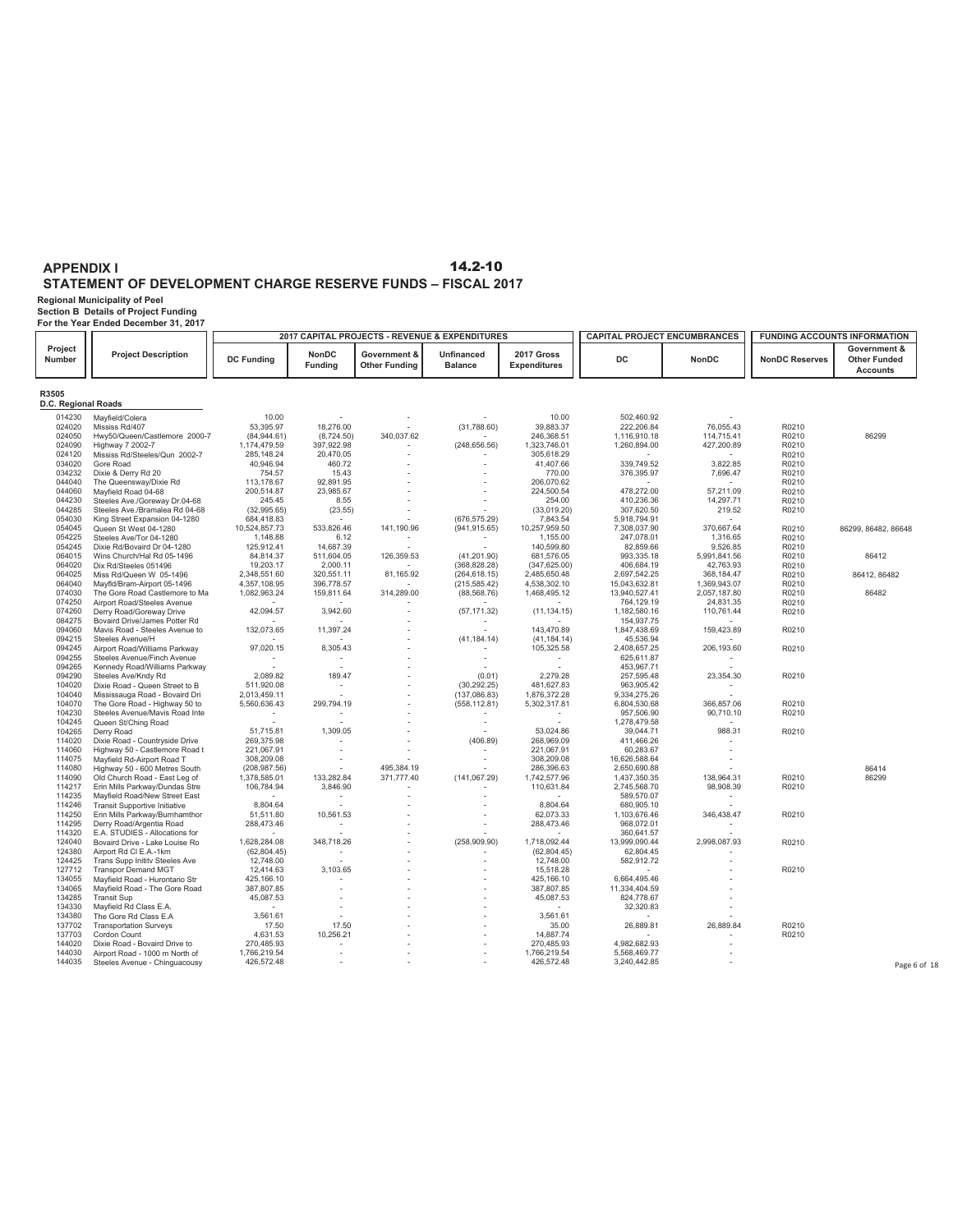# **Regional Municipality of Peel Section B Details of Project Funding For the Year Ended December 31, 2017**

|                          |                                                                  |                          |                                | 2017 CAPITAL PROJECTS - REVENUE & EXPENDITURES |                                     |                                   | <b>CAPITAL PROJECT ENCUMBRANCES</b> |                         |                       | <b>FUNDING ACCOUNTS INFORMATION</b>                    |
|--------------------------|------------------------------------------------------------------|--------------------------|--------------------------------|------------------------------------------------|-------------------------------------|-----------------------------------|-------------------------------------|-------------------------|-----------------------|--------------------------------------------------------|
| Project<br><b>Number</b> | <b>Project Description</b>                                       | <b>DC Funding</b>        | <b>NonDC</b><br><b>Fundina</b> | Government &<br><b>Other Funding</b>           | <b>Unfinanced</b><br><b>Balance</b> | 2017 Gross<br><b>Expenditures</b> | <b>DC</b>                           | <b>NonDC</b>            | <b>NonDC Reserves</b> | Government &<br><b>Other Funded</b><br><b>Accounts</b> |
| 144100E                  | <b>Property Acquisition Envelope</b>                             |                          |                                |                                                |                                     |                                   | 7,710,283.00                        |                         |                       |                                                        |
| 144160                   | Prop Acqu-Bramalea and DerryRd                                   | 35.00                    |                                |                                                |                                     | 35.00                             | 347,618.88                          |                         |                       |                                                        |
| 144265                   | Old Church Road/New Street Eas                                   | 136, 124.32              |                                |                                                |                                     | 136, 124. 32                      | 304,693.94                          |                         |                       |                                                        |
| 144280                   | Steeles Avenue/Financial Drive                                   | 1,866,584.20             |                                |                                                |                                     | 1,866,584.20                      | 1,567,032.90                        |                         |                       |                                                        |
| 144285                   | <b>Transit Supp Initiat</b>                                      | 818,215.38               | 17,743.02                      | (835, 958.40)                                  | (59, 795.84)                        | (59, 795.84)                      | 5,664,260.00                        | 122,829.64              | R0210                 | 86482                                                  |
| 144380                   | Winston Churchill Boulevard C                                    | 24,357.37                |                                | 55,974.21                                      |                                     | 80,331.58                         | 148,038.49                          |                         |                       | 86280, 86299                                           |
| 144420                   | Transit Supp Iniat-Bovaird Dr                                    | 6,564.47                 |                                |                                                |                                     | 6,564.47                          | 369,344.67                          |                         |                       |                                                        |
| 147711                   | <b>Transportation Planning Studie</b>                            |                          |                                |                                                |                                     |                                   | 89.273.34                           | 122.576.03              | R0210                 |                                                        |
| 154040<br>154070         | Winston Churchill Boulevard -                                    | 8,636.10<br>279,222.85   | 220.32<br>6,281.78             |                                                |                                     | 8,856.42<br>285,504.63            | 1,919,439.99<br>6,400,218.10        | 48,965.99<br>143,988.36 | R0210                 |                                                        |
| 154080                   | Mayfield Road - Chinguacousy R<br>The Gore Road - Queen Street E | 160,591.98               | 3,226.54                       |                                                |                                     | 163,818.52                        | 9,270,489.30                        | 186,259.29              | R0210<br>R0210        |                                                        |
| 154100E                  | <b>Property Acquisition Envelope</b>                             |                          |                                |                                                |                                     |                                   | 2,967,500.00                        |                         |                       |                                                        |
| 154235                   | Mayfield Road/Collector Road                                     |                          |                                |                                                |                                     | $\sim$                            | 633,911.38                          | 37,221.73               | R0210                 |                                                        |
| 154245                   | Mayfield Road/Collector Road                                     |                          |                                |                                                |                                     | $\sim$                            | 635,238.65                          | 37,221.82               | R0210                 |                                                        |
| 154265                   | Steeles Avenue/Torbram Road                                      |                          |                                |                                                |                                     |                                   | 3,527,998.90                        | 309,046.81              | R0210                 |                                                        |
| 154320                   | Devel Charges Update                                             | 116.071.81               |                                |                                                |                                     | 116.071.81                        | 73,572.96                           |                         |                       |                                                        |
| 154350                   | Mississauga Road Class E.A.                                      | 388,303.12               |                                |                                                |                                     | 388,303.12                        | 164,756.29                          |                         |                       |                                                        |
| 154370                   | The Gore Road Class E.A.- Cas                                    | 440.23                   |                                |                                                |                                     | 440.23                            |                                     |                         |                       |                                                        |
| 154380                   | Cawthra Road - Schedule B EA f                                   | 78,548.51                |                                |                                                |                                     | 78,548.51                         | 781,165.52                          |                         |                       |                                                        |
| 154435                   | Traffic Data Collection and An                                   | 4,833.59                 | 254.42                         |                                                |                                     | 5,088.01                          | $\sim$                              |                         | R0210                 |                                                        |
| 157702                   | <b>Transportation Surve</b>                                      | 11,911.68                | 11,911.66                      |                                                |                                     | 23,823.34                         | 41,217.72                           | 41,217.74               | R0210                 |                                                        |
| 157703                   | Cordon Count                                                     | 14,693.44                | 14,693.44                      |                                                |                                     | 29,386.88                         | 72,164.42                           | 72,164.43               | R0210                 |                                                        |
| 157711                   | <b>Transportation Planning Studie</b>                            | 96,716.16                | 90,473.86                      |                                                |                                     | 187,190.02                        | 52,428.16                           | 49,044.32               | R0210                 |                                                        |
| 157712<br>157720         | <b>Transpor Demand MGT</b>                                       | 2,055.86                 | 16.162.31<br>200,460.44        |                                                |                                     | 18,218.17                         |                                     |                         | R0210                 |                                                        |
| 164020                   | Goods Movement Program<br>Steeles Avenue - Mississauga R         | 181,381.44<br>609,837.10 |                                |                                                |                                     | 381,841.88<br>609,837.10          | 1,712,373.42                        |                         | R0210                 |                                                        |
| 164060                   | Mississauga Road - Financial D                                   |                          |                                |                                                |                                     |                                   | 2,634,919.00                        |                         |                       |                                                        |
| 164070                   | Winston Churchill Boulevard -                                    | 19,680.90                |                                |                                                |                                     | 19,680.90                         | 396,715.15                          |                         |                       |                                                        |
| 164133                   | Dixie Rd frm Olde Base to King                                   | 1,288.00                 |                                |                                                |                                     | 1,288.00                          | 98,393.00                           |                         |                       |                                                        |
| 164166                   | Contamination Land Dedicat Po                                    | 630.00                   |                                |                                                |                                     | 630.00                            | 96,449.50                           |                         |                       |                                                        |
| 164315                   | Coleraine Drive Grade Separat                                    | 210,987.56               | 37,233.09                      |                                                |                                     | 248.220.65                        | 191,373.02                          | 33,771.72               | R0210                 |                                                        |
| 164360                   | Airport Road Corridor Study -                                    | 219,813.39               |                                |                                                |                                     | 219,813.39                        | 664,603.60                          |                         |                       |                                                        |
| 164370                   | Airport Road Class E.A. - Bray                                   | 214,843.26               |                                |                                                |                                     | 214,843.26                        | 344,120.86                          |                         |                       |                                                        |
| 164375                   | King Street Grade Separation                                     |                          |                                |                                                |                                     |                                   | 424,917.63                          | 74,985.46               | R0210                 |                                                        |
| 164390                   | EA at Albion, Vaugh                                              | (104, 833.57)            |                                |                                                |                                     | (104, 833.57)                     |                                     |                         |                       |                                                        |
| 164405                   | Various Signal                                                   | (18, 280.71)             | (18, 280.72)                   |                                                |                                     | (36, 561.43)                      |                                     |                         | R0210                 |                                                        |
| 164435                   | Traffic Data Collection and An                                   | 5,181.98                 | 272.74                         |                                                |                                     | 5,454.72                          |                                     |                         | R0210                 |                                                        |
| 167711                   | <b>Transportation Planning Studie</b>                            | 116,133.45               | 116,133.46                     |                                                |                                     | 232,266.91                        | 26,394.27                           | 26,394.28               | R0210                 |                                                        |
| 167712<br>167720         | <b>Transpor Demand MGT</b>                                       | 22.368.83<br>272,986.44  | 22.368.81<br>272,986.46        |                                                |                                     | 44.737.64<br>545,972.90           | 11,186.84                           | 11,186.84               | R0210                 |                                                        |
| 174020                   | Goods Movement<br>Mayfield Road - Dixie Road to                  |                          |                                |                                                |                                     |                                   | 598,832.00                          |                         | R0210                 |                                                        |
| 174030                   | Mayfield Road - Mississauga Ro                                   | 53,883.40                |                                |                                                |                                     | 53,883.40                         | 2,314,547.60                        |                         |                       |                                                        |
| 174070                   | Cawthra Road - Eastgate Parkwa                                   | 487.26                   | 5,417.01                       |                                                |                                     | 5,904.27                          | 76,012.74                           | 845,082.99              | R0025                 |                                                        |
| 174103E                  | Under Maintenance Envelope                                       |                          |                                |                                                |                                     |                                   | 700,000.00                          | 300,000.00              | R0210                 |                                                        |
| 174160                   | Property Acquisition Airport R                                   |                          |                                |                                                |                                     |                                   | 100,000.00                          | $\sim$                  |                       |                                                        |
| 174240                   | Mississauga Road/New Streets                                     | 764,490.86               |                                |                                                | (33, 116.31)                        | 731,374.55                        | 1,835,509.14                        |                         |                       |                                                        |
| 174255                   | Airport Road/Intermodal Drive                                    |                          |                                |                                                |                                     |                                   | 807,287.00                          | 34,075.00               | R0210                 |                                                        |
| 174290                   | King Street & Albion Vaughan R                                   | 374,689.91               |                                |                                                |                                     | 374,689.91                        | 675,310.09                          |                         |                       |                                                        |
| 174300                   | <b>Traffic Engineering Studies</b>                               | 1,369,997.00             |                                |                                                |                                     | 1,369,997.00                      | 10,003.00                           |                         |                       |                                                        |
| 174310                   | Road Program Planning and Stud                                   | 177,715.87               | 177,715.86                     |                                                |                                     | 355,431.73                        | 22,284.13                           | 22,284.14               | R0210                 |                                                        |
| 174320                   | Development Charges Update                                       | 98,852.83                |                                |                                                |                                     | 98.852.83                         | 1,147.17                            |                         |                       |                                                        |
| 174330<br>174375         | Olde Base Line Road Corridor S                                   | 126,189.44<br>158,193.22 |                                |                                                |                                     | 126,189.44<br>158,193.22          | 473,810.56                          |                         |                       |                                                        |
| 174405                   | Mavis Road E.A. - Highway 401<br>Various Signal Phasing Updates  | 87,500.00                | 87,500.00                      |                                                |                                     | 175,000.00                        | 41,806.78                           |                         | R0210                 |                                                        |
| 174420                   | Growth Related Traffic Signal                                    |                          |                                |                                                |                                     |                                   | 275,000.00                          |                         |                       |                                                        |
| 174435                   | Traffic Data Collection and An                                   | 158,579.89               | 18,791.73                      |                                                |                                     | 177,371.62                        | 198,462.96                          |                         | R0210                 |                                                        |
| 177702                   | <b>Transportation Data Collection</b>                            | 15,332.77                | 15,332.76                      |                                                |                                     | 30,665.53                         | 129,667.23                          | 129,667.24              | R0210                 |                                                        |
| 177711                   | <b>Transportation Planning Studie</b>                            | 32,698.41                | 32,698.05                      |                                                |                                     | 65,396.46                         | 142,302.59                          | 142,300.95              | R0210                 |                                                        |
| 177712                   | <b>Transportation Demand Manageme</b>                            | 102,327.54               | 87,453.97                      | 305,049.70                                     |                                     | 494,831.21                        | 523,258.33                          | 447,201.26              | R0210                 | 85510, 85550                                           |
| 177720                   | Goods Movement Program                                           | 218,405.52               | 218,405.51                     |                                                |                                     | 436,811.03                        | 189,994.48                          | 189,994.49              | R0210                 |                                                        |
|                          | <b>SUBTOTAL R3505</b>                                            | 46.240.008.49            | 4,754,730.14                   | 1,395,270.13                                   | (4, 194, 882.20)                    | 48, 195, 126.56                   | 212, 182, 871. 13                   | 18,932,540.86           |                       |                                                        |

Page 7 of 18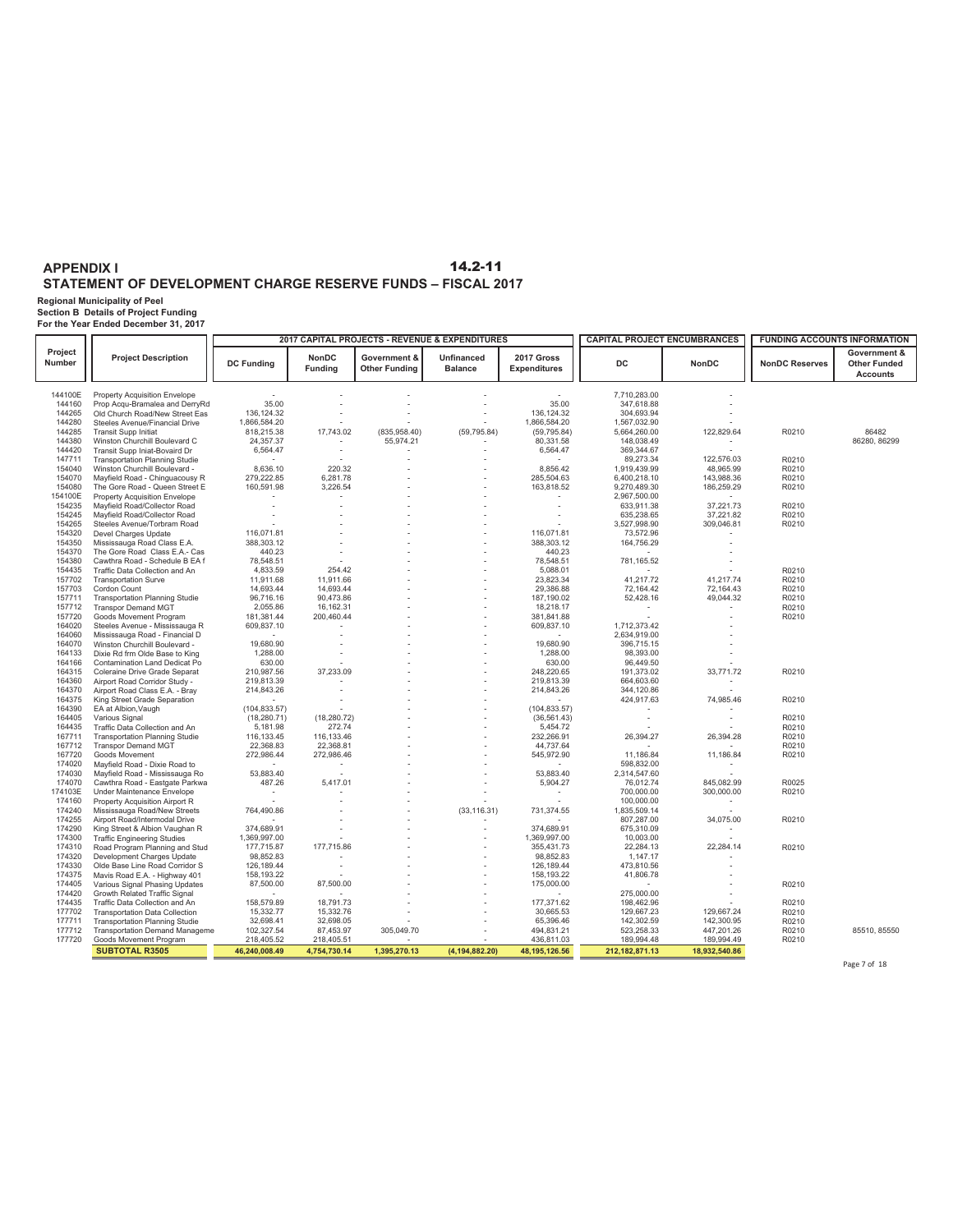**Regional Municipality of Peel Section B Details of Project Funding For the Year Ended December 31, 2017**

|                                |                                                                  |                             |                         |                                      | 2017 CAPITAL PROJECTS - REVENUE & EXPENDITURES |                                   | <b>CAPITAL PROJECT ENCUMBRANCES</b> |                          | <b>FUNDING ACCOUNTS INFORMATION</b> |                                                        |
|--------------------------------|------------------------------------------------------------------|-----------------------------|-------------------------|--------------------------------------|------------------------------------------------|-----------------------------------|-------------------------------------|--------------------------|-------------------------------------|--------------------------------------------------------|
| Project<br>Number              | <b>Project Description</b>                                       | <b>DC Funding</b>           | NonDC<br><b>Fundina</b> | Government &<br><b>Other Funding</b> | Unfinanced<br><b>Balance</b>                   | 2017 Gross<br><b>Expenditures</b> | DC.                                 | <b>NonDC</b>             | <b>NonDC Reserves</b>               | Government &<br><b>Other Funded</b><br><b>Accounts</b> |
| R3510<br><b>D.C GO Transit</b> |                                                                  |                             |                         |                                      |                                                |                                   |                                     |                          |                                     |                                                        |
| 095900                         | GO Transit - Unallocated Capit                                   | 1,500,000.00                |                         |                                      | 12,342,749.50                                  | 13,842,749.50                     |                                     |                          |                                     |                                                        |
|                                | <b>SUBTOTAL R3510</b>                                            | 1,500,000.00                |                         |                                      | 12,342,749.50                                  | 13,842,749.50                     |                                     |                          |                                     |                                                        |
| R3515                          |                                                                  |                             |                         |                                      |                                                |                                   |                                     |                          |                                     |                                                        |
|                                | D.C. Sth Peel Wastewater                                         |                             |                         |                                      |                                                |                                   |                                     |                          |                                     |                                                        |
| 022924                         | Lakeview Dewat Sty                                               | 5,082.77                    | 25,840.10               | 454,471.81                           |                                                | 485,394.68                        | 4,240.68                            | 21,478.25                | R0242                               | 86414                                                  |
| 022935                         | Lakeview Fac Expan                                               | 31,686.76                   | 130,134.61              |                                      |                                                | 161,821.37                        | 35.03                               | 143.60                   | R0242                               |                                                        |
| 032941                         | LWTF Bioso Expnd/Upad 03-175                                     | 3,969,632.17                | 256,994.55              | 153,017.37                           |                                                | 4,379,644.09                      | 734,324.63                          | 1,025,892.47             | R0242                               | 86414                                                  |
| 062405                         | Port Credit Sew Trunk 05-1496                                    | 249,327.42                  | 736.970.55              |                                      | (95.999.99)                                    | 890,297.98                        | 59.264.27                           | 175.175.44               | R0242                               |                                                        |
| 062935<br>072225               | New PS Port Credit 05-1496<br>West Trunk Sewer                   | 2,730,952.77                | 1,677,765.24            |                                      | (335, 421.74)                                  | 4,073,296.27                      | 2,338,934.63                        | 1,436,928.31             | R0242                               |                                                        |
| 072250                         | Mississauga Rd Trunk Sewe                                        | 139,830.12                  |                         |                                      |                                                | 139,830.12                        | 4,654,199.58<br>2,848,615.96        |                          |                                     |                                                        |
| 072960                         | Lakeview Wastewater Treatment                                    | 69,696.32                   |                         | (69.626.32)                          | (61.490.17)                                    | (61, 420.17)                      | 210,785.23                          |                          |                                     | 86414                                                  |
| 082205                         | West Trunk Sewer Twinning                                        | 34,620,204.82               |                         | $\overline{\phantom{a}}$             | (9,810,846.50)                                 | 24,809,358.32                     | 92,667,482.85                       |                          |                                     |                                                        |
| 082230                         | Etobicoke                                                        | 174,019.46                  | 136,079.33              |                                      |                                                | 310,098.79                        | 0.65                                | 0.52                     | R0242                               |                                                        |
| 082235                         | Bolton/Brampton Trunk Sewer Tw                                   | 5,948,355.32                | 92,982.35               | (1, 170.24)                          | (218, 417.61)                                  | 5,821,749.82                      | 5,809,835.34                        | 203,980.32               | R0242                               | 86299                                                  |
| 082915                         | Clarkson Wastewater Treatment                                    | 14,577,060.96               |                         | 1,775,000.00                         | (552, 268.86)                                  | 15,799,792.10                     | 19,743,597.83                       |                          |                                     | 86805                                                  |
| 102220                         | Harold/McLaughlin TS and WM                                      | 331,127.30                  | 36,515.92               |                                      | (10,611.35)                                    | 357,031.87                        | 564,339.53                          | 172,580.46               | R0242                               |                                                        |
| 102425                         | Harborn Road Trunk Sewer - Div                                   | 1,122,605.67                | 1,122,605.97            |                                      | (380, 537.68)                                  | 1,864,673.96                      | 377,315.11                          | 377,315.25               | R0242                               |                                                        |
| 102925                         | Lakeview Wastewater Treatment                                    | 4,709,285.61                | $\sim$                  | 994,195.45                           | (243, 524.84)                                  | 5,459,956.22                      | 22,072,892.40                       |                          |                                     | 86414                                                  |
| 112201<br>112210               | East Bramp Trnk Sewer Twinning<br>Etobicoke Creek Trunk Sewer Tw | 29,260,427.26<br>296,028.45 | 126,903.67<br>26,193.79 | 106,503.40                           | (3,701,087.43)<br>(554, 251.84)                | 25,686,243.50<br>(125, 526.20)    | 27,378,005.11<br>1,491,896.06       | 120,916.80<br>132,009.08 | R0242<br>R0242                      | 86414                                                  |
| 112901                         | <b>Odour Control Facilities</b>                                  | 573,821.28                  | 2,592,616.53            |                                      | (310, 377.90)                                  | 2,856,059.91                      | 385,682.66                          | 1,742,576.05             | R0242                               |                                                        |
| 122210                         | Albion-Vaugh Rd Trunk Sew                                        | 2,246,994.78                |                         |                                      |                                                | 2,246,994.78                      | 7.920.884.84                        |                          |                                     |                                                        |
| 132201                         | East o West Diversion - Conve                                    | 165,316.53                  |                         |                                      |                                                | 165,316.53                        | 495,900.89                          |                          |                                     |                                                        |
| 132901                         | East o West Diversion Sewage                                     | 91,431.98                   |                         |                                      |                                                | 91,431.98                         | 351,673.29                          |                          |                                     |                                                        |
| 142225                         | Fletcher's Creek Sanitary Trun                                   | 540,351.94                  |                         |                                      |                                                | 540,351.94                        | 1,464,508.06                        |                          |                                     |                                                        |
| 142229                         | Mount Pleasant Sanitary Trunk                                    | 987,796.07                  |                         |                                      |                                                | 987,796.07                        | 2,735,720.47                        |                          |                                     |                                                        |
| 142970                         | Caledon East Sewage Pumping St                                   | 179,625.49                  | 179,625.47              |                                      | (16,705.00)                                    | 342,545.96                        | 2,615,143.21                        | 2,615,143.41             | R0242                               |                                                        |
| 152241                         | Cooksville Creek to Burnhamtho                                   | 23,928.63                   | 35,350.30               |                                      |                                                | 59,278.93                         | 1,292,802.56                        | 2,411,427.36             | R0242                               |                                                        |
| 162243<br>162291               | Duke of York Sanitary Trunk Se<br>East-to-West Diversion Sanitar | 296,111.79<br>1,733,057.28  |                         | 30.528.00                            |                                                | 296,111.79<br>1,763,585.28        | 9,484,679.22<br>9,425,928.29        |                          |                                     | 86481                                                  |
| 162450                         | Flood Mitigaton Strategy                                         | 1,264,236.92                | 453,388.70              |                                      | (259, 135.45)                                  | 1,458,490.17                      | 441,564.72                          | 812,149.64               | R0242                               |                                                        |
| 172185                         | 750-mm Sanitary Sewer - Future                                   |                             |                         |                                      |                                                |                                   | 757,781.00                          |                          |                                     |                                                        |
| 172280                         | Albion-Vaughan Road Sanitary T                                   | 48.711.06                   |                         |                                      |                                                | 48.711.06                         | 600.288.94                          |                          |                                     |                                                        |
|                                | <b>SUBTOTAL R3515</b>                                            | 106,386,706.93              | 7,629,967.08            | 3,442,919.47                         | (16, 550, 676.36)                              | 100,908,917.12                    | 218,928,323.04                      | 11,247,716.96            |                                     |                                                        |
|                                |                                                                  |                             |                         |                                      |                                                |                                   |                                     |                          |                                     |                                                        |
| R3520<br>D.C. Sth Peel Water   |                                                                  |                             |                         |                                      |                                                |                                   |                                     |                          |                                     |                                                        |
|                                | Caledon Vill New Well 02-1190                                    |                             |                         |                                      |                                                |                                   |                                     |                          | R0241                               |                                                        |
| 021850<br>021916               | NE Bramp                                                         | 4,394.66<br>2,964,572.19    | 605.35                  |                                      | (25,000.00)                                    | 5,000.01<br>2,939,572.19          | 63,815.82<br>65,792.32              | 8,790.29                 |                                     |                                                        |
| 021970                         | NE Bramp Transmi                                                 | 4,862,916.51                |                         |                                      |                                                | 4,862,916.51                      | 2.17                                |                          |                                     |                                                        |
| 031040                         | Study Alton & Caledon 03-1012                                    |                             |                         |                                      |                                                |                                   | 114,186.62                          | 2,199.49                 | R0241                               |                                                        |
| 031205                         | West Bmpt Transm                                                 | 30,633.91                   |                         |                                      |                                                | 30,633.91                         |                                     |                          |                                     |                                                        |
| 031975                         | W Brmpt Resv & PS 02-1190                                        | 6,970.19                    |                         |                                      |                                                | 6,970.19                          | 215,614.23                          |                          |                                     |                                                        |
| 041222                         | Inder/Hei. Dr/V.View Rd04-811                                    | 19,609.33                   | 7,431.07                |                                      |                                                | 27,040.40                         | 14,122.13                           | 5,351.66                 | R0241                               |                                                        |
| 041935                         | Tullamore Pmp Stn Rsr                                            | 45,542.12                   |                         |                                      |                                                | 45,542.12                         | 254,597.95                          |                          |                                     |                                                        |
| 041940                         | Proposed Alloa Res.(W5) 04-68                                    |                             |                         |                                      |                                                |                                   | 59,047.72                           |                          |                                     |                                                        |
| 041998<br>061205               | Beckett Sproule Trf St 03-1158<br>Herridge Trans Main 05-1496    | 5,555,087.84<br>165,537.93  | (0.72)                  |                                      | (3,500.00)                                     | 5,555,087.12<br>162,037.93        | 3,013,870.43<br>280,058.22          | 5,793.20                 | R0241                               |                                                        |
| 061580                         | Caledon E New Well 05-1496                                       | 53,068.97                   |                         |                                      |                                                | 53,068.97                         | 5,359.91                            |                          |                                     |                                                        |
| 061906                         | Lorne Park Wat Treat 05-1496                                     | 6,358,020.51                | 474.58                  | 246,995.59                           | (76,062.74)                                    | 6,529,427.94                      | 1,138,558.29                        | 647.11                   | R0241                               | 86414                                                  |
| 061922                         | Streetsville Res& Pump 05-1496                                   | (72.66)                     | 72.66                   |                                      | (14, 202.79)                                   | (14, 202.79)                      | 147,429.22                          | 67,280.91                | R0241                               |                                                        |
| 071506                         | Zone 6 Water Supply - Class EA                                   | 248,637.75                  |                         |                                      |                                                | 248,637.75                        | 67,243.59                           |                          |                                     |                                                        |
| 071936                         | Lakeview Water Treatment Plant                                   | 26, 188, 243. 99            | $\sim$                  | 1,503,174.58                         | (242, 478.27)                                  | 27,448,940.30                     | 2,431,131.72                        |                          |                                     | 86414                                                  |
| 071960                         | Airport Road Reservoir and Pum                                   | 2,689,051.56                |                         | (141, 526.03)                        |                                                | 2,547,525.53                      | 4,681,394.61                        |                          |                                     | 86414                                                  |
| 091201                         | Property Acquisition for South                                   | 1,860,965.10                |                         |                                      |                                                | 1,860,965.10                      | 710,752.60                          |                          |                                     |                                                        |
|                                |                                                                  |                             |                         |                                      |                                                |                                   |                                     |                          |                                     | Page 8 of 18                                           |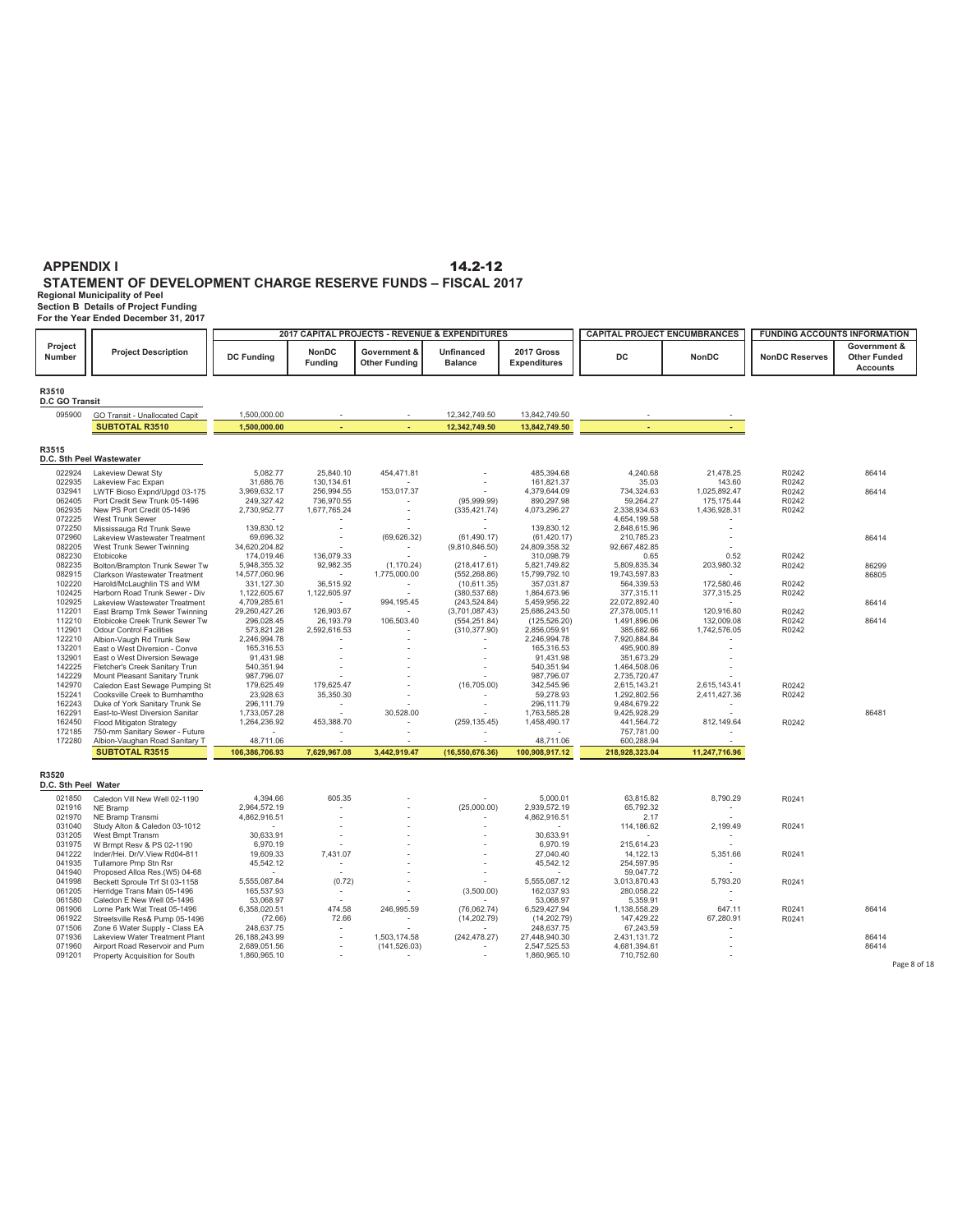#### **Regional Municipality of Peel APPENDIX I STATEMENT OF DEVELOPMENT CHARGE RESERVE FUNDS – FISCAL 2017** 14.2-13

**Section B Details of Project Funding For the Year Ended December 31, 2017**

DC NonDC NonDC Reserves  **Government & Other Funded Accounts Project Project Description** 2017 CAPITAL PROJECTS - REVENUE & EXPENDITURES **CAPITAL PROJECT ENCUMBRANCES** FUNDING ACCOUNTS INFORMATION **DC Funding NonDC Funding Government & Other Funding Unfinanced Balance 2017 Gross Expenditures** 091901 Property Acquisition for South 5.020.00 5.720.00 3.720.00 3.720.00 3.720.00 1.573,363.91 091937 Lakeview Water Treatment Plant 5.680,589.92 697,123.04 56648<br>09197 North Bolton Elevated Tank 782,585.98.91 1.581,647.4 091937 Lakeview Water Treatment Plant 5,680,569.98 241,638.81 1,361,647.43 7,283,856.22 16,388,327.62 697,123.04 R0241 86414<br>091970 North Bolton Elevated Tank 782,585.01 091980 Meadowvale North Pumping Stat  $10,482.05$  91.83  $413,482.05$  91.83  $413,482.05$  91.83<br>101205 Hanlan Transmission Main 10,913,974.77 1 7,224,813.33 (15,830,387.81) 2,308,400.29 63,065,872.35 101205 Hanlan Transmission Main 10,913,974.77 - 7,224,813.33 (15,830,387.81) 2,308,400.29 63,065,872.35 86311, 86414<br>101210 Zone 6 Transmission Main 3,023,219.52 101215 Alloa Transmission Main (Phase - - (58,017.54) 1,078,548.10 2,220,763.29 - 1,136,565.64 101960 Alloa Reservoir and Pumping St - - 15,998,790.09 101960 - 11,735,434.17 11,735,434.17 23,869,526.66 - 1<br>101966 Zone 6 Reservoir 166,295.39 106.295.39 106.295.39 106.10 101966 Zone 6 Reservoir - - - 166,295.39 136.10 - 166,295.39 111540 East Brampton Transmission Mai - - - - - 227,913.65 - 121260 Mayfield Road Sub-Transmission - - - 8,444.59 1,941,097.46 - 8,444.59 121261 Mayfield Road Sub-Transmission - - - 238,874.02 5,695,943.48 - 238,874.02 121269 Mayfield Road Sub-Transmission 99,042.32<br>121991 - South Peel Land Acquisition 3.254,914.06 121991 South Peel Land Acquisition - - - 3,254,914.06 85.95 - 3,254,914.06 141201 Property Acquisition for Lake- - - - - - 100,000.00 - 141240 East Brampton Transmission Mai - - - 1,004,302.21 41,461,572.80 - 1,004,302.21 141256 Williams Parkway Sub-Transmiss 151,261.05 - - 1,008,407.14 3,821,467.46 6 857,146.09 74,376.63 R0241 141257 Central Brampton Sub-Transmiss 119,319.39 - (0.01) 795,462.56 29,521,715. 676,143.18 90 5,209,714.57 R0241 141504 Water Servicing Master Plan Up 696.07 - - - 696.07 351,280.05 - 151504 Water Servicing Master Plan Up - - - 150,544.60 426,891.09 - 150,544.60 151940 Silverthorn Reservoir and Pump 52,080.91 528,603.89 - (47,870.00) 1,301,624.80 1,197,359.09 1,075,887.91 R0241<br>151972 Becket Sproule Pumping Statio 380,780.96 6,924.89 - (5,024,700.91) 1,801,705,844 437,03624 7,947, 151972 Beckett Sproule Pumping Statio 6,924.89 - (0.01) 387,705.84 437,036.24 7,9 380,780.96 47.94 R0241 171128S Replce Exist 400mm WMain Huron 906,980.93 - (90,841.90) 1,420,792.99 195, 604,653.96 346.04 293,019.07 R0241 171168S 750mm Water Main on Goreway Dr 238,674.01 238,673.84 301.78 (28,794.18) 448,855.45 1,173,888.99 1,173,888.16 R0241 85516, 85553<br>**SUBTOTAL R3520 97,500,049.33 2,201,985.74 10,199,126.68 (20,850,455.33) 89,050,706.42 SUBTOTAL R3520 2,201,985.74 97,500,049.33 10,199,126.68 (20,850,455.33) 89,050,706.42 248,108,148.55 9,222,019.98 R3525** 042122 Future Webb Drive - - - - - - - - - - - - - - - (8,082.62) (8,082.62) 8,154.82 - - - - - - - - - - - - -072165 The Gore Road North of Castlem - - - - - 13,183.78 - 082109 The Gore Road - North 07-1525 194,012.46 195,012.46 Core Road - North 07-1525 194,012.46 2012.46 194,012.46 194,012.46 082145 Future St (Br West) - - - 1,063,960.76 - - 1,063,960.76 082197 Future Street (Mayfield West) - - - - - 253,344.00 - 082915 Clarkson Wastewater Treatment - - - 237,020.63 35,090.46 - 237,020.63 092120 Future Street (Credit Valley) 64,628.06 - - - 64,628.06 - - 092125 Future Street - Bram East - - - - - 1,554,789.88 - 092210S McVean Dr - - (35,000.00) 75,391.83 185,370.77 - 110,391.83 <sup>092500</sup> Wastewater Program Planning - - - - - 14,959.67 14,959.70 R0242 <sup>102220</sup> Harold/McLaughlin TS and WM 51,615.88 - - - 51,615.88 243,945.28 - <sup>112101</sup> Dixie Road - - (10,172.13) 127,247.54 8,898,379.72 - 137,419.67 <sup>112102</sup> Future Stree-Bram West - - - - - 2,588,000.00 - <sup>112103</sup> Torbram Road 31,545.69 - - - 31,545.69 1,224.92 - <sup>112104</sup> Future Street Bram West - Levi **D.C. Regional Wastewater**

- 1,367,875.74 - 112210 Etobicoke Creek Trunk Sewer Tw<br>112901 - 2010 - 7,485.74 - 7,485.74 - 7,485.74 - 7,485.74 - 112901 - 7,485.74 - 112901 - 112901 - 112901 - 112<br>193 - 193 - 193 - 194 - 195 - 196 - 197 - 198 - 198 - 1

1.16 - - - 1.16 1,120,357.38 - <sup>132107</sup> Future Streets - Mayfield West

 - - (48,746.75) 96,702.43 56,255.25 - 145,449.18 <sup>132510</sup> Wastewater Development Related - - - - - 215,784.93 - <sup>142124</sup> 375mm Sanitary Sewer - Future

- - - - - 1,817,700.00 - <sup>142225</sup> Fletcher's Creek Sanitary Trun

- - - - - 33,491.34 - <sup>152151</sup> 450mm Sanitary Sewer - Country

- - - 7,485.74 37,725.97 - 7,485.74 <sup>112901</sup> Odour Control Facilities - - - 198,996.80 133,751.80 - 198,996.80 <sup>132106</sup> FUTURESTREET - N-S Spine Road

- - - - - 2,344,320.00 - <sup>132114</sup> Future Street - Countryside V - - - - - 2,529,864.01 - <sup>132115</sup> Futur Street - Countryside V - - - - - 1,301,856.00 - <sup>132116</sup> Eglinton West SanitarySewer

- - - - - 570,750.00 - <sup>142131</sup> 375mm Sanitary Sewer - Future - - - 3,398,790.68 - - 3,398,790.68 <sup>142165</sup> 375mm Sanitary Sewer - Future

142301 Implementation Program for Inf 1,019,619.64<br>142304 Wastewater Servicing Master PI (1,334.54) (11,334.54) (11,334.54) 2,391,226.78 2,391,226.78 2,391,226.84<br>142530 Development-Related Wastewater 696.06

- - - - - 374,000.00 - <sup>152153</sup> 375mm Sanitary Sewer - Kennedy 89.45 - - 5,021.67 298,956.84 5,422.55 4,932.22 R0242 <sup>152504</sup> Wastewater Servicing Master Pl

- - - 160,621.88 414,874.91 - 160,621.88

Page 9 of 18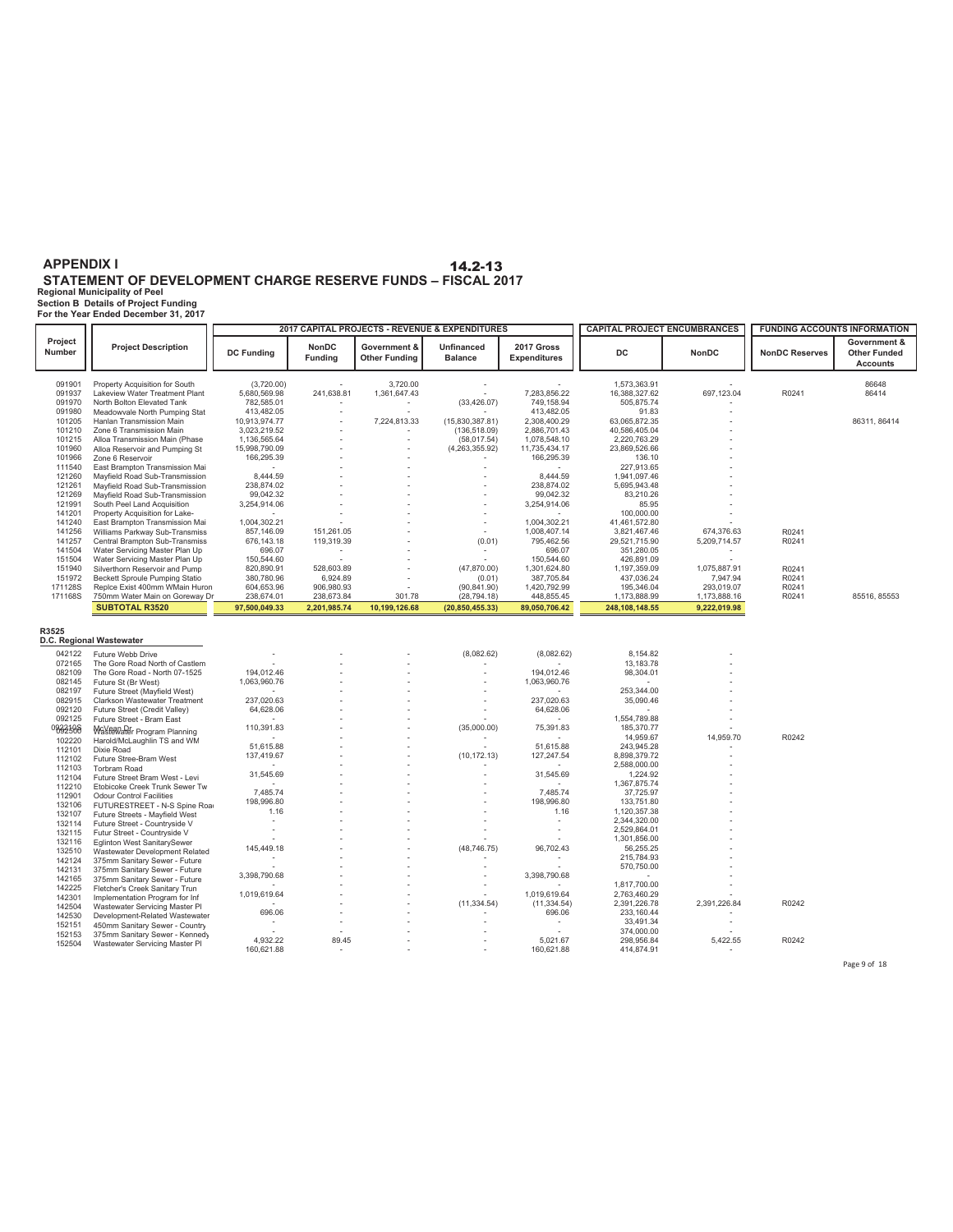**Regional Municipality of Peel Section B Details of Project Funding For the Year Ended December 31, 2017**

|                                      |                                                                                                                                    |                                                   |                                |                                      | 2017 CAPITAL PROJECTS - REVENUE & EXPENDITURES |                                                   | <b>CAPITAL PROJECT ENCUMBRANCES</b>                        |                                        | <b>FUNDING ACCOUNTS INFORMATION</b> |                                                        |
|--------------------------------------|------------------------------------------------------------------------------------------------------------------------------------|---------------------------------------------------|--------------------------------|--------------------------------------|------------------------------------------------|---------------------------------------------------|------------------------------------------------------------|----------------------------------------|-------------------------------------|--------------------------------------------------------|
| Project<br>Number                    | <b>Project Description</b>                                                                                                         | <b>DC Funding</b>                                 | <b>NonDC</b><br><b>Funding</b> | Government &<br><b>Other Funding</b> | <b>Unfinanced</b><br><b>Balance</b>            | 2017 Gross<br><b>Expenditures</b>                 | DC                                                         | <b>NonDC</b>                           | <b>NonDC Reserves</b>               | Government &<br><b>Other Funded</b><br><b>Accounts</b> |
| 152530<br>162122<br>162151<br>162181 | Development-Related Wastewater<br>375mm Sanitary Sewer - Elm Dri<br>375mm Sanitary Sewer - Future<br>450mm Sanitary Sewer - Mayfie | 5.414.31<br>66,161.44                             | 265.89                         |                                      |                                                | 5.414.31<br>66,427.33                             | 5,064.75<br>272,869.51<br>1,626,094.00<br>1,461,738.00     | 1,096.58<br>56,081.00                  | R0242<br>R0242                      |                                                        |
| 162182<br>162183<br>162512           | 450mm Sanitary Sewer - McLaugh<br>375mm Sanitary Sewer - McLaugh<br>Inflow and Infiltration Remed                                  | 176,941.75                                        | 176,941.72                     |                                      |                                                | 353,883.47                                        | 2,014,600.00<br>1,695,600.00<br>311,618.46                 | 311,618.49                             | R0242                               |                                                        |
| 162530<br>167250<br>172003           | Development-Related Wastewater<br>Growth Management Support<br>Growth-Related Projects Under                                       | 77,000.13                                         | 61,600.10                      |                                      |                                                | 138,600.23                                        | 40,119.94<br>172,999.87<br>200,000.00                      | 138,399.90<br>$\sim$                   | R0241, R0242, R1250                 |                                                        |
| 172186<br>172190<br>172191<br>172192 | 525-mm Sanitary Sewer - McLau<br>450-mm Sanitary Sewer - Nunnv<br>525-mm Sanitary Sewer - Albion<br>450-mm Sanitary Sewer - Queens | з.<br>28.29                                       | 28.29                          |                                      |                                                | 56.58                                             | 193,707.00<br>131,173.00<br>110,170.00<br>127,676.71       | 131,172.00<br>110,170.00<br>127,676.71 | R0242<br>R0242<br>R0242             |                                                        |
| 172193<br>172530                     | 375-mm Sanitary Sewer - Sant F<br>Development-Related Wastewater<br><b>SUBTOTAL R3525</b>                                          | 527,165.01<br>7,679,899.27                        | 238,925.45                     |                                      | (113, 336.04)                                  | 527,165.01<br>7,805,488.68                        | 66,587.00<br>222,834.99<br>40,553,012.22                   | 66,587.00<br>3,354,410.77              | R0242                               |                                                        |
| R3526<br>D.C. Social Housing         |                                                                                                                                    |                                                   |                                |                                      |                                                |                                                   |                                                            |                                        |                                     |                                                        |
| 175033                               | East Avenue<br><b>SUBTOTAL R3526</b>                                                                                               |                                                   |                                |                                      |                                                |                                                   | 32,000,000.00<br>32,000,000.00                             |                                        |                                     |                                                        |
| R3530<br>D.C. Regional Water         |                                                                                                                                    |                                                   |                                |                                      |                                                |                                                   |                                                            |                                        |                                     |                                                        |
| 031040<br>031115<br>041180           | Study Alton & Caledon 03-1012<br>400mm Steeles Ave 02-1190<br>400MM Feed.-Highway 50 04-68                                         | 7,250.01                                          |                                |                                      |                                                | 7,250.01                                          | 197,694.71<br>40,765.82<br>374.85                          | 2,199.49                               | R0241                               |                                                        |
| 041183<br>051113<br>051116           | 400MM Feeder. - Fut. Bra 04-68<br>1200 Fdmain Missga 04-1280<br>Fdmain World Dr/Katesn 04-1280                                     | (27, 129.90)<br>375,530.76                        |                                |                                      |                                                | (27, 129.90)<br>375,530.76                        | 37,673.85<br>1,117,870.74<br>$\overline{\phantom{a}}$      |                                        |                                     |                                                        |
| 051190<br>061580<br>071147           | 400MM Fdmain Kennedy S 04-1280<br>Caledon E New Well 05-1496<br>500mm Feedermain                                                   | 142,691.40<br>1,356,503.77                        | 217,112.07                     |                                      | (256, 021.65)                                  | 142,691.40<br>1,317,594.19                        | 107,306.41<br>14,411.66<br>645,894.51                      | 103,377.15                             | R0241                               |                                                        |
| 071506<br>081151<br>081156           | Zone 6 Water Supply - Class EA<br>400mm Feedermain - Future Fina<br>400mm Feedermain - Future St(B                                 | 19,542.64<br>798,208.24<br>234,422.98             |                                |                                      |                                                | 19,542.64<br>798,208.24<br>234,422.98             | 5,285.26<br>986,695.02                                     |                                        |                                     |                                                        |
| 081175<br>081506<br>081507           | 600mm Feedermain<br>Alton/Caledon Village - New We<br>Cheltenham Village - New Wel                                                 | 1,151.44<br>228,301.76<br>$\sim$                  |                                |                                      |                                                | 1,151.44<br>228,301.76                            | 959,147.29<br>92,776.10<br>450,984.40                      |                                        |                                     |                                                        |
| 081835<br>091115<br>091121<br>091140 | Caledon East - New Well<br>400mm Feedermain - Columbia Wa<br>400mm Feedermain - Major Willi<br>400mm Feedermain - The Gore Ro      | 18,750.03<br>164,301.91<br>396,620.56<br>2,805.52 | 18,750.03<br>2,393.65          |                                      | (3,837.50)                                     | 37,500.06<br>162,858.06<br>396,620.56<br>2,805.52 | 6,323,465.16<br>628,579.44<br>1,597,345.09                 | 92,123.97                              | R0241<br>R0241                      |                                                        |
| 091145<br>101115<br>101121           | 400mm Feedermain - Chinguacous<br>750mm Feedermn Ctrysd<br>Mississauga City Centre Feeder                                          | $\sim$<br>$\sim$<br>5,099,985.24                  |                                |                                      | (10,538,804.63)                                | $\sim$<br>(5,438,819.39)                          | 396,576.66<br>44.06<br>22,218,697.81                       |                                        |                                     |                                                        |
| 101139<br>101156<br>101505           | Mayfld/Miss Rd Design/Contract<br>600mm Feedermain - Torbram<br>Distribution System Master Pla                                     | 246,058.01<br>2,970.93<br>6,187.86                | 6,193.41                       |                                      | (24, 610.26)                                   | 221,447.75<br>2,970.93<br>12,381.27               | 348,356.31<br>193,673.64<br>380,870.42                     | 381,211.71                             | R0241                               |                                                        |
| 111107<br>111122<br>111135<br>111136 | 400mm Feedermain - Dougall Ave<br>600mm Feedermain - Eglinton Av<br>600mm Feedermain - New Road A<br>600mm Feedermain - New Road A | $\overline{\phantom{a}}$<br>$\sim$<br>422,093.19  |                                |                                      |                                                | $\sim$<br>÷,<br>422,093.19                        | 1,088,357.81<br>490,993.71<br>3,617,984.04<br>3,702,906.81 |                                        |                                     |                                                        |
| 111157<br>111190<br>111191           | 400mm Feedermain - Future Stre<br>400mm Feedermain - Old Church<br>400mm Feedermain Hwy 50                                         | ÷<br>46,298.88<br>15,209.28                       |                                |                                      | (10.00)                                        | 46,298.88<br>15,199.28                            | 521,191.09<br>241,150.96<br>51,871.68                      |                                        |                                     |                                                        |
| 121116<br>121140<br>121148           | 400mm Feedermain - Hurontario<br>750mm Feedermain - Creditview<br>400mm Feedermain - Wanless Dri                                   | 86,747.40<br>18,883.55                            |                                |                                      | (49, 152.51)                                   | 37,594.89<br>18,883.55                            | 1,548,333.22<br>1,460,985.80<br>47,975.94                  |                                        |                                     | Page 10 of 18                                          |
|                                      |                                                                                                                                    |                                                   |                                |                                      |                                                |                                                   |                                                            |                                        |                                     |                                                        |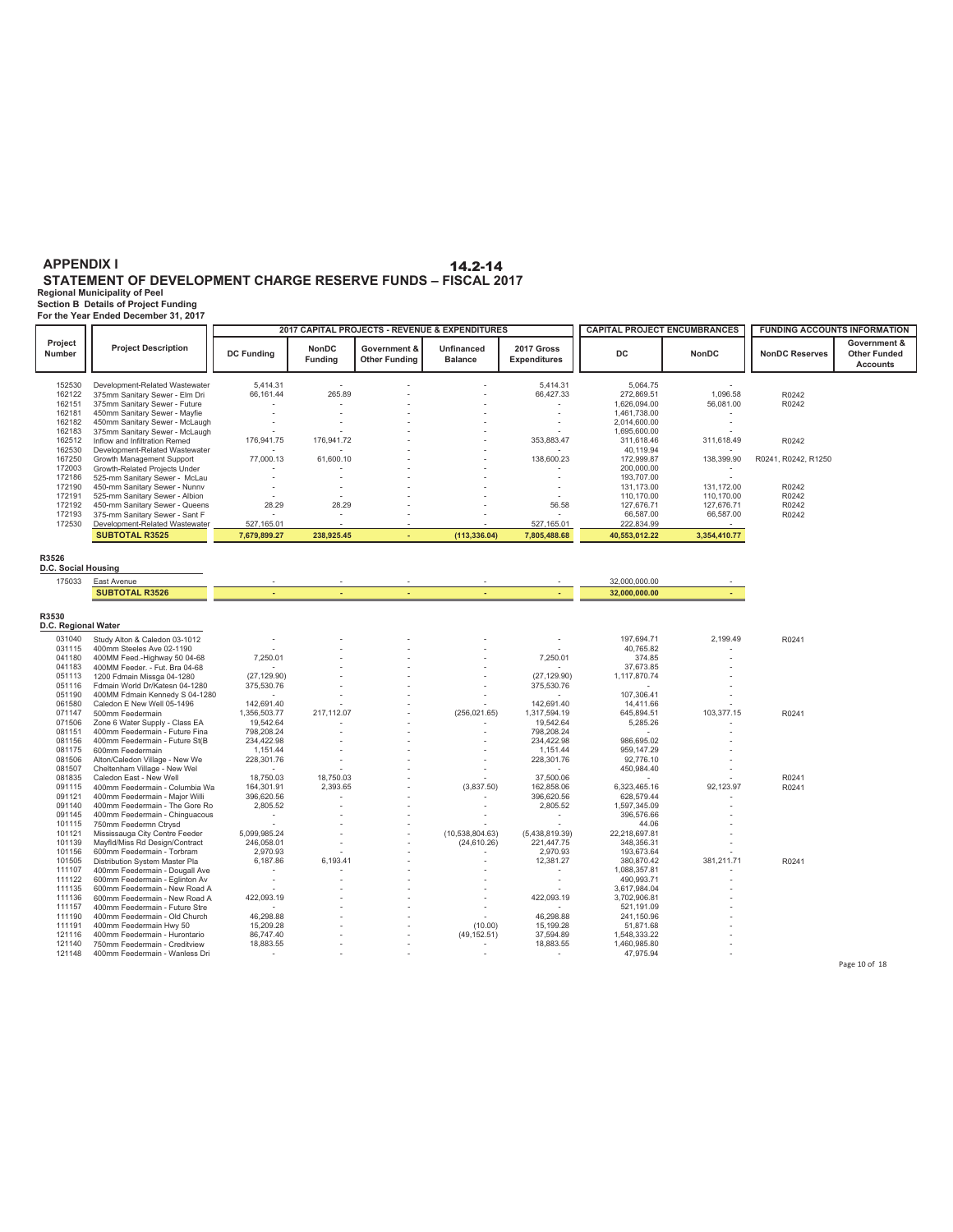### **STATEMENT OF DEVELOPMENT CHARGE RESERVE FUNDS – FISCAL 2017**

**APPENDIX I**

**Regional Municipality of Peel Section B Details of Project Funding For the Year Ended December 31, 2017**

|                              |                                                                  |                           |                                |                                      | 2017 CAPITAL PROJECTS - REVENUE & EXPENDITURES |                                   | <b>CAPITAL PROJECT ENCUMBRANCES</b> |               | <b>FUNDING ACCOUNTS INFORMATION</b> |                                                        |
|------------------------------|------------------------------------------------------------------|---------------------------|--------------------------------|--------------------------------------|------------------------------------------------|-----------------------------------|-------------------------------------|---------------|-------------------------------------|--------------------------------------------------------|
| Project<br>Number            | <b>Project Description</b>                                       | <b>DC Funding</b>         | <b>NonDC</b><br><b>Funding</b> | Government &<br><b>Other Funding</b> | Unfinanced<br><b>Balance</b>                   | 2017 Gross<br><b>Expenditures</b> | DC                                  | <b>NonDC</b>  | <b>NonDC Reserves</b>               | Government &<br><b>Other Funded</b><br><b>Accounts</b> |
| 121151                       | 400mm Feed Chinguac                                              |                           |                                |                                      |                                                |                                   | 208,667.54                          |               |                                     |                                                        |
| 121181                       | 400mm Feedermain - Heart Lake                                    | 74,478.18                 |                                |                                      | (8,052.23)                                     | 66,425.95                         | 975,281.82                          |               |                                     |                                                        |
| 121182                       | 400mm Feedermain - Future East                                   |                           |                                |                                      |                                                |                                   | 2,041,200.00                        |               |                                     |                                                        |
| 121183                       | 400mm Feedermain - Dixie Road                                    | 61,639.76                 |                                |                                      | (2,848.20)                                     | 58,791.56                         | 1,141,561.90                        |               |                                     |                                                        |
| 121185                       | 600mm Feedermain - Mayfield Ro                                   | 7,868.56                  |                                |                                      |                                                | 7,868.56                          | 416,739.89                          |               |                                     |                                                        |
| 121186                       | 600mm Feedermain - Mayfield Ro                                   | 59,539.05                 |                                |                                      |                                                | 59,539.05                         | 5,019,379.15                        |               |                                     |                                                        |
| 121855                       | Caledon East Reservoir Expansi                                   | 339.906.54                |                                |                                      |                                                | 339,906.54                        | 125,290.89                          |               |                                     |                                                        |
| 131117                       | 600mm Feedermain - Erin Mills                                    | 73,376.85                 |                                |                                      | (51, 431.21)                                   | 21,945.64                         | 79,155.30                           |               |                                     |                                                        |
| 131118                       | 400mm Feedermain - Eglinton Av                                   | 30,530.92                 |                                |                                      | (27, 590.37)                                   | 2,940.55                          | 86,178.69                           |               |                                     |                                                        |
| 131125<br>131134             | 1500mm Feedermain - Burnhamtho<br>600mm Feedermain - Mayfield Ro | 1,423,342.98<br>671.65    |                                |                                      |                                                | 1,423,342.98<br>671.65            | 109,148,965.67<br>2,688,659.03      |               |                                     |                                                        |
| 131142                       | 400mm eedermain - Future Stre                                    | 0.77                      |                                |                                      |                                                | 0.77                              | 866,464.67                          |               |                                     |                                                        |
| 131152                       | 400mm Feedermain - Chinguacous                                   | 630,058.67                |                                |                                      |                                                | 630,058.67                        | 2,175,541.33                        |               |                                     |                                                        |
| 131191                       | 400mm Feeder - Airport Rd                                        | 166,896.07                |                                |                                      | (109, 151.29)                                  | 57,744.78                         | 1,927,129.20                        |               |                                     |                                                        |
| 131506                       | Distribution Feedermain System                                   |                           |                                |                                      |                                                |                                   | 746,024.26                          |               |                                     |                                                        |
| 141122                       | 600mm Feedermain - Britannia R                                   | 6,610.11                  |                                |                                      |                                                | 6,610.11                          | 857,263.03                          |               |                                     |                                                        |
| 141133                       | 400mm Feedermain - Future East                                   | $\sim$                    |                                |                                      |                                                | $\sim$                            | 909,458.92                          |               |                                     |                                                        |
| 141137                       | 400mm Feedermain - Future Coll                                   |                           |                                |                                      |                                                |                                   | 1,572,165.00                        |               |                                     |                                                        |
| 141164                       | 400mm Feedermain - McVean Driv                                   | 30.091.47                 | 1,577.80                       |                                      |                                                | 31,669.27                         | 2,106,331.89                        | 110,442.43    | R0241                               |                                                        |
| 141165                       | 600mm Feedermain - Mayfield Ro                                   | 74,106.27                 |                                |                                      |                                                | 74,106.27                         | 7,712,124.35                        |               |                                     |                                                        |
| 141192                       | 400mm Feedermain - The Grange                                    |                           |                                |                                      |                                                |                                   | 1,926,770.74                        | 31,763.00     | R0241                               |                                                        |
| 141835                       | Caledon East - New Groundwater                                   | 107,009.67                |                                |                                      |                                                | 107,009.67                        | 1,974,781.10                        |               |                                     |                                                        |
| 151138                       | 600mm Feedermain - Heritage Ro                                   |                           |                                |                                      |                                                |                                   | 5,650,494.00                        | 34,066.00     | R0241                               |                                                        |
| 161118                       | 400mm Feedermain - Webb Drive                                    | 1,510,257.19              | 6,279.88                       |                                      | (97, 831.15)                                   | 1,418,705.92                      | 11,226,870.42                       | 46,683.00     | R0241                               |                                                        |
| 161126                       | 400mm Feedermain - Hurontario                                    |                           |                                |                                      |                                                |                                   | 458,000.00                          |               |                                     |                                                        |
| 161128                       | 750mm Feedermain - Hurontario                                    | 85,529.26                 | 120, 171.17                    |                                      |                                                | 205,700.43                        | 79,206.58                           | 113,784.81    | R0241                               |                                                        |
| 161166                       | 750mm Feedermain - Goreway Dri                                   | 38,378.24                 |                                |                                      |                                                | 38,378.24                         | 2,198,404.13                        |               |                                     |                                                        |
| 161167<br>161176             | 400mm Feedermain - The Gore Ro<br>400mm Feedermain - Highway 50  | 30,206.01<br>2,635,805.36 |                                |                                      | (254, 510.03)                                  | 30,206.01<br>2,381,295.33         | 1,954,262.06<br>1,856,884.53        |               |                                     |                                                        |
| 161177                       | 600mm Feedermain - Mayfield Ro                                   | 4,927.27                  | 383.97                         |                                      |                                                | 5,311.24                          | 963,605.01                          | 75,091.70     | R0241                               |                                                        |
| 161189                       | 400mm Feedermain - McLaughlin                                    |                           |                                |                                      |                                                |                                   | 3,090,900.00                        |               |                                     |                                                        |
| 161530                       | Development-Related Water Infr                                   | 106,452.10                |                                |                                      |                                                | 106,452.10                        | 129,114.51                          |               |                                     |                                                        |
| 167250                       | Growth Management Support                                        | 30,800.06                 |                                |                                      |                                                | 30,800.06                         | 69,199.94                           |               |                                     |                                                        |
| 171003                       | Growth-Related Projects Under                                    |                           |                                |                                      |                                                |                                   | 300,000.00                          |               |                                     |                                                        |
| 171185                       | 600-mm Water Main - Chinguacou                                   |                           |                                |                                      |                                                |                                   | 325,300.00                          |               |                                     |                                                        |
| 171188                       | 600-mm Water Main - Hurontario                                   |                           |                                |                                      |                                                |                                   | 359,500.00                          |               |                                     |                                                        |
| 171192                       | 600-mm Water Main - Coleraine                                    | 5,676.77                  |                                |                                      |                                                | 5,676.77                          | 1,535,123.23                        |               |                                     |                                                        |
| 171530                       | Development-Related Water Infr                                   | 671,029.94                |                                |                                      |                                                | 671,029.94                        | 78,970.06                           |               |                                     |                                                        |
|                              | <b>SUBTOTAL R3530</b>                                            | 17,868,575.18             | 372,861.98                     |                                      | (11, 423, 851.03)                              | 6,817,586.13                      | 224,497,209.11                      | 990,743.26    |                                     |                                                        |
| R3540<br>D.C. PRP Police     |                                                                  |                           |                                |                                      |                                                |                                   |                                     |               |                                     |                                                        |
| 128301                       | 11 Division Building Expansion                                   | 2,958,876.73              | 1,997,549.00                   |                                      |                                                | 4,956,425.73                      | 1,453,033.26                        | 483,734.78    | R2221                               |                                                        |
| 158310                       | Construction of a New Police F                                   | 780,907.49                | 5,552,994.76                   |                                      |                                                | 6,333,902.25                      | 184,826.27                          | 1,150,317.46  | R2221                               |                                                        |
| 158324                       | Range                                                            |                           |                                |                                      |                                                | $\sim$                            | 2,500,000.00                        |               |                                     |                                                        |
| 168110                       | Vehicles for New Police Staff                                    | 125,385.60                |                                |                                      |                                                | 125,385.60                        | 39,476.97                           |               |                                     |                                                        |
| 178110                       | Vehicles for New Police Staff                                    | 72,089.52                 |                                |                                      |                                                | 72,089.52                         | 126,910.48                          |               |                                     |                                                        |
| 178420                       | Equip New Pol Staff                                              | 81,879.37                 |                                |                                      |                                                | 81,879.37                         |                                     |               |                                     |                                                        |
| 178421<br>178601             | New Staff Weapons & Ammo                                         | 59,469.24<br>117,055.54   |                                |                                      |                                                | 59,469.24<br>117,055.54           | 28,944.46                           |               |                                     |                                                        |
|                              | Communication Equipment for Ne<br><b>SUBTOTAL R3540</b>          | 4,195,663.49              | 7,550,543.76                   |                                      |                                                | 11,746,207.25                     | 4,333,191.44                        | 1,634,052.24  |                                     |                                                        |
|                              |                                                                  |                           |                                |                                      |                                                |                                   |                                     |               |                                     |                                                        |
| R3560<br>D.C. Long Term Care |                                                                  |                           |                                |                                      |                                                |                                   |                                     |               |                                     |                                                        |
| 175402                       |                                                                  |                           |                                |                                      |                                                | 918,531.33                        |                                     |               |                                     |                                                        |
|                              | Peel Manor Site Redevelopment                                    | 22,797.19                 | 895,734.14                     |                                      |                                                |                                   | 2,134,610.81                        | 83,871,906.86 | R0230, R1901                        |                                                        |
|                              | <b>SUBTOTAL R3560</b>                                            | 22,797.19                 | 895,734.14                     |                                      |                                                | 918,531.33                        | 2,134,610.81                        | 83,871,906.86 |                                     |                                                        |

Page 11 of 18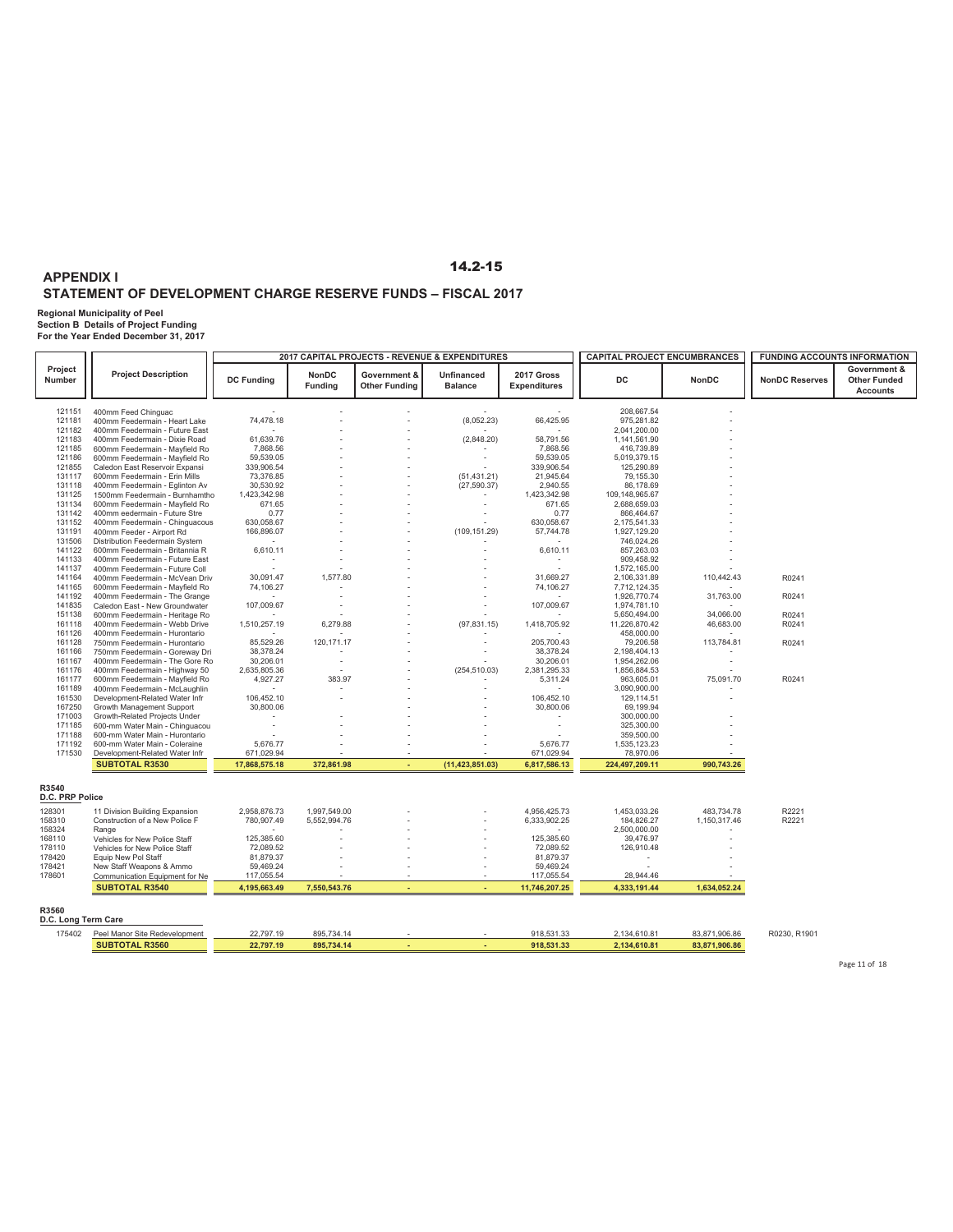**Regional Municipality of Peel Section B Details of Project Funding For the Year Ended December 31, 2017**

|                         |                                                                  |                        |                                |                                      | 2017 CAPITAL PROJECTS - REVENUE & EXPENDITURES |                                   | <b>CAPITAL PROJECT ENCUMBRANCES</b> |                            | <b>FUNDING ACCOUNTS INFORMATION</b> |                                                        |
|-------------------------|------------------------------------------------------------------|------------------------|--------------------------------|--------------------------------------|------------------------------------------------|-----------------------------------|-------------------------------------|----------------------------|-------------------------------------|--------------------------------------------------------|
| Project<br>Number       | <b>Project Description</b>                                       | <b>DC Funding</b>      | <b>NonDC</b><br><b>Funding</b> | Government &<br><b>Other Funding</b> | <b>Unfinanced</b><br><b>Balance</b>            | 2017 Gross<br><b>Expenditures</b> | <b>DC</b>                           | <b>NonDC</b>               | <b>NonDC Reserves</b>               | Government &<br><b>Other Funded</b><br><b>Accounts</b> |
| R3565<br>D.C. Transhelp |                                                                  |                        |                                |                                      |                                                |                                   |                                     |                            |                                     |                                                        |
| 130248                  | Transhelp Vehicle P                                              | (17, 470.30)           | 17,470.30                      |                                      |                                                |                                   |                                     |                            | R0025, R1615                        |                                                        |
| 150248                  | Transhelp Veh Purch                                              | 4,534.82               | 77,959.23                      |                                      |                                                | 82,494.05                         | 13,405.26                           | 73,346.80                  | R0025, R1615                        |                                                        |
| 160248                  | Transhelp Vehicle Purchase                                       | 51,174.27              | 443,790.03                     |                                      |                                                | 494,964.30                        | 16,549.02                           | 127,385.65                 | R0025, R1615                        |                                                        |
|                         | <b>SUBTOTAL R3565</b>                                            | 38,238.79              | 539,219.56                     | ٠                                    | ٠                                              | 577,458.35                        | 29,954.28                           | 200,732.45                 |                                     |                                                        |
| R3570<br>D.C. Ambulance |                                                                  |                        |                                |                                      |                                                |                                   |                                     |                            |                                     |                                                        |
| 087812                  | Stn#R5 Rising Hill                                               | 10,123.37              | 331,107.50                     |                                      | (223, 141.73)                                  | 118,089.14                        | 6,619.99                            | 216,521.74                 | R0235                               |                                                        |
| 097815                  | Stn#R6 Fernforest & Bovaird                                      | (6, 584.17)            | (121, 507.26)                  |                                      | (278,000.01)                                   | (406, 091.44)                     | 38,713.11                           | 714,429.42                 | R0235                               |                                                        |
| 097821                  | Stn#S15 Peel Memorial Hospita                                    | 45,578.95              | 1,072,395.73                   |                                      | (187, 892.62)                                  | 930,082.06                        | 21,455.34                           | 504,808.18                 | R0235                               |                                                        |
| 097823                  | Stn#S19 Gore Rd & Countryside                                    | 12.85                  | 519.15                         |                                      |                                                | 532.00                            | 1,598.58                            | 64,542.95                  | R0235                               |                                                        |
| 097824                  | Stn#C04 Old Chrurch Rd Caledon                                   | 36,293.22              | 996,728.44                     |                                      | (41, 734.34)                                   | 991,287.32                        | 1,466.22<br>2,947.95                | 40,268.12<br>65,322.15     | R0235, R1288<br>R0235               |                                                        |
| 107826<br>117828        | Stn#S11 Pearson Airport<br>Stn#R3 Erin Mills & Thomas            | 92,969.50              | 3,230,112.79                   |                                      | (264, 024.56)                                  | 3,059,057.73                      | 426,104.87                          | 14,804,479.63              | R0235                               |                                                        |
| 117829                  | Stn#S06 3190 Mavis                                               | 10,779.65              | 408,870.34                     |                                      |                                                | 419,649.99                        | 24,787.79                           | 967,099.40                 | R0235                               |                                                        |
| 117830                  | Stn#S18 Goreway & Queen                                          | 86.34                  | 1,974.18                       |                                      | (211.86)                                       | 1,848.66                          | 455.14                              | 10,407.60                  | R0235                               |                                                        |
| 117831                  | New Bolton Satellite Station                                     | 318.53                 | 15,802.84                      |                                      |                                                | 16,121.37                         | $\sim$                              | 1,699,230.00               | R0235                               |                                                        |
| 127834                  | Stn#S13 7120 Hurontario Rd.                                      | 46,625.66              | 1,300,034.23                   |                                      | (45, 684.52)                                   | 1,300,975.37                      | 1,916.07                            | 309,922.25                 | R0235                               |                                                        |
| 137835<br>147836        | Stn#S1 Lakeshore and East Ave<br>Stn#3 Lorne Park                | 8,149.29<br>17,607.95  | 83,944.90<br>127,443.71        |                                      |                                                | 92,094.19<br>145,051.66           | 5,934.41<br>7,742.23                | 61,129.99<br>2,635,077.88  | R0235<br>R0235                      |                                                        |
| 147837                  | Stn#S9 Falbourne                                                 | 50,707.54              | 1,048,188.84                   |                                      | (218, 916.83)                                  | 879,979.55                        | 12,667.29                           | 532,790.16                 | R0235                               |                                                        |
| 157838                  | Stn#S04 Herridge Station                                         | 2,010.02               | 132,822.76                     |                                      |                                                | 134,832.78                        |                                     | 2,682,497.20               | R0235                               |                                                        |
| 167800                  | Ambulance Facilities - 10 yr c                                   | 69,520.76              | 335,548.17                     |                                      |                                                | 405,068.93                        | 10,001.46                           | 46,217.61                  | R0235                               |                                                        |
| 167801                  | Defibrillators and Medical Equ                                   | 56,801.80              | 344,742.84                     |                                      |                                                | 401,544.64                        |                                     |                            | R2322                               |                                                        |
| 167803                  | Ambulance Fleet and Support Ve                                   | 58,700.23              | 1,363,947.18                   |                                      |                                                | 1,422,647.41                      |                                     |                            | R1617                               |                                                        |
| 177800<br>177801        | Ambulance Facilities - 10 yr c<br>Defibrillators and Medical Equ | 7,080.17               | 147,618.66                     |                                      |                                                | 154,698.83                        | 427,049.00<br>6,996.83              | 1,208,980.00<br>145,881.34 | R0235<br>R2322                      |                                                        |
| 177803                  | Ambulance Fleet and Support Ve                                   | 29,675.04              | 1,098,550.88                   |                                      |                                                | 1,128,225.92                      | 54,526.96                           | 2,018,553.12               | R1617                               |                                                        |
|                         | <b>SUBTOTAL R3570</b>                                            | 536,456.70             | 11,918,845.88                  |                                      | (1, 259, 606.47)                               | 11,195,696.11                     | 1,050,983.24                        | 28,728,158.74              |                                     |                                                        |
| R3575                   |                                                                  |                        |                                |                                      |                                                |                                   |                                     |                            |                                     |                                                        |
| D.C. O.P.P.             |                                                                  |                        |                                |                                      |                                                |                                   |                                     |                            |                                     |                                                        |
| 175625                  | Southfield OPP ExtendedServOff                                   | 22,172.40              |                                |                                      |                                                | 22,172.40                         | 442,277.60                          |                            |                                     |                                                        |
|                         | <b>SUBTOTAL R3575</b>                                            | 22.172.40              |                                |                                      |                                                | 22,172.40                         | 442,277.60                          |                            |                                     |                                                        |
| R3580                   | D.C. Planning & Growth Study                                     |                        |                                |                                      |                                                |                                   |                                     |                            |                                     |                                                        |
| 134285                  | <b>Transit Sup</b>                                               | 7,275.80               |                                |                                      |                                                | 7,275.80                          | 133,094.87                          |                            |                                     |                                                        |
| 147131                  | Development Charge                                               | (0.43)                 |                                |                                      |                                                | (0.43)                            |                                     |                            |                                     |                                                        |
| 157131                  | Development Charge Update                                        | 222,274.64             | 21,648.68                      |                                      |                                                | 243,923.32                        | 120,098.68                          | 11,692.07                  | R1060                               |                                                        |
| 157707<br>157709        | Official Plan Review                                             | 57,880.86<br>88,049.53 | 57,881.12                      |                                      |                                                | 115,761.98<br>176,099.07          | 76,701.54<br>39,178.87              | 76,701.88<br>39,178.89     | R0252<br>R0252                      |                                                        |
| 167131                  | Long Range Studies<br>Development Charge Update                  | 94,115.25              | 88,049.54<br>10,457.26         |                                      |                                                | 104,572.51                        | 388,478.95                          | 43,164.31                  | R1060                               |                                                        |
| 167708                  | Regional Official Plan Amendme                                   | 49,636.95              | 49,636.93                      |                                      |                                                | 99,273.88                         | 75,363.05                           | 75,363.07                  | R0252                               |                                                        |
| 167709                  | Long Range Studies                                               | 9,124.01               | 9,124.00                       |                                      |                                                | 18,248.01                         | 68,936.79                           | 68,936.80                  | R0252                               |                                                        |
| 177708                  | Regional Official Plan Ammendm                                   |                        |                                |                                      |                                                |                                   | 125,000.00                          | 125,000.00                 | R0252                               |                                                        |
| 177709                  | Long Range Studies                                               | 7,227.40               | 7,227.40                       |                                      |                                                | 14,454.80                         | 92,772.60                           | 92,772.60                  | R0252                               |                                                        |
|                         | <b>SUBTOTAL R3580</b>                                            | 535,584.01             | 244,024.93                     |                                      |                                                | 779,608.94                        | 1,119,625.35                        | 532,809.62                 |                                     |                                                        |

Page 12 of 18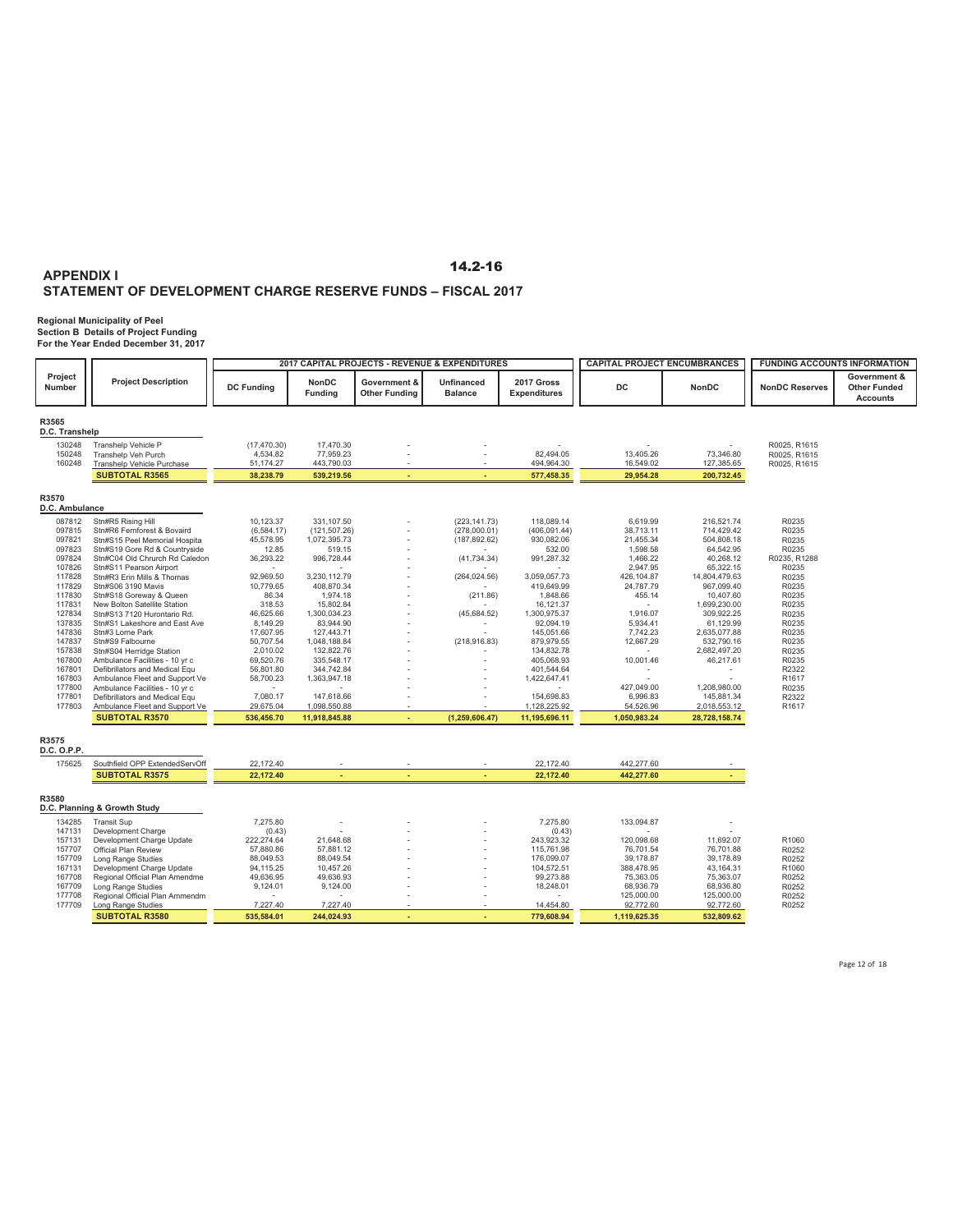**STATEMENT OF DEVELOPMENT CHARGE RESERVE FUNDS – FISCAL 2017**

**Regional Municipality of Peel Section B Details of Project Funding For the Year Ended December 31, 2017**

| For the Year Ended December 31. 2017 |  |
|--------------------------------------|--|
|--------------------------------------|--|

|                                      |                                                                  |                                     | 2017 CAPITAL PROJECTS - REVENUE & EXPENDITURES |                                      | <b>CAPITAL PROJECT ENCUMBRANCES</b> |                                     | <b>FUNDING ACCOUNTS INFORMATION</b> |                |                       |                                                        |
|--------------------------------------|------------------------------------------------------------------|-------------------------------------|------------------------------------------------|--------------------------------------|-------------------------------------|-------------------------------------|-------------------------------------|----------------|-----------------------|--------------------------------------------------------|
| Project<br>Number                    | <b>Project Description</b>                                       | <b>DC Funding</b>                   | NonDC<br><b>Funding</b>                        | Government &<br><b>Other Funding</b> | Unfinanced<br><b>Balance</b>        | 2017 Gross<br><b>Expenditures</b>   | <b>DC</b>                           | NonDC          | <b>NonDC Reserves</b> | Government &<br><b>Other Funded</b><br><b>Accounts</b> |
| R3615<br>D.C Sth Peel Wastewater-OBL |                                                                  |                                     |                                                |                                      |                                     |                                     |                                     |                |                       |                                                        |
| 032941                               | LWTF Bioso Expnd/Upgd 03-175                                     | (3,785,677.79)                      |                                                |                                      |                                     | (3,785,677.79)                      |                                     |                |                       |                                                        |
| 072225                               | West Trunk Sewer                                                 |                                     |                                                |                                      |                                     |                                     | 79,233.23                           |                |                       |                                                        |
| 072250<br>082205                     | Mississauga Rd Trunk Sewe<br>West Trunk Sewer Twinning           | 11,076.20<br>2,003,002.35           |                                                |                                      |                                     | 11,076.20<br>2,003,002.35           | 225,644.04<br>5,361,412.18          |                |                       |                                                        |
| 082235                               | Bolton/Brampton Trunk Sewer Tw                                   | (3,300,000.68)                      |                                                |                                      |                                     | (3,300,000.68)                      |                                     |                |                       |                                                        |
| 082915                               | Clarkson Wastewater Treatment                                    | (11, 444, 877.53)                   |                                                |                                      |                                     | (11, 444, 877.53)                   |                                     |                |                       |                                                        |
| 102220                               | Harold/McLaughlin TS and WM                                      | (211, 719.88)                       |                                                |                                      |                                     | (211, 719.88)                       |                                     |                |                       |                                                        |
| 112201                               | East Bramp Trnk Sewer Twinning                                   | (526, 864.58)                       |                                                |                                      |                                     | (526, 864.58)                       |                                     |                |                       |                                                        |
| 122210<br>132201                     | Albion-Vaugh Rd Trunk Sew<br>East o West Diversion - Conve       | (2, 151, 310.09)<br>(55, 420.32)    |                                                |                                      |                                     | (2, 151, 310.09)<br>(55, 420.32)    |                                     |                |                       |                                                        |
| 132901                               | East o West Diversion Sewage                                     | (61, 877.22)                        |                                                |                                      |                                     | (61, 877.22)                        |                                     |                |                       |                                                        |
| 142229                               | Mount Pleasant Sanitary Trunk                                    | 77,081.56                           |                                                |                                      |                                     | 77,081.56                           | 213,478.88                          |                |                       |                                                        |
| 152241                               | Cooksville Creek to Burnhamtho                                   | 11,421.68                           |                                                |                                      |                                     | 11,421.68                           | 1,118,624.74                        |                |                       |                                                        |
| 162243                               | Duke of York Sanitary Trunk Se                                   | 70,842.83                           |                                                |                                      |                                     | 70,842.83                           | 9,484,679.21                        |                |                       |                                                        |
| 162291<br>162450                     | East-to-West Diversion Sanitar                                   | 192,561.93<br>(853, 392.15)         |                                                |                                      |                                     | 192,561.93<br>(853, 392.15)         | 1,047,325.36<br>294,376.50          |                |                       |                                                        |
|                                      | Flood Mitigaton Strategy<br><b>SUBTOTAL R3615</b>                | (20, 025, 153.69)                   |                                                |                                      |                                     | (20, 025, 153.69)                   | 17,824,774.14                       |                |                       |                                                        |
|                                      |                                                                  |                                     |                                                |                                      |                                     |                                     |                                     |                |                       |                                                        |
| R3620                                |                                                                  |                                     |                                                |                                      |                                     |                                     |                                     |                |                       |                                                        |
|                                      | D.C Sth Peel Water -OBL                                          |                                     |                                                |                                      |                                     |                                     |                                     |                |                       |                                                        |
|                                      |                                                                  |                                     |                                                |                                      |                                     |                                     |                                     |                |                       |                                                        |
| 021916<br>021970                     | NE Bramp<br>NE Bramp Transmi                                     | (2,964,572.19)<br>(4,239,824.68)    |                                                |                                      |                                     | (2,964,572.19)<br>(4,239,824.68)    |                                     |                |                       |                                                        |
| 041205                               | East Peel Water Supply 04-68                                     | 362.20                              |                                                | 764.70                               |                                     | 1,126.90                            | 2,190,427.60                        |                |                       | 86414                                                  |
| 041998                               | Beckett Sproule Trf St 03-1158                                   | (5,555,462.09)                      |                                                |                                      |                                     | (5,555,462.09)                      |                                     |                |                       |                                                        |
| 061205                               | Herridge Trans Main 05-1496                                      | 10,211.24                           |                                                |                                      |                                     | 10,211.24                           | 16,715.37                           |                |                       |                                                        |
| 061906                               | Lorne Park Wat Treat 05-1496                                     | (5,523,048.06)                      |                                                |                                      |                                     | (5,523,048.06)                      |                                     |                |                       |                                                        |
| 071936<br>071960                     | Lakeview Water Treatment Plant<br>Airport Road Reservoir and Pum | (25, 274, 257.48)<br>(2,547,141.73) |                                                |                                      |                                     | (25, 274, 257.48)<br>(2,547,141.73) |                                     |                |                       |                                                        |
| 091201                               | Property Acquisition for South                                   | (1,860,965.10)                      |                                                |                                      |                                     | (1,860,965.10)                      |                                     |                |                       |                                                        |
| 101205                               | Hanlan Transmission Main                                         | 4,192,315.19                        |                                                |                                      |                                     | 4,192,315.19                        | 24,223,634.55                       |                |                       |                                                        |
| 101210                               | Zone 6 Transmission Main                                         | (182, 114.46)                       |                                                |                                      |                                     | (182, 114.46)                       |                                     |                |                       |                                                        |
| 101215                               | Alloa Transmission Main (Phase                                   | 16,321.57                           |                                                |                                      |                                     | 16,321.57                           | 31,891.13                           |                |                       |                                                        |
| 121991<br>151940                     | South Peel Land Acquisition<br>Silverthorn Reservoir and Pump    | (3,233,350.34)<br>355,679.02        |                                                |                                      |                                     | (3,233,350.34)<br>355,679.02        | 85.94<br>1,197,359.09               |                |                       |                                                        |
|                                      | <b>SUBTOTAL R3620</b>                                            | (46,805,846.91)                     |                                                | 764.70                               |                                     | (46, 805, 082.21)                   | 27,660,113.68                       | $\sim$         |                       |                                                        |
|                                      |                                                                  |                                     |                                                |                                      |                                     |                                     |                                     |                |                       |                                                        |
| R3625                                | D.C Regional Wastewater-OBL                                      |                                     |                                                |                                      |                                     |                                     |                                     |                |                       |                                                        |
| 072165                               | The Gore Road North of Castlem                                   |                                     |                                                |                                      |                                     |                                     | 1,629.45                            |                |                       |                                                        |
| 082109                               | The Gore Road - North 07-1525                                    | 9,337.04                            |                                                |                                      |                                     | 9,337.04                            | 4,730.97                            |                |                       |                                                        |
| 082915<br>112101                     | Clarkson Wastewater Treatment<br>Dixie Road                      | (231, 453.77)<br>(1, 273.72)        |                                                |                                      |                                     | (231, 453.77)<br>(1, 273.72)        |                                     |                |                       |                                                        |
| 112103                               | Torbram Road                                                     | (29, 506.12)                        |                                                |                                      |                                     | (29, 506.12)                        |                                     |                |                       |                                                        |
| 142229                               | Mount Pleasant Sanitary Trunk                                    | 252,183.81                          |                                                |                                      |                                     | 252,183.81                          | 698,427.94                          |                |                       |                                                        |
| 152151                               | 450mm Sanitary Sewer - Country                                   |                                     |                                                |                                      |                                     |                                     | 66,000.00                           |                |                       |                                                        |
|                                      | <b>SUBTOTAL R3620</b>                                            | (712.76)                            |                                                |                                      |                                     | (712.76)                            | 770,788.36                          |                |                       |                                                        |
| R3640                                |                                                                  |                                     |                                                |                                      |                                     |                                     |                                     |                |                       |                                                        |
| D.C. PRP Police - OBL                |                                                                  |                                     |                                                |                                      |                                     |                                     |                                     |                |                       |                                                        |
| 128301                               | 11 Division Building Expansion                                   | (915, 313.59)                       |                                                |                                      |                                     | (915, 313.59)                       | 349,570.00                          |                |                       |                                                        |
|                                      | <b>SUBTOTAL R3640</b>                                            | (915, 313.59)                       |                                                |                                      |                                     | (694, 622.38)                       | 349,570.00                          |                |                       |                                                        |
|                                      |                                                                  |                                     |                                                |                                      |                                     |                                     |                                     |                |                       |                                                        |
|                                      | <b>TOTAL DC RELATED PROJECT ACTIVITY</b>                         | 214,779,124.83                      | 36,346,838.66                                  | 15,038,080.98                        | (42,050,057.93)                     | 224,334,677.75                      | 1,031,985,452.95                    | 158,715,091.74 |                       |                                                        |

Page 13 of 18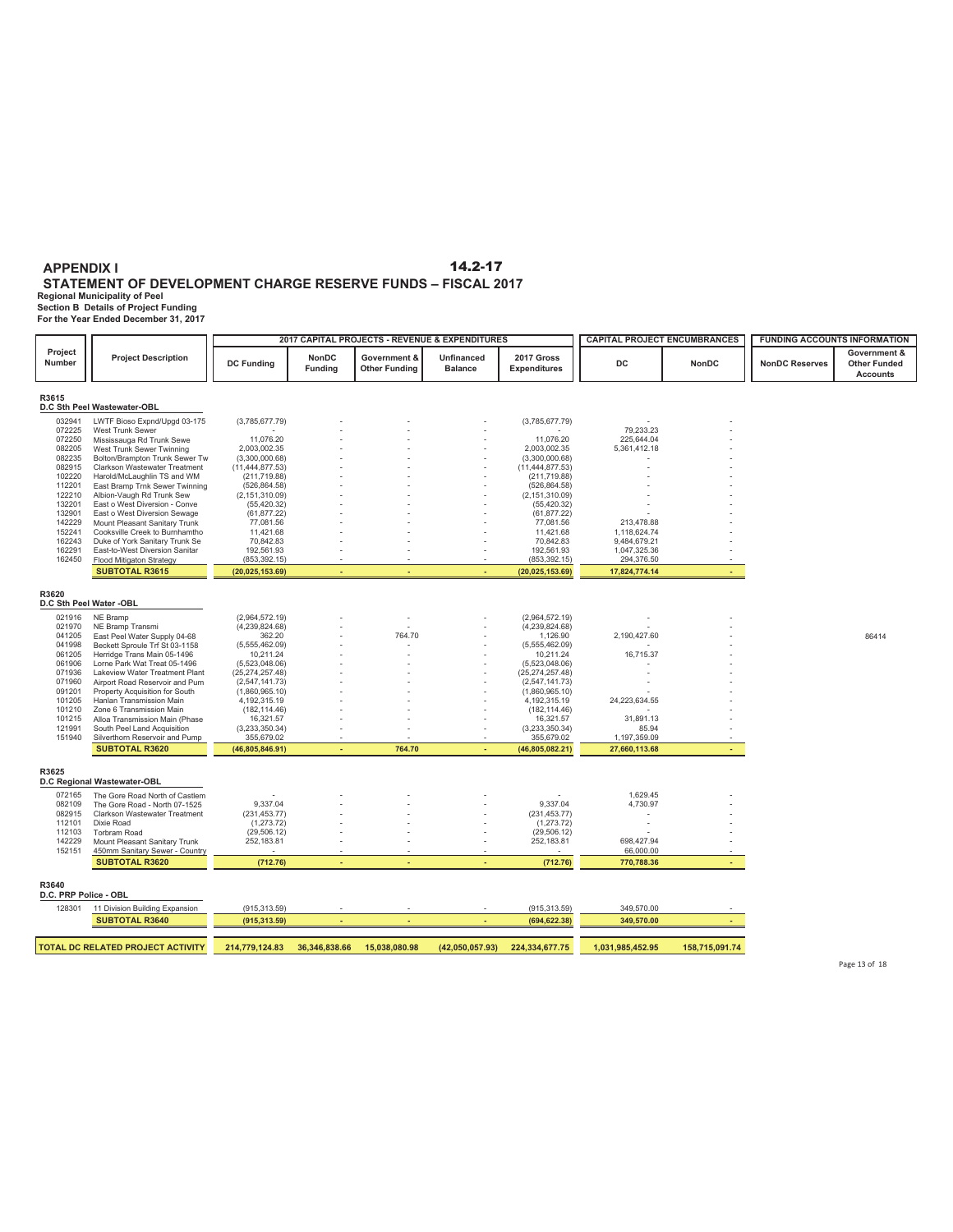# **Legend for Funding Account Information**

| <b>Non DC Reserves</b>                                  | <b>Description</b>                                      |
|---------------------------------------------------------|---------------------------------------------------------|
| R0025                                                   | <b>Federal Gas Tax Funds</b>                            |
| R0210                                                   | Capital Finance Stabilization - Roads                   |
| R0230                                                   | Capital Finance Stabilization - General Government      |
| R0235                                                   | Capital Finance Stabilization - Ambulance               |
| R0241                                                   | Capital Finance Stabilization - Water                   |
| R0242                                                   | Capital Finance Stabilization - Wastewater              |
| R0252                                                   | Capital Finance Stabilization - Planning                |
| R <sub>1060</sub>                                       | Capital Construction Reserve - Housing New Development  |
| R <sub>1250</sub>                                       | <b>General Government Working Funds</b>                 |
| R <sub>1288</sub>                                       | Capital Finance Stabilization - Energy Conservation     |
| R <sub>1615</sub>                                       | Social Services - TransHelp Vehicle                     |
| R <sub>1617</sub>                                       | <b>Ambulance Vehicle</b>                                |
| R1901                                                   | Long Term Care - Buildings                              |
| R2221                                                   | Peel Region Police - Facilities Reserves                |
| R2322                                                   | Ambulance Equipment                                     |
| <b>Government &amp; Other</b><br><b>Funded Accounts</b> | <b>Description</b>                                      |
|                                                         |                                                         |
| 85510                                                   | Revenue from Ministry of Community & Social Services    |
| 85516                                                   | Revenue from Province - Infrastructure Funding          |
| 85550                                                   | Revenue from Metrolinx                                  |
| 85553                                                   | Revenue from Federal Government - Infastructure Funding |
| 86280                                                   | <b>Developer Contributions/Recoveries</b>               |
| 86299                                                   | Revenue from outside sources                            |
| 86311                                                   | <b>Revenue from Provincial Government</b>               |
| 86412                                                   | Revenue from Halton Region                              |
| 86414                                                   | Revenue from York Region                                |
| 86481                                                   | Revenue from City of Mississauga                        |
| 86482                                                   | Revenue from City of Brampton                           |
| 86648                                                   | Rents derived from Regional properties                  |
| 86805                                                   | Revenue collected through means not specified above     |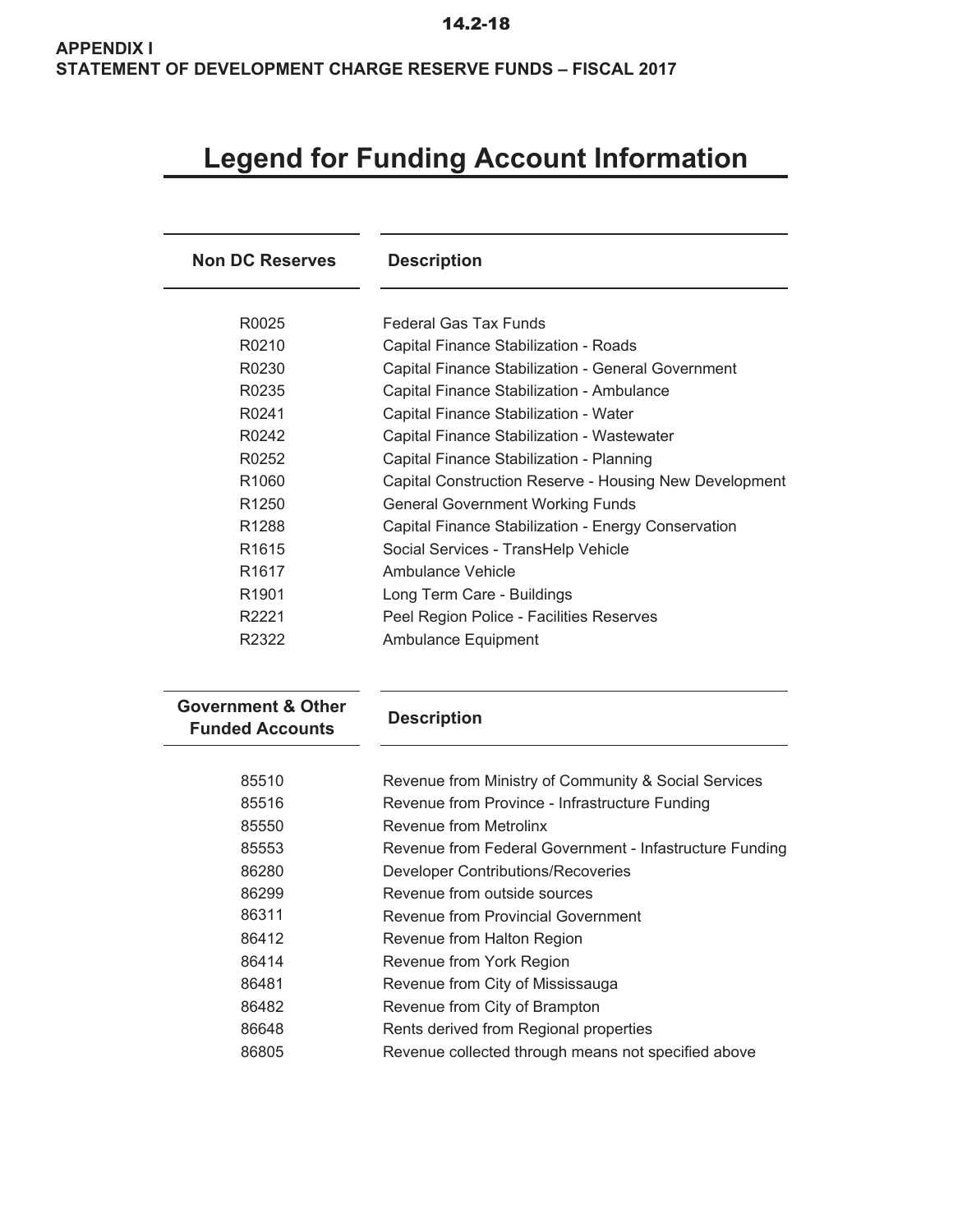# **SECTION C**

# **SECTION 14 CREDIT HOLDERS**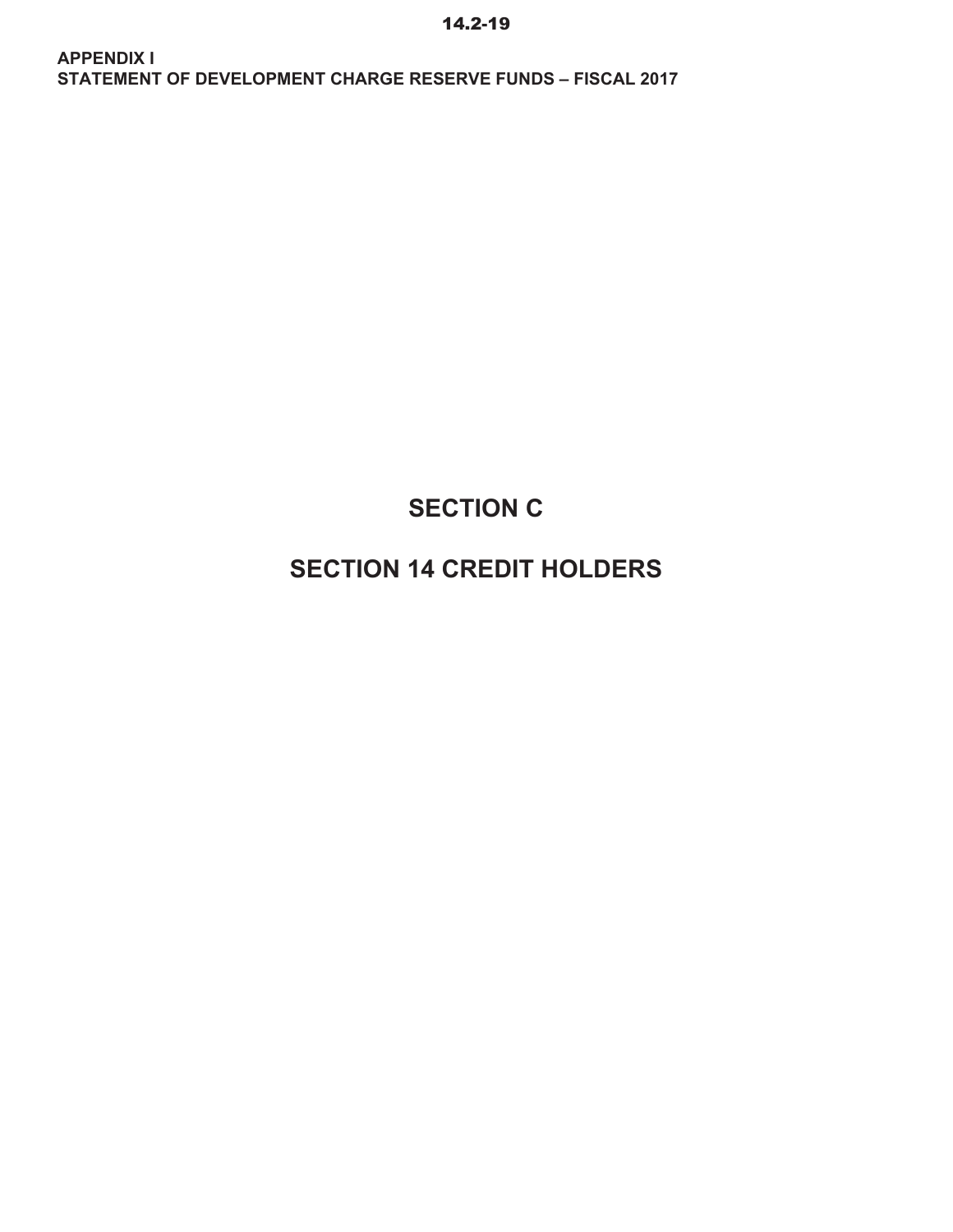## **Regional Municipality of Peel Section C - Section 14 Credit Holders As at December 31, 2017**

| <b>Current Credit Holder</b>                   | 2016 Balance | 2017 Balance |  |
|------------------------------------------------|--------------|--------------|--|
| 1029629 Ontario Inc.                           | 103,306.30   | 103,306.30   |  |
| 1181482 Ontario Ltd.                           | 107,890.11   | 107,890.11   |  |
| 1215918 Ontario Limited/ Karshel Holdings Inc. | 34,515.26    | 34,515.26    |  |
| 1234778 Ontario Inc. and 835702 Ontario Inc.   | 66,629.19    | 66,629.19    |  |
| 1236236 Ontario Inc.                           | 33,457.00    | 33,457.00    |  |
| 1238010 Ontario Inc.                           | 91,467.00    | 91,467.00    |  |
| 1280980 Ontario Inc.                           | 107,471.26   | 107,471.26   |  |
| 744817 Ontario Ltd.                            | 53,932.00    | 53,932.00    |  |
| 768726 Ontario Inc.                            | 22,379.06    | 22,379.06    |  |
| 778334 Ontario Inc.                            | 49,838.94    | 49,838.94    |  |
| 982098 Ontario Limited                         | 12,355.64    | 12,355.64    |  |
| Annovator Investments Inc.                     | 265,084.00   | 265,084.00   |  |
| <b>Atir Investments Limited</b>                | 565,141.68   | 565,141.68   |  |
| Austin Steel Group Inc.                        | 1,809.63     | 1,809.63     |  |
| <b>Bayview Hospitality</b>                     | 56,928.00    | 56,928.00    |  |
| Bohler-Uddeholm Thermo Tech Inc.               | 438,617.00   | 438,617.00   |  |
| Boldco Group Inc.                              | 218,714.00   | 218,714.00   |  |
| C.M. Capital Leasing                           | 102,591.00   | 102,591.00   |  |
| Canada Life Assurance Company                  | 135,343.82   | 135,343.82   |  |
| Courtney Square Ltd.                           | 219,410.96   | 219,410.96   |  |
| Dariusz Krowiak                                | 4,665.33     | 4,665.33     |  |
| Davpart Inc.                                   | 15,342.12    | 15,342.12    |  |
| <b>Eric George Robbins</b>                     | 6,679.00     | 6,679.00     |  |
| F&A Alfonso Developments Ltd.                  | 79,878.25    | 79,878.25    |  |
| Giffels Enterprises Inc.                       | 149,251.00   | 149,251.00   |  |
| <b>Griffcan Properties Limited</b>             | 1,150.00     | 1,150.00     |  |
| Impulse Technologies Ltd.                      | 10,048.11    | 10,048.11    |  |
| <b>JMAR Developments Limited</b>               | 37,612.88    | 37,612.88    |  |
| <b>Marcel Czarnik</b>                          | 13,806.45    | 13,806.45    |  |
| Menkes Industrial Parks Ltd.                   | 172,106.00   | 172,106.00   |  |
| Metropolitan Industrial & Commercial Masonry   | 42,607.00    | 42,607.00    |  |
| <b>Contractors Association Inc.</b>            |              |              |  |
| Mid-Airport Developments Ltd.                  | 117,166.38   | 117,166.38   |  |
| Muzzo Brothers Group Inc.                      | 33,388.58    | 33,388.58    |  |
| <b>OMERS Realty Management Corporation</b>     | 51,318.00    | 51,318.00    |  |
| Royal Canadian Steel Inc.                      | 15,105.54    | 15,105.54    |  |
| Slough Estates Canada                          | 220,094.77   | 220,094.77   |  |
| Stellarbridge Management Inc.                  | 16,298.03    | 16,298.03    |  |
| <b>Vensil Construction Limited</b>             | 6,679.00     | 6,679.00     |  |
| Total:                                         | 3,680,078.28 | 3,680,078.28 |  |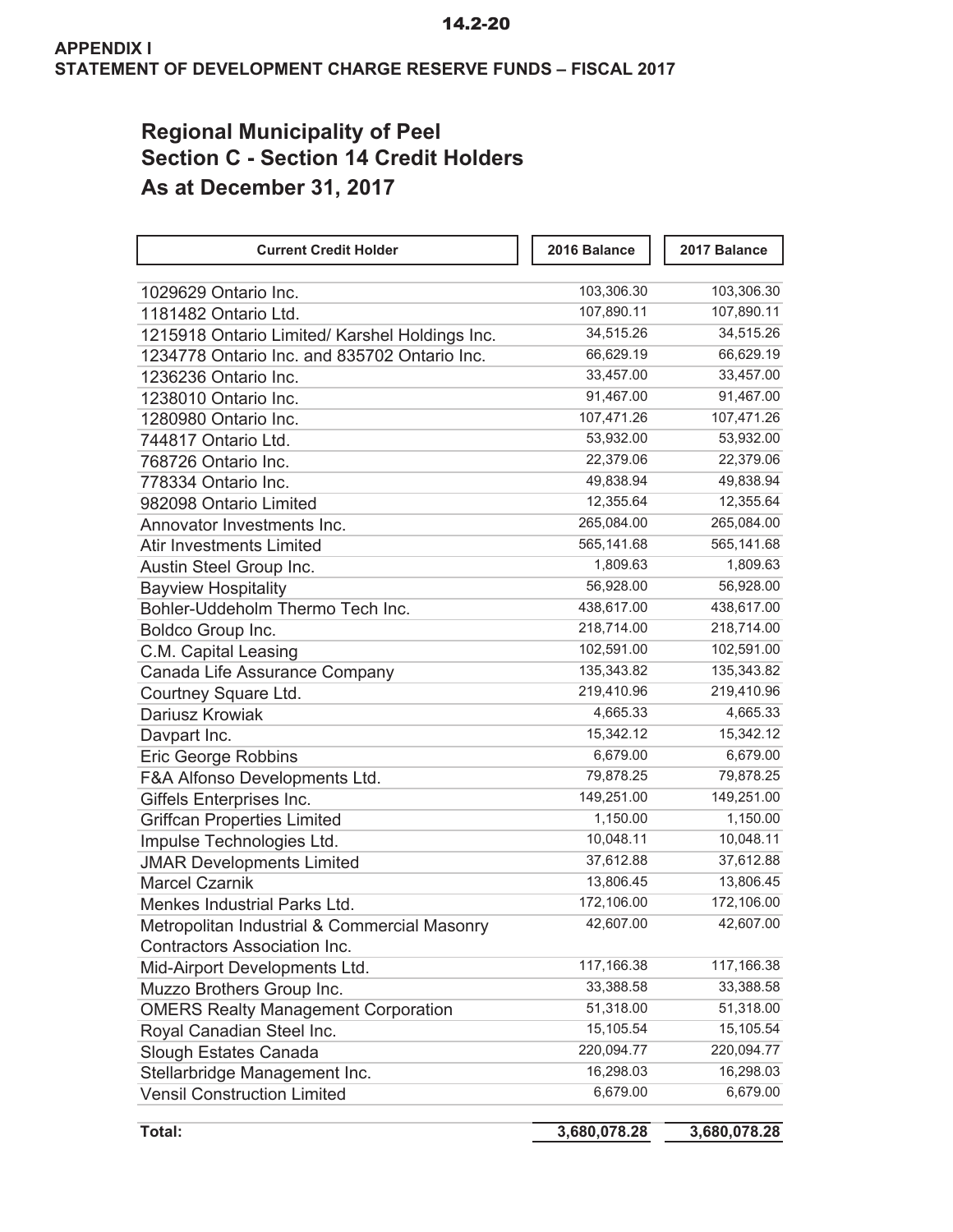# **SECTION D**

# **GLOSSARY OF TERMS**